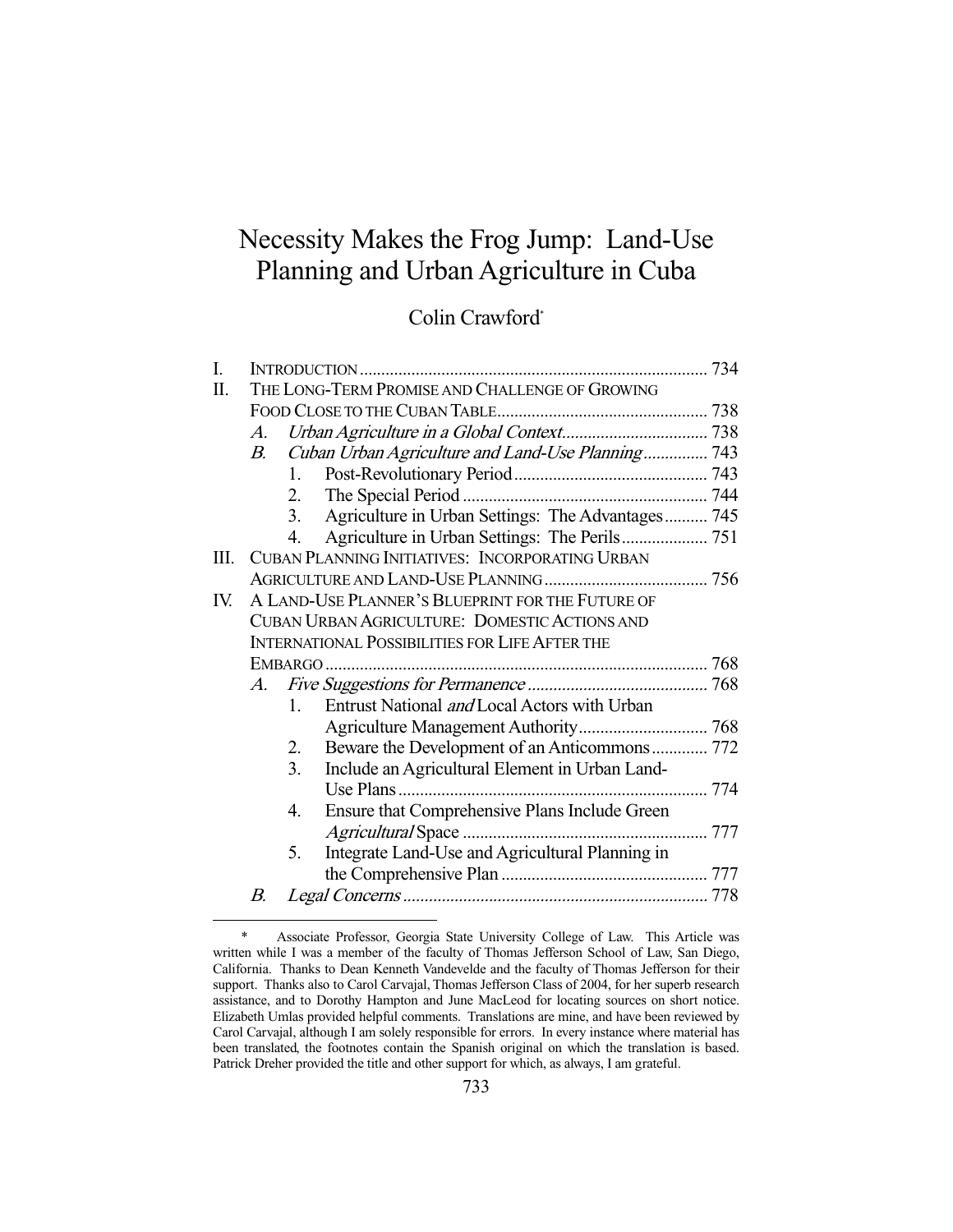|  | V. CONCLUSION: SUSTAINING CUBA'S URBAN AGRICULTURAL |  |
|--|-----------------------------------------------------|--|
|  |                                                     |  |

#### I. INTRODUCTION

Brazilians have an expression; they say: a necesidade faz o sapo pular. "Necessity makes the frog jump." Other languages have a comparable expression, but for purposes of the topic of this Article namely the land-use planning ramifications of Cuba's more than decadelong experiment with urban organic agriculture—the Brazilian Portuguese expression better captures the urgency of the situation that Cuba faced when, just under a decade ago, it was forced to find new ways to feed its population. The equivalent expression in both Spanish and English, "necessity is the mother of invention" is abstract; "necessity" is not an organic thing you can touch, smell, or eat. A frog, by contrast, can be touched, smelled, or eaten—or it can, with a quick jump, avoid being eaten.

 Like the frog in the Brazilian phrase, there is no question that Cuba jumped into the world of urban organic agriculture out of necessity. This jump, compelled by the collapse of the Soviet Union and the subsequent tightening of the U.S. economic embargo, was necessary because of a crisis that touched every single Cuban.<sup>2</sup> The health and well-being of the Cuban people were at stake and, had the nation not worked to put every available free spot of land into service for food production, its problems could have been substantially worse.<sup>3</sup> It is no exaggeration to say that, for many Cubans, the nation's very survival seemed to be threatened.<sup>4</sup>

 <sup>1. &</sup>quot;La necesidad es la madre de la invención."

<sup>2.</sup> See, e.g., CATHERINE MURPHY, FOOD FIRST INST. FOR FOOD & DEV. POLICY, CULTIVATING HAVANA: URBAN AGRICULTURE AND FOOD SECURITY IN THE YEARS OF CRISIS 8-9 (1999).

<sup>3.</sup> See, e.g., Peter Rosset, *Introduction: Lessons of Cuban Resistance*, *in* SUSTAINABLE AGRICULTURE AND RESISTANCE: TRANSFORMING FOOD PRODUCTION IN CUBA xvi (Fernando Funes et al. eds., 2002) [hereinafter SUSTAINABLE AGRICULTURE AND RESISTANCE]. ("In the early 1990s, average daily caloric and protein intake by the Cuban population may have been as much as 30% below levels in the 1980s."); MINOR SINCLAIR & MARTHA THOMPSON, CUBA: GOING AGAINST THE GRAIN: AGRICULTURAL CRISIS & TRANSFORMATION 3 (2001) ("The absence of foreign exchange meant that Cuba could not import the basic foodstuffs to provide sometimes even the minimum for its population. People went hungry. Cuba was on the border of total collapse."). Sinclair and Thompson work for Oxfam America, the principal U.S. nongovernmental organization (NGO) involved in Cuba. For a list of its Cuban initiatives, see OXFAM AM., 2001 ANNUAL REPORT 24-25 (2001). Their suggestions for NGOs appear at MINOR SINCLAIR, NGOS IN CUBA: PRINCIPLES FOR COOPERATION (Oxfam Am. Working Paper No. 3, Mar. 18, 2000).

 <sup>4.</sup> As many commentators have noted, the loss of Soviet food subsidies and the simultaneous increase in energy-consuming, nonfossil fuel-saving locomotion resulted in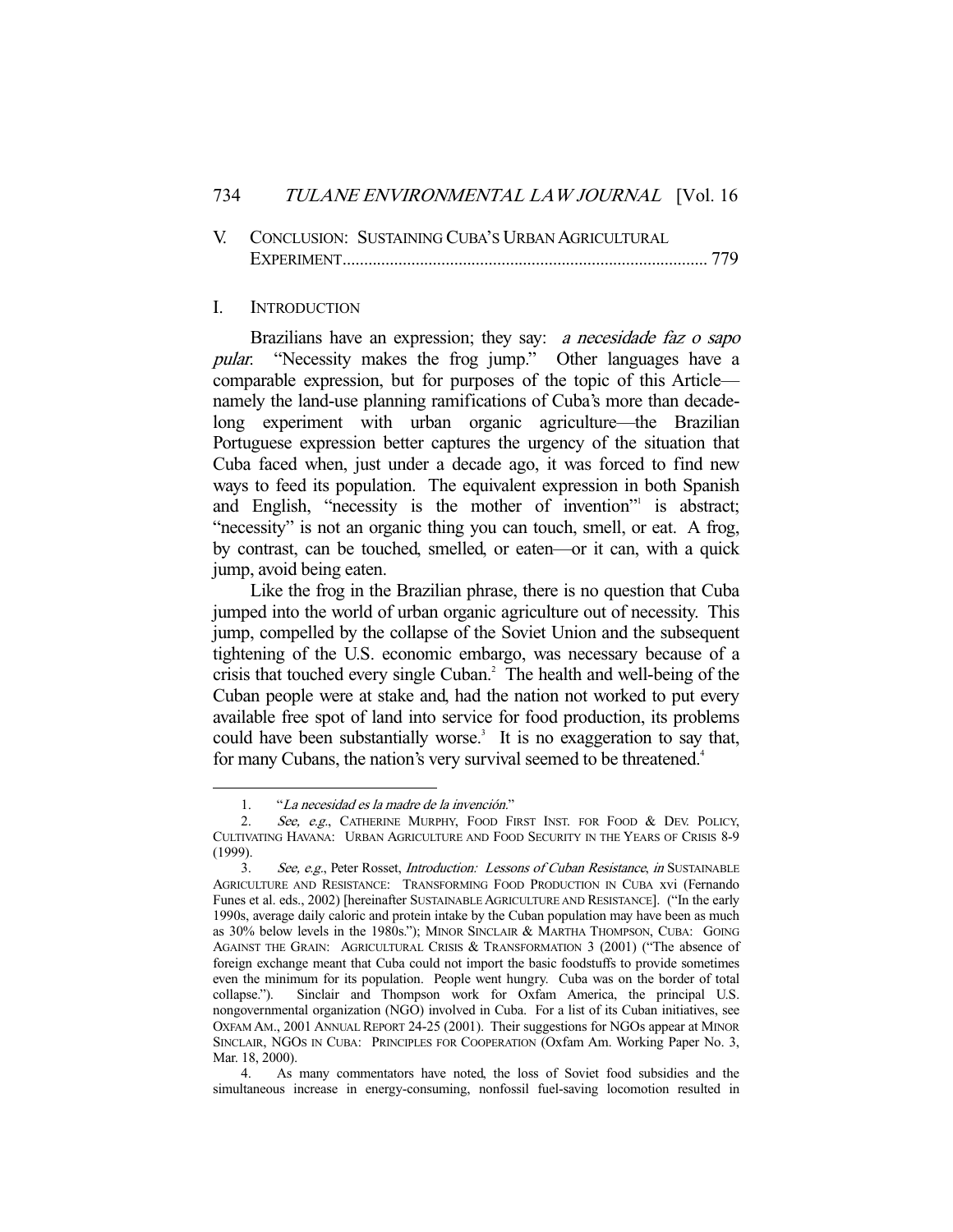Some Cubans benefited directly from this mini-revolution in food production and distribution because of their involvement in making it happen. But for a large percentage of the population, the "Special Period in Peacetime"<sup>5</sup> brought food production and distribution closer to home.<sup>6</sup> Not only did this mean that many Cubans were able to eat food that was fresher and healthier than before, it also meant that consumers were offered a greater variety of food, available at a lower cost, than the foodstuffs offered in the official government markets.<sup>7</sup> In the long-term, this development promises to help turn around Cuba's sustained and—in terms of food security and self-sufficiency—disastrous sugar monoculture.<sup>8</sup> Provided that this national "experiment" with urban organic

-

5. See Carmen Diana Deere et al., The View From Below: Cuban Agriculture in the 'Special Period in Peacetime', 21 J. PEASANT STUDIES 194 n.1 (1994) (referencing the August 1990 energy conservation measures that gave rise to the term).

 6. See MURPHY, supra note 2, at 8-11; Scott Graham Chaplowe, Havana's Popular Gardens and the Cuban Food Crisis 43-46 (1996)(unpublished thesis submitted in partial satisfaction of the requirements for the degree Master of Arts in Geography, University of California at Los Angeles) (on file with author).

7. Chaplowe, *supra* note 6, at 55-58. The health benefits of urban agriculture are well established. See, e.g., DONALD B. FREEMAN, A CITY OF FARMERS: INFORMAL URBAN AGRICULTURE IN THE OPEN SPACES OF NAIROBI, KENYA 106 (1991); INT'L DEV. RESEARCH CTR., CITIES FEEDING PEOPLE: AN EXAMINATION OF URBAN AGRICULTURE IN EAST AFRICA, at xi, xii, 80-81 (1994) [hereinafter IDRC]; U.N. DEV. PROGRAMME, URBAN AGRICULTURE: FOOD, JOBS AND SUSTAINABLE CITIES 160-65 (1996) [hereinafter UNDP]; ISABEL WADE, CITY FOOD: CROP SELECTION IN THIRD WORLD CITIES 2-3 (1986); see also MURPHY, supra note 2, at 43 ("Neighborhood production has greatly increased local self-sufficiency by growing the food right where it is eaten. This increases community food security enormously, making food more affordable and available."); Nelso Companioni et al., The Growth of Urban Agriculture, in SUSTAINABLE AGRICULTURE AND RESISTANCE, supra note 3, at 235, n.1 ("At the time of the final editing of this volume, an estimated 90% of the fresh produce consumed in Havana is being produced in and around the city."). This is not, however, to slight the government markets, which made a striking impression on this visitor to Cuba. One market our group saw near the Ministry of Agriculture had signs posted that listed not only the prices of the fruits and vegetables on sale, but also their nutritional values. In its quiet way, this communicated the reality of the government's much-heralded literacy and educational successes, since of course only a literate, educated population could read and process such information. On the Cuban success with literacy and education, see infra note 18.

8. As the Cuban adage goes, "sin azúcar, no hay país" ["without sugar, there is no country"]. Chaplowe, *supra* note 6, at 13. The development of the Cuban sugar monoculture dates back nearly four hundred years, and extended through Spanish, U.S., and eventually Soviet control of the Cuban economy. See SINCLAIR & THOMPSON, supra note 3, at 18-32. The United States played a key role in creating this monoculture, with large portions of Cuba's arable land owned by U.S sugar interests. MURPHY, supra note 2, at 6. But it is also true that the current government perpetuated this regrettable and unsustainable policy in a trade practice consisting of a sugar-for-oil swap with its Soviet Bloc allies. See, e.g., Chaplowe, supra note 6, at 29-38 (quoting, inter alia, President Fidel Castro to the effect that "[t]he sugar industry is the great producer of foreign exchange, the producer of the resources the country needs in order to finance its operation of the rest of the economy and the services sector").

nutritional deficits and other health disorders, including an eye disorder causing temporary blindness. MURPHY, *supra* note 2, at 8.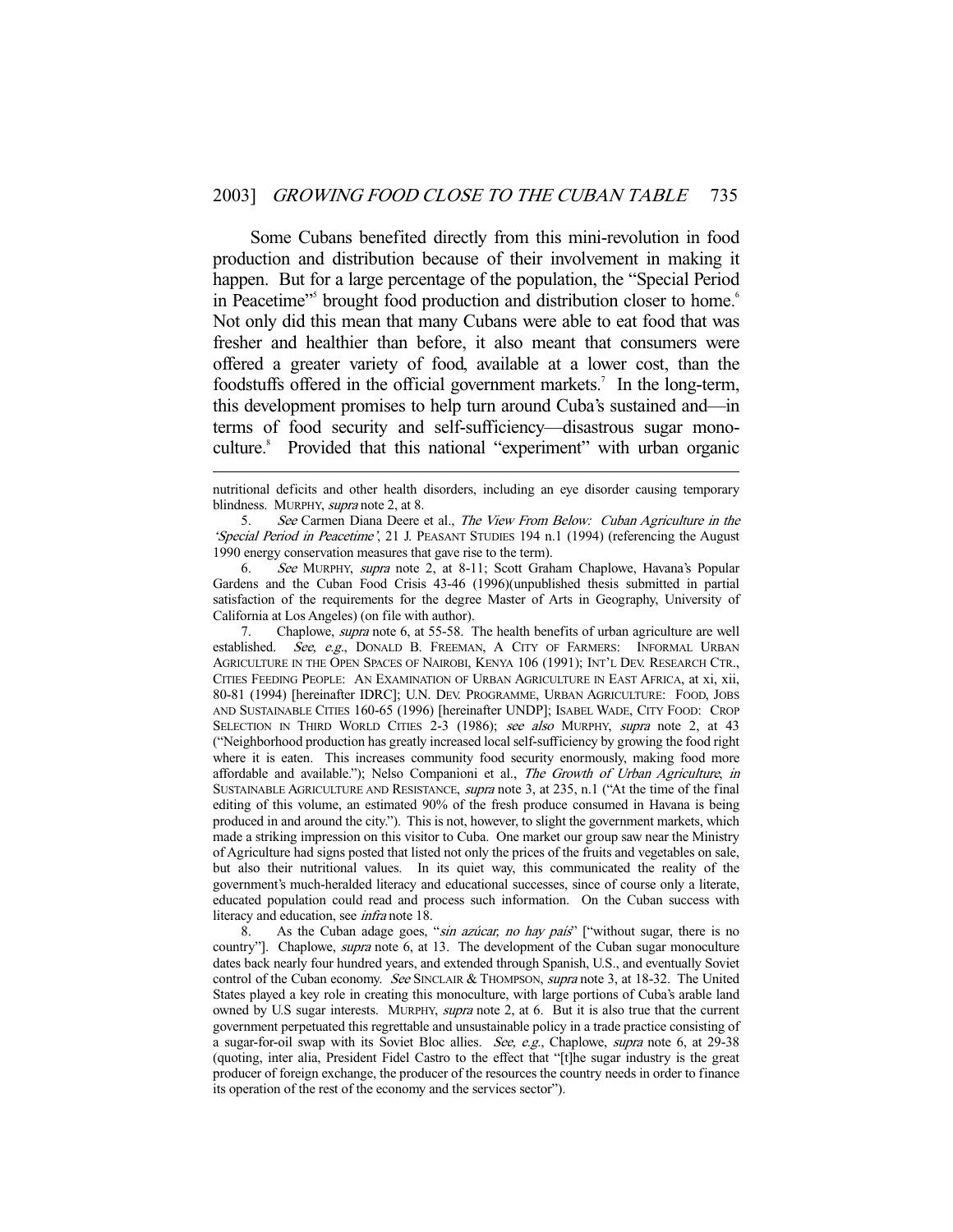agriculture becomes a permanent fixture of the nation's economic life, it will be no exaggeration to say that Cuba can serve as an international model for food self-sufficiency and environmentally sustainable agriculture.<sup>9</sup> In this, Cuba's example may also come to stand as a rebuke to the increasingly dominant international agribusiness model of food production, a model that, arguably, is as disastrous in its way for the world food system as the sugar monoculture has been for Cuba.<sup>10</sup>

 Cuba's experiment in sustainable urban agriculture, however, faces many challenges, not the least of which are the demands of urban growth in the years ahead, and particularly the pressures Cuba will likely experience once the U.S. economic embargo is lifted.<sup>11</sup> Indeed, one need

Carmen Diana Deere, Cuba's Struggle for Self-Sufficiency, 43 MONTHLY REV. 55 (1991); Richard Levins, The Unique Pathway of Cuban Development, in SUSTAINABLE AGRICULTURE AND RESISTANCE, supra note 3, at 276-80 (praising Cuba's continuing commitment to feeding its population with "socialist agriculture" and concluding that "Cuba is creating something truly new and hopeful for all of humanity").

<sup>10.</sup> See Joseph Kahn, The Science and Politics of Super Rice, N.Y. TIMES, Oct. 22, 2002, at C1 (describing Chinese resistance to, and fear of competition from, genetically modified U.S. food imports); Mark Shapiro, Sowing Disaster: How Genetically Engineered American Corn Has Altered the Global Landscape, THE NATION, Oct. 28, 2002, at 11; see also J. BISHOP GREWELL, FARMING FOR THE FUTURE: AGRICULTURE'S NEXT GENERATION (PERC Policy Series No. Ps-26, 2002) (criticizing U.S. agricultural policy from a property rights/libertarian perspective). For a version of the argument against industrial agriculture from a non-U.S. perspective, see, e.g., VANDANA SHIVA ET AL., LICENSE TO KILL: HOW THE UNHOLY TRINITY—THE WORLD BANK, THE INTERNATIONAL MONETARY FUND AND THE WORLD TRADE ORGANISATION ARE KILLING LIVELIHOODS, ENVIRONMENT AND DEMOCRACY IN INDIA 5-58 (2000); VANDANA SHIVA ET AL., SEEDS OF SUICIDE: THE ECOLOGICAL AND HUMAN COSTS OF GLOBALISATION OF AGRICULTURE 1-14 (2000); VANDANA SHIVA, THE VIOLENCE OF THE GREEN REVOLUTION: THIRD WORLD AGRICULTURE, ECOLOGY AND POLITICS 19-25 (1991). See also Leonard Cavise, NAFTA Rebellion: How the Small Village of Chiapas Is Fighting for Its Life, 21 HUM RTS. 36, 36-39 (1994) (linking the NAFTA accords with destabilizing Mexican land values and thus agrarian practice); Andy Gutierrez, Codifying the Past, Erasing the Future: NAFTA and the Zapatista Uprising of 1994, 4 HASTINGS W.-NW. J. ENVTL. L. & POL'Y 143, 150 (1998).

 <sup>11.</sup> See, e.g., Héctor Cuervo Monsoné et al., 40 Años de la planificación física en Cuba: logros, experiencias y retos, 1 PLANIFICACIÓN FÍSICA CUBA 3 (2001) (noting, for example, the need for "[n]ational studies to demonstrate problems like internal population migrations or to illustrate the potential and limitations for the development of the country's municipalities" ["[e]studios nacionales para evidenciar problemas, tales como las migraciones internas de población, o dar elementos sobre los potenciales y limitaciones para el desarrollo de los municipios del país"]) (copy on file with author); see also SERGIO DÍAZ-BRIQUETS & JORGE PÉREZ-LÓPEZ, CONQUERING NATURE: THE ENVIRONMENTAL LEGACY OF SOCIALISM IN CUBA 236- 40 (2000) (noting the challenges to growth for Havana). To the ears of this U.S. listener, the naiveté of our Cuban hosts on this issue was quite astonishing. As noted supra note 10, countries far larger and more powerful than Cuba swim against the tide to resist the juggernaut of industrial agriculture. See also Glenn Switkes, Competition Between Brazil, U.S. Growers Needs Unmasking, 73 FEEDSTUFFS 18 (2001) (alleging millions of acres of Japanese-supported soy plantations have destroyed environmental quality in Brazil for two decades). To suggest that this will be a problem for Cuba enjoying freer trade and not suffering the privations of a U.S. blockade is not to suggest that Cuba will become a U.S. lackey; merely that there is likely to be popular support for the possibility of cheap and more widely available food. One thing that our visit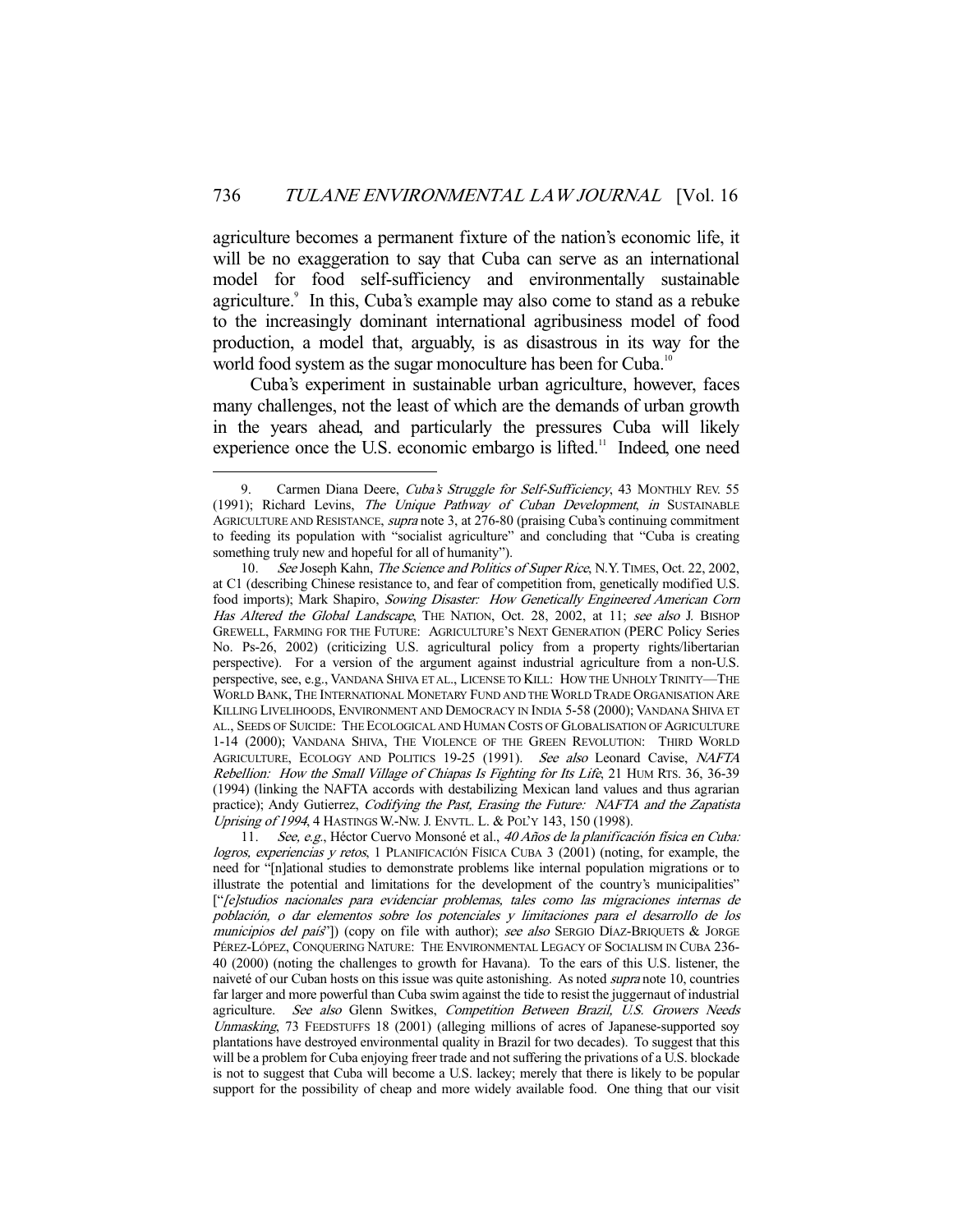not look beyond U.S. shores to identify examples of promising efforts to anchor urban agricultural projects that were foiled by greater economic pressures and interests.<sup>12</sup>

 This Article addresses the land-use planning implications of Cuban urban organic agriculture. Part II begins by briefly placing the Cuban urban agricultural experience in an international context, noting that many of the successes, and potential threats to, Cuban urban agriculture share features similar to efforts in other countries both more and less developed than Cuba. In light of this context, Part II will then evaluate the implications of urban agriculture for Cuban land-use planning. To this end, Part II will identify the advantages of urban agriculture for urban living. In addition, Part II will also describe the Cuban effort to formalize what was at first a haphazard effort, and highlight problem areas in the ongoing institutionalization of urban agriculture. Part III will examine the formal and informal efforts of Cuban lawyers and planners, primarily working through government agencies, to secure a place for urban agriculture in Cuba's long-term agricultural and land-use planning. Part IV then outlines ideas for domestic and international action that Cuban officials may take as they work to maintain a system of urban agriculture before and after the U.S. embargo.

confirmed for me is that Cuba needs to have in place a stronger plan to act as a bulwark against the onset of industrial agriculture, if that is what it wants. Permanent urban agriculture, this Article aims to suggest, could be an important part of that bulwark.

 <sup>12.</sup> The difficulty of one Boston, Massachusetts, community's successful struggle to maintain urban gardens in the face of development pressures is partly described in PETER MEDOFF & HOLLY SKLAR, STREETS OF HOPE: THE RISE AND FALL OF AN URBAN NEIGHBORHOOD 181-83 (1994) (recounting the story of the Dudley Street Neighborhood Initiative (DSNI)). See also William A. Shutkin, Legal Advice to Nature: Counseling the Environment on What to Expect from the New Environmental Initiatives, 33 New Eng. L. Rev. 691, 693-95 (1999) (discussing the role of urban agriculture at DSNI). DSNI today focuses its urban agriculture work on a community greenhouse, a community garden, and a small orchard. E-mail from Trish Settles, Staff member, DSNI, to author (Sept. 18, 2002). Community gardens have faced similar difficulties in New York City. See Jane E. Schukoske, Community Development Through Gardening: State and Local Policies Transforming Urban Open Space, 3 N.Y.U. J. LEGIS. & PUB. POL'Y 351, 386-88 (1999-2000) (discussing a particular lawsuit). Compare Alexander Gavrilov and the St. Petersburg Urban Gardening Club, Russian Federation, Urban Agriculture in St. Petersburg Russian Federation Conducted by the Urban Gardening Club: Past, Present and Future Perspectives, WORLD HEALTH ORGANIZATION REGIONAL OFFICE FOR EUROPE SERIES ON URBAN FOOD SECURITY Case Study 1 (2000) (noting the nutritional deficiencies of residents of one large city in the Russian Federation and suggesting that an increased focus on ecology, especially rooftop gardens, is a key way to combat these problems), with James Petts, Urban Agriculture in London, WORLD HEALTH ORGANIZATION REGIONAL OFFICE FOR EUROPE SERIES ON URBAN FOOD SECURITY Case Study 2 (2001) (describing the faltering market for urban agriculture in greater London, arguing that, despite the expense of urban land and perceptions that land can be better used for housing and other purposes, there is still an important role for urban gardens).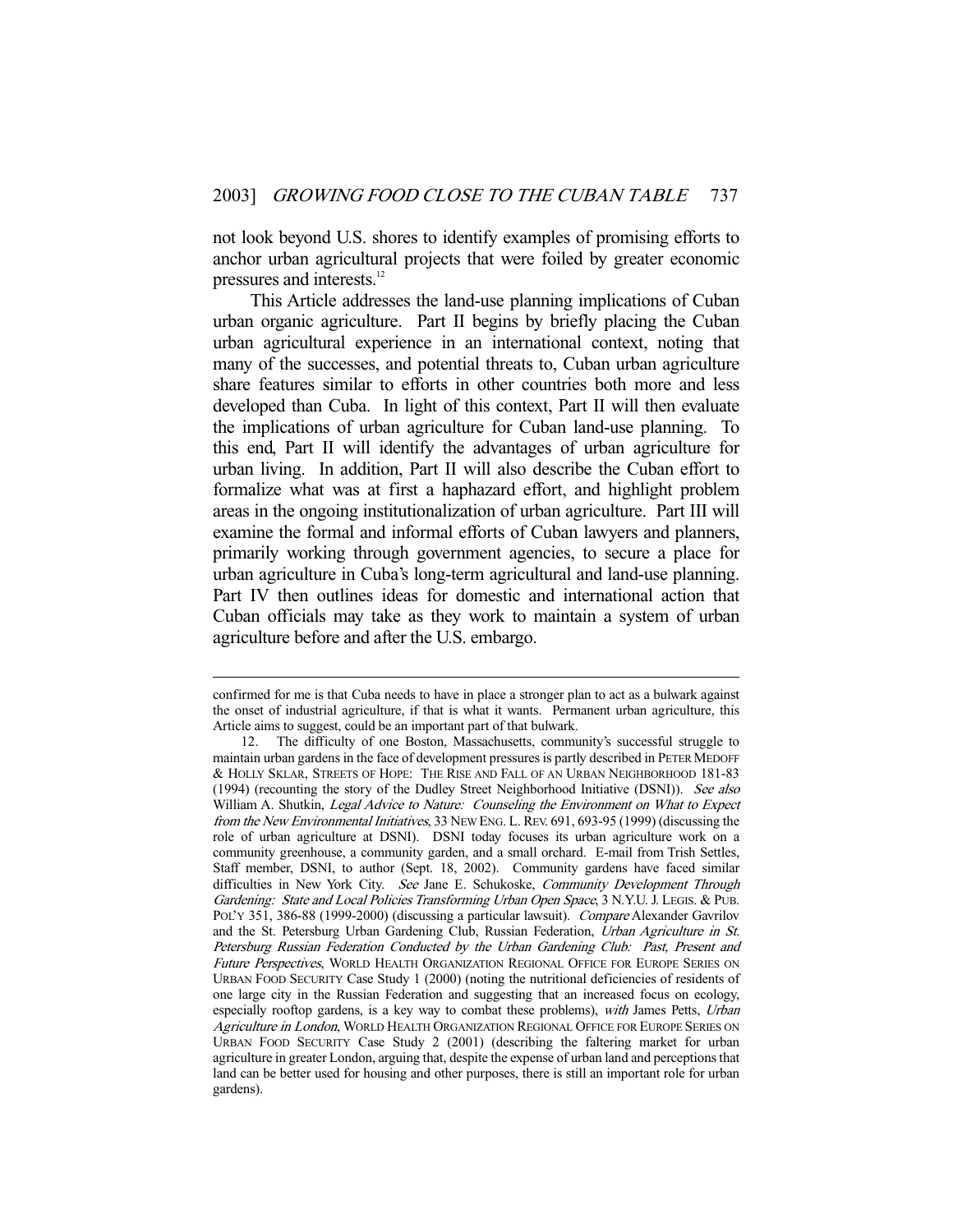Part V, which draws upon the lessons learned by other urban agricultural efforts around the world, briefly considers what Cuba will have to do from a legal and regulatory point of view in order to maintain a sustainable urban agricultural system. To the extent that the Cuban example is unexceptional, the conclusion then urges other jurisdictions to consider the value of formally implementing urban agriculture into their planning process.

# II. THE LONG-TERM PROMISE AND CHALLENGE OF GROWING FOOD CLOSE TO THE CUBAN TABLE

#### A. Urban Agriculture in a Global Context

 In global terms, and particularly in developing countries, urban agriculture is a common aspect of urban life. $13$  As in Cuba, an obvious advantage of urban agriculture is that the use of unused or under-used urban land can promote food self-sufficiency.<sup>14</sup> This can be particularly important for a country like Cuba, which has traditionally been dependent on agricultural exports for foreign exchange, and where large portions of its arable land are devoted not to direct provisioning of the national food supply, but to the production of crops, primarily sugar, that will be sold abroad for foods not grown in Cuba.<sup>15</sup> In addition, in a country, again like Cuba, with a deficient transportation infrastructure, urban agriculture provides a ready source of the most perishable, and some of the most nutritious, foodstuffs, such as green leafy vegetables.<sup>16</sup> Impressive accomplishments in perishable food production in the middle of large cities<sup>17</sup> suggest, therefore, that Cuba's goal of self-sufficiency in some locally grown foodstuffs is well within reach, particularly for a

<sup>13.</sup> See, e.g., FREEMAN, supra note 7, at xiii; Chaplowe supra note 6, at 4.

<sup>14.</sup> This is a central goal of urban agriculture in most places. See, e.g., IDRC, supra note 7, at 4 (urging that self-sufficiency be made a goal of urban planning to the extent that cities are nearly self-sufficient in perishable food crops). On food self-sufficiency as a Cuban goal, see Marcos Nieto & Richard Delgado, Cuban Agriculture and Food Security, in SUSTAINABLE AGRICULTURE AND RESISTANCE, supra note 3, at 40-56.

 <sup>15.</sup> Astonishingly for the first-time student of Cuba, many of the foods central to the Cuban diet (wheat, rice, and black beans) are almost not grown there at all. See, e.g., Chaplowe, supra note 6, at 35. Although rice, like wheat and black beans, is a staple of the Cuban diet, during the 1990s, the country was producing just about 50% of national needs, about the same level as in 1862. Armando Nova, Cuban Agriculture Before 1990, in SUSTAINABLE AGRICULTURE AND RESISTANCE, supra note 3, at 34-35.

<sup>16.</sup> See MURPHY, supra note 2, at 41.

 <sup>17.</sup> In the mid-1980s, for instance, the Chinese city of Shanghai produced more than three-quarters of the vegetables consumed in the city. See IDRC, supra note 7, at 14; cf. Companioni et al., supra note 7, at 235 n.1.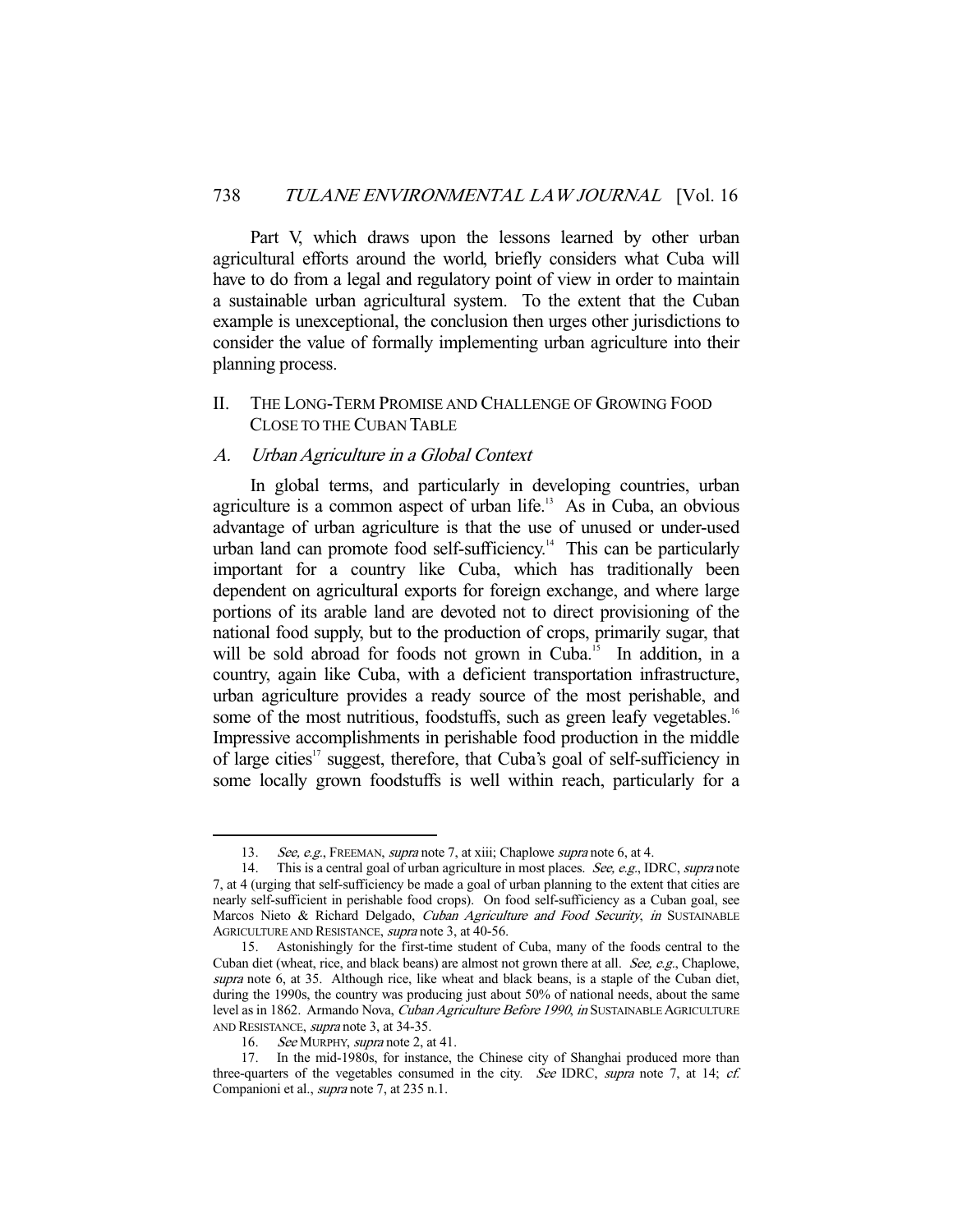country with as well-educated a populace as Cuba's.<sup>18</sup> In contrast to some other countries, the possible long-term success of urban agriculture in Cuba benefits from a population with a relatively high degree of scientific and technical education,<sup>19</sup> and one that lives and works in a country organized for the last forty-three years on a highly centralized basis. Both of these features of Cuban life bode well for sustainable urban agriculture's permanent integration into Cuban agricultural and land-use planning. This is particularly the case when compared to a country where urban agriculture is viewed as a desperate subsistence measure of the urban poor.<sup>20</sup>

 At the same time, Cuban urban agriculture faces similar challenges to urban agricultural efforts throughout the world.<sup>21</sup> This is true in at least four respects, all of which bear importantly upon land-use planning questions. First, lack of access to land is a greater problem than a lack of

 <sup>18.</sup> Whatever one thinks of the Cuban Revolution, its achievements in education are impressive and an ever-celebrated aspect of Cuban society. See, e.g., El próximo septiembre será inolvidable por su trascendencia para la educación en Cuba ["Next September Will Be Unforgettable in Its Importance for Cuban Education"], GRANMA, Aug. 14, 2002, at 3 (reprinting a speech of President Castro, celebrating the country's educational successes); see also SINCLAIR & THOMPSON, supra note 3, at 15. Nonetheless, food self-sufficiency for Cuba will not be easy, as supporters and critics of the current regime all recognize. See DÍAZ-BRIQUETS & PÉREZ-LÓPEZ, supra note 11, at 90-92 (presenting a less sympathetic view, questioning the ability to meet this goal); Nieto & Delgado, *supra* note 14, at 46-49 (presenting a view favorable to the government expressing difficulties in reaching the goal). "Public spending on education in Cuba amounts to about 6.7% of gross national income, twice the proportion in other Latin American and Caribbean countries," a fact that has garnered the approval of the World Bank. Jim Lobe, Learn from Cuba, Says World Bank, INTER PRESS SERV., Apr. 30, 2001, available at http://www.foodfirst.org/cuba/news/2001/wb-ips.html (reporting remarks of World Bank President James Wolfensohn extolling social achievements of Cuban Revolution).

<sup>19.</sup> SINCLAIR & THOMPSON, supra note 3, at 15-17; Luis García, Agroecological Education and Training, in SUSTAINABLE AGRICULTURE AND RESISTANCE, supra note 3, at 97-106. On August 13, 2002, this author was in a group that, under the oversight of Egídio Paez Medinal, President of the Cuban Association of Agricultural and Forestry Experts, Havana Chapter (Presidente de la Asociación Cubana de Técnicos Agrícolas y Forestales (ACTAF) Filial de la Ciudad de la Habana), toured a Credit and Service Cooperative that employed, among others, a trained engineer, economist, marketing expert, and a lawyer, all of whom were pursing not their professions as such, but rather were working to improve the yields of the cooperative.

<sup>20.</sup> See IDRC, supra note 7, at 83 (describing agricultural migration in Kenya). In Cuba, such agricultural migration is said to be less common. See, e.g., Chaplowe, supra note 6, at 68-69.

 <sup>21.</sup> Despite the conference that led to the production of these articles on sustainability in Cuba in the twenty-first century and many useful interchanges during our week there, follow-up information has been frustratingly difficult to get, whether because our Cuban counterparts are burdened by other, more pressing needs, or because of the difficulty of answering our questions given the continuing tense relations between the U.S. and Cuban governments. It is one thing to answer a question in person, but may be quite another to respond in writing.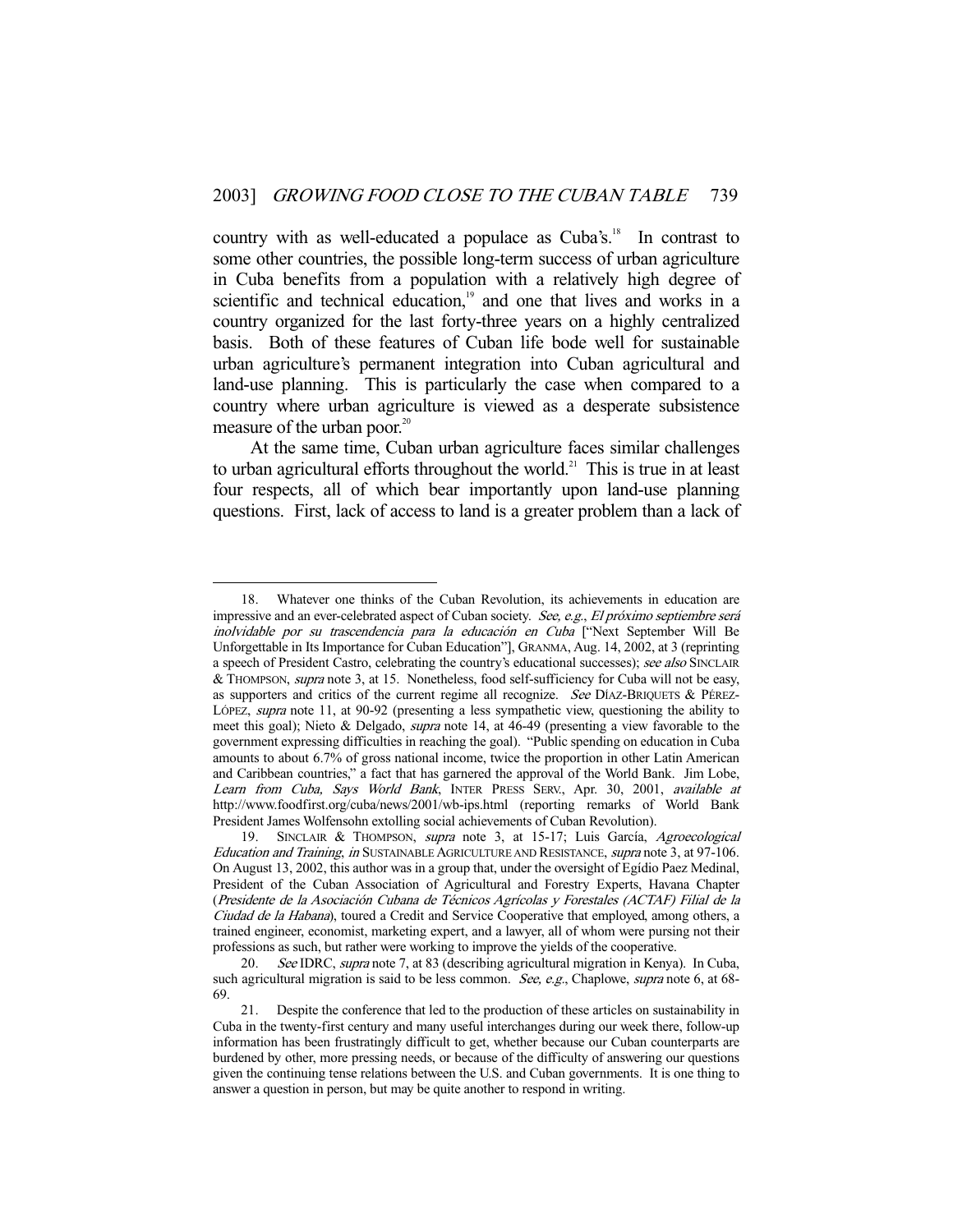tillable land. $22$  In contrast to other, less centrally planned economies, state control of property appears to have made this less of a problem in Cuba than elsewhere. Also, as described below, new forms of cooperative ownership, including the grant of indefinite usufructory rights to land, introduced since the beginning of the Special Period, indicate a determined governmental effort to insure land access if not actual ownership. $^{23}$ 

 Second, urban agriculture, as a regular, desired feature of urban life receiving active government support, remains a relatively new phenomenon.<sup>24</sup> As one South American commentator observed, much has been said about how urban agriculture will improve nutrition with relatively little investment, but "there exists very little well-founded information on the scope and limitations of this proposal."25

 Third, planned incorporation of agriculture into Cuban land-use efforts runs the risk of becoming the province of the more privileged members of Cuban society.<sup>26</sup> For a country currently accustomed to less inequality than in most parts of the world, an alarming feature of the post-Soviet Cuban landscape is the appearance of privileged and

<sup>22.</sup> See IDRC, supra note 7, at 111. On the phenomenon in Cuba, and particularly the struggles over questions of land tenure, see LAURA J. ENRÍQUEZ, CUBA'S NEW AGRICULTURAL REVOLUTION: THE TRANSFORMATION OF FOOD CROP PRODUCTION IN CONTEMPORARY CUBA 7-11 (2000); Deere et al., supra note 5, at 211-14. See also José A. Perdomo Concepción, El precio de negociación del suelo en el ámbito urbano, 1 PLANIFICACIÓN FÍSICA CUBA 51-55 (2001) ("Actually new considerations, fundamentally economic in nature, have made renewed interest ... associated with the assessment of the price of land in a general sense." ["Actualmente nuevas consideraciones, fundamentalmente de naturaleza económica, han hecho renacer el interés . . . a la formación de un precio del suelo en sentido general."]) (copy on file with author). The history of Cuba is, to a great extent, as both colony and self-governing republic, one about control over the land. This was noted, for example, as far back as 1951 by the World Bank. FRANCIS ADAMS TRUSLOW, INTERNATIONAL BANK FOR RECONSTRUCTION AND DEVELOPMENT, REPORT ON CUBA: FINDINGS AND RECOMMENDATIONS OF AN ECONOMIC AND TECHNICAL MISSION 91-94 (1951).

<sup>23.</sup> See infra notes 67, 82 and accompanying text.

 <sup>24.</sup> Of course, urban agriculture is as ancient a phenomenon in modern-day Latin America as elsewhere. UNDP, *supra* note 7, at 41-44. The new aspect to which I refer here is the integration of urban agriculture into modern land-use planning.

 <sup>25. &</sup>quot;Existe muy poca información fundada sobre los alcances y limitaciones de esta propuesta." Pablo & Graciela Gutman, Agricultura Urbana y Periurbana en el Gran Buenos Aires: Experiencias y perspectivas, INFORMES DE INVESTIGACIÓN DEL CENTRO DE ESTUDIOS URBANOS Y REGIONALES 11 (1986) [hereinafter CEUR REPORT]. Although written in 1986, the observation remains relevant, as evidenced by the concerns with irrigation that must constitute a central part—and headache—for any well-developed urban agriculture plan. See, e.g., UNDP, supra note 7, at 215-16. Cuban urban farmers are well aware of this. Reinaldo Cun González & Ramón Pérez Leira, Técnicas de captación de agua lluvia para el riego en la agricultura urbana, 8 AGRICULTURA ORGÁNICA 4 (2002).

<sup>26.</sup> See, e.g., IDRC, supra note 7, at 39-46 (discussing how in Tanzania participants believed that urban agriculture most benefited the better educated and those with good government jobs).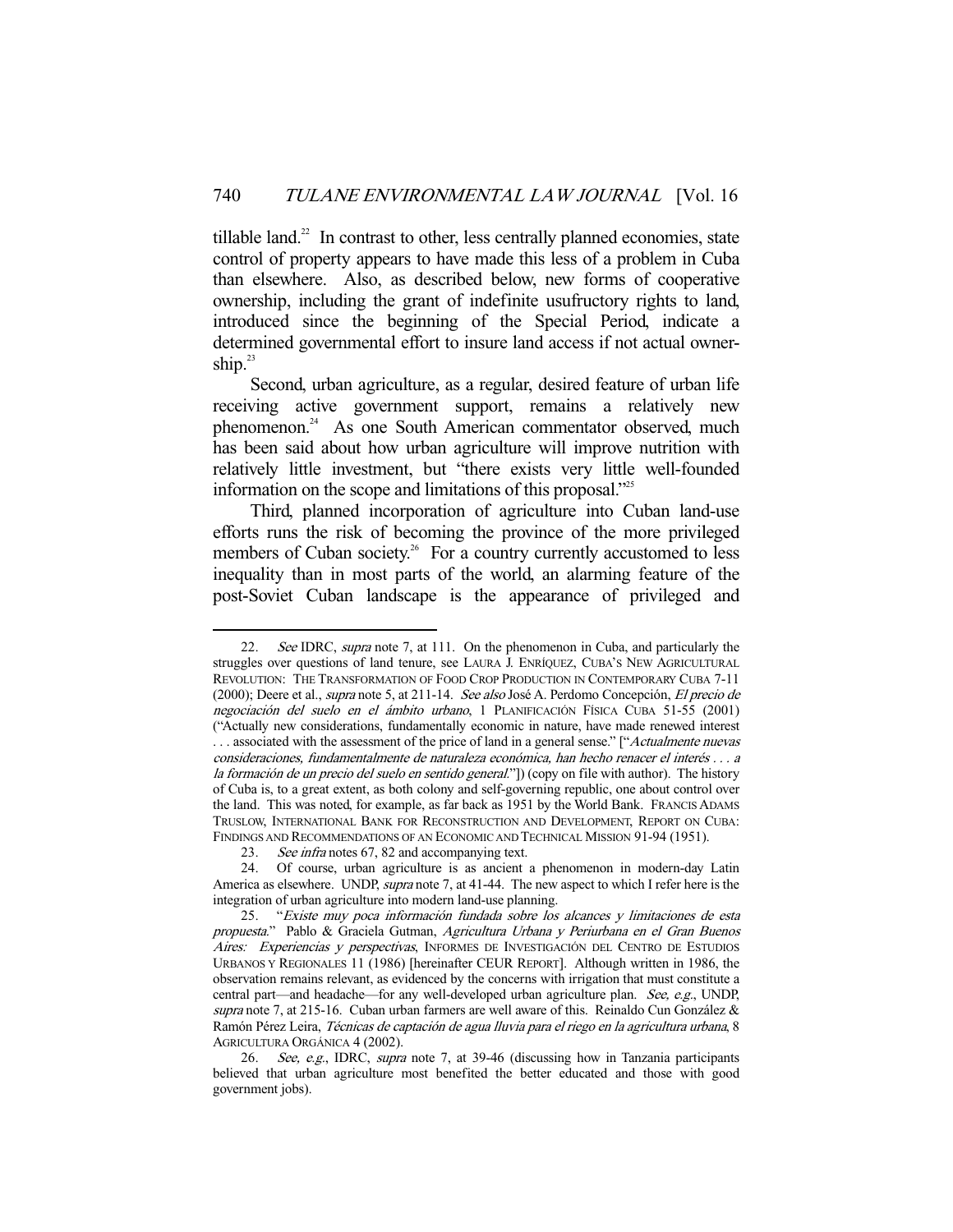underprivileged classes. Farmers, for example, are among those most benefited by Cuba's switch from a highly centralized, command-andcontrol economy, to a more mixed, incentive-based, decentralized form of economic life.<sup>27</sup> Another class of persons benefiting disproportionately from the increasing complexity of Cuban economic life, and in particularly the shift to economic dollarization, are those involved in tourism.<sup>28</sup> To the extent that urban agriculture exists to serve tourist demands for varied and fresh produce,<sup>29</sup> those involved in urban agriculture could be seen as members of a privileged class. If the aim of supporting urban agriculture is to support goals of national food selfsufficiency and health of the entire population, such anti-egalitarian trends could, in the long-term, adversely affect popular perceptions of the phenomenon and its desirability.

 The fourth respect in which Cuban urban agriculture resembles that of similar efforts elsewhere in the world concerns the definition of urban organic agriculture. What constitutes agricultural activity within an urban area varies widely by country and even locale.<sup>30</sup> Rooftop gardens may qualify, as may farms of hundreds of hectares in suburban or periurban areas. In Cuba, "urban" agriculture includes activity in the central city, often on small, abandoned lots, as well as more substantial areas in the periphery of the major cities.<sup>31</sup>

 The definition as to what constitutes "organic" urban agriculture also varies widely. In the United States, for example, a recently issued, and extremely detailed U.S. Food and Drug Administration (FDA) rule, established a universal standard for "organic" agriculture, setting specific requirements for land management<sup>32</sup> and crop nutrition.<sup>33</sup> Products

<sup>27.</sup> See, e.g., MURPHY, supra note 2, Executive Summary ("Deregulation of prices combined with high demand for fresh produce in the cities has allowed urban farmers to make two to three times as much as professionals."); SINCLAIR & THOMPSON, supra note 3, at 25 ("Most urban [agriculture] producers come from families who average a 250-peso-per-month salary per member. The average state salary is 206 pesos a month.").

<sup>28.</sup> See, e.g., Roula el-Raifi, Teaching Mixed-Market Economics in Havana, IDRC [INTERNATIONAL DEVELOPMENT RESEARCH CENTRE] REPORTS (1996), available at http://www. idrc.ca/books/reports/1996/24-01e.html; Daniel Schweimler, Sugar and Tourism Force a Bitter Pill on Cubans, FIN. TIMES, July 9, 2002, at 10.

 <sup>29.</sup> María Caridad Cruz Hernández, La agricultura urbana en la Habana: evaluación de una experiencia, in AGRICULTURA URBANA EN AMÉRICA LATINA: MEMORIA 204 (1997).

 <sup>30.</sup> Confusion and variety in the definitions of what constitutes an "urban" as opposed to a "suburban" or "peri-urban" area are discussed at IDRC, supra note 7, at x-xi, 1.

 <sup>31.</sup> See SINCLAIR & THOMPSON, supra note 3, at 23-24 (noting that Cuban urban agriculture is both diverse and, to a great extent, "quite modest"); Chaplowe, supra note 6, at 61-62.

 <sup>32. 7</sup> C.F.R. § 205.202 (2002). The full regulation appears at 7 C.F.R. §§ 205.1—205.699 and was promulgated pursuant to the Organic Foods Production Act of 1990, 7 U.S.C. §§ 6501- 6522 (2002).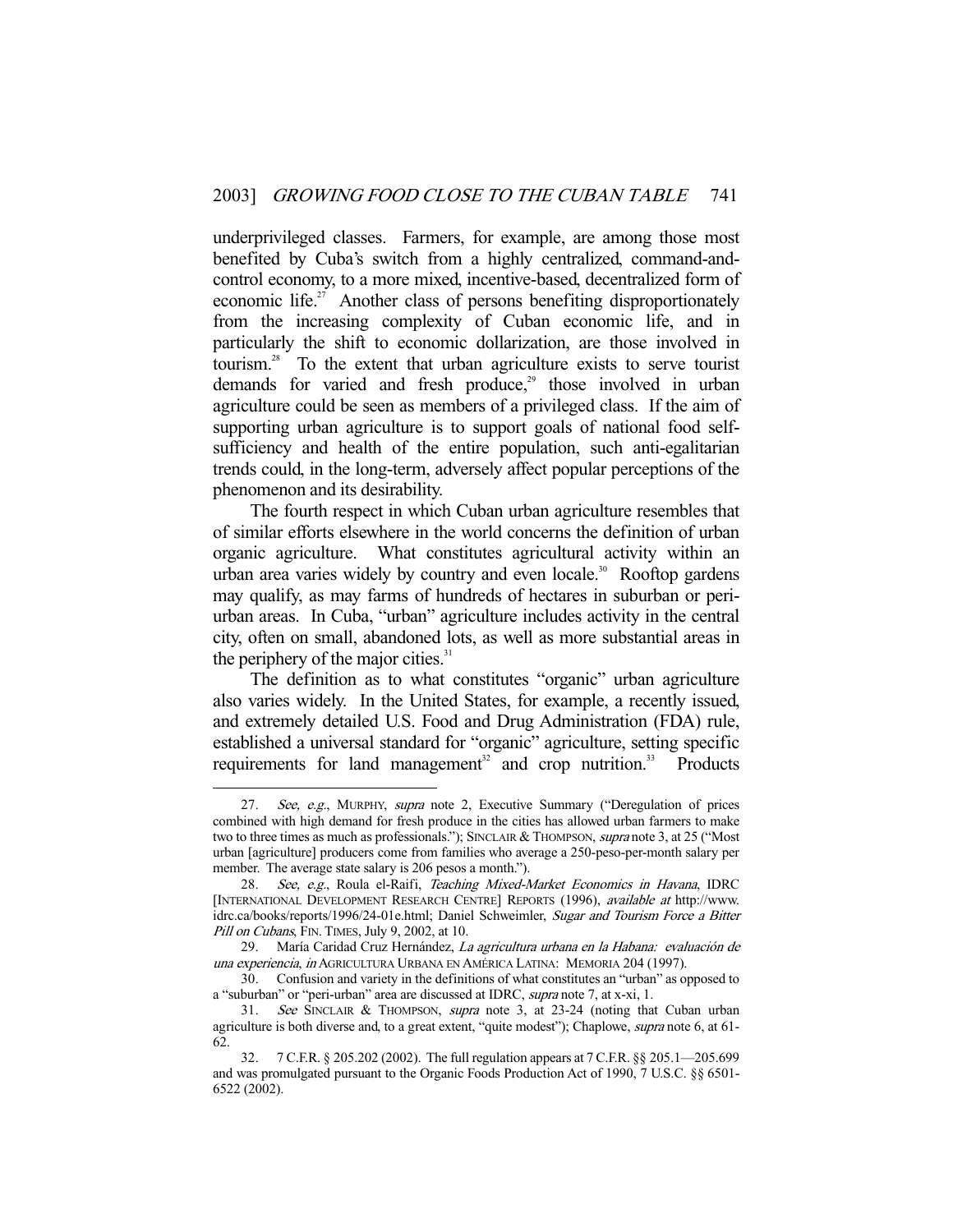grown under 100% organic conditions can bear a special seal, whereas products grown under less than 100% organic conditions may only be labeled "organic."<sup>34</sup> However, many small farmers who have practiced a form of organic farming for longer than the practices now attracting the attention of large agribusiness concerns, appear unable or unwilling to comply with the FDA's definitional requirements.<sup>35</sup> Similarly, urban "organic" agriculture in Cuba appears almost certainly unable to satisfy the FDA's exacting definition, especially since many of the soils put into "organic" cultivation were unimproved and in many cases had been trash dump sites prior to being put into agricultural service in the Special Period.<sup>36</sup>

 Nevertheless, it is possible to make some general definitional observations as to what "urban organic agriculture" means in Cuba.<sup>37</sup> First, "urban" refers to the cultivation of any agricultural product within a city's municipal boundaries or its officially designated periphery.<sup>38</sup> In the case of the City of Havana, this means a series of three concentric rings that drive municipal planning: a central ring consisting of "the old core city," a second ring "away from the harbor and the sea," and a "third and largest zone, which contains the aquifer supporting the city and the province," and in which, importantly for urban agriculture, "there will be no new development" in order "to repopulate the core and to stop the sprawl."39

 At a minimum, organic in Cuban agriculture refers to the absence of the use of chemical fertilizers, pesticides, and herbicides, but not to any requirement that the soils in which those crops are grown satisfy defined criteria and without specification as to the water source.<sup>40</sup> Thus,

<sup>33. 7</sup> C.F.R. § 205.203.<br>34. *See id.* §§ 205.303(<br>35. Samuel Fromartz, *S* 

See id. §§ 205.303(a)(4), 205.305.

Samuel Fromartz, Small Organic Farmers Pull Up Stakes, N.Y. TIMES, Oct. 14, 2002, at A21. Indeed, the rule had barely been issued before the controversy over its detailed requirements began. See, e.g., Randy Fabi, USDA Ushers in New Organic Food Labels (Oct. 22,2002), at http://www.rense.com/general31/sdso.htm.

 <sup>36.</sup> Hernández, supra note 29, at 200; SINCLAIR & THOMPSON, supra note 3, at 26 (noting the low organic content of much Cuban soil is a result of "heavy abuse under the previous highly mechanized chemical intensive production system"); Hernández, supra note 29, at 200.

 <sup>37.</sup> See Oliver A. Houck, Thinking About Tomorrow: Cuba's "Alternative Model" for Sustainable Development, 16 TUL. ENVTL. L.J. 521, 526 (2003).

 <sup>38.</sup> See id.

 <sup>39.</sup> See id. at 526-27.

 <sup>40.</sup> Although efforts to obtain details about water use for urban agriculture were unsuccessful by the publication deadline for this Article, it is unquestionably true that concerns about water sources for urban agriculture are among the most serious impediment to its longterm, safe implementation. This was attested to by officials with whom I spoke from both the Ministry of Agriculture and Department of Physical Planning for the City of Havana. The poor state of Cuba's water management regimes, however, is well-established. See, e.g., DÍAZ-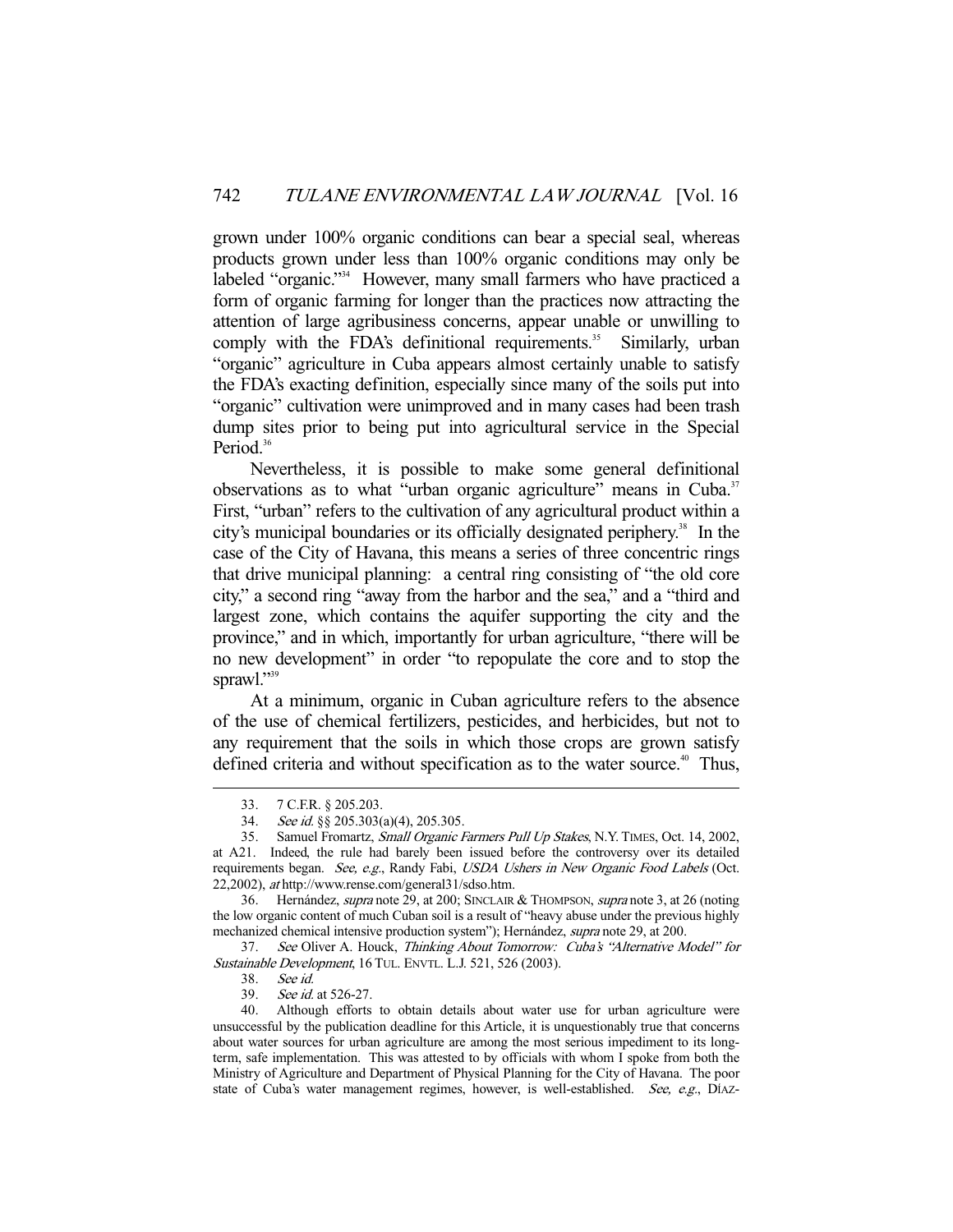in the following sections, "urban organic agriculture" refers to the cultivation and production of agricultural products, including edible, medicinal, and decorative plants, grown without the assistance of chemical agents, and within the outside limit of the official peripheral borders of Cuban municipalities.

#### B. Cuban Urban Agriculture and Land-Use Planning

#### 1. Post-Revolutionary Period

 Cuba's concern with food self-sufficiency and security is not a recent development. Part of the "triumph of the revolution," to use the stock Cuban rhetorical phrase, was a recognition of the pernicious consequences of a sugar-focused agricultural policy.<sup>41</sup> Early agricultural planning efforts attempted to diversify the agricultural base, as a recognition that this would help combat malnutrition (an endemic problem prior to the Revolution), maximize soil use, and help enrich fertile soils.<sup>42</sup> Notably, in the immediate post-revolutionary period, the Cuban government recorded some successes in this regard.<sup>43</sup> To this end, as far back as the immediate post-revolutionary period, there was an effort to create a "Cordón de la Habana," a ring around the capital that would incorporate intensive agricultural use into the land-use planning process.44 But the need for foreign exchange and the desire of Cubans for a variety of products that could neither be grown nor manufactured on the island interfered with these efforts. In short order, communist Cuba restored the sugar monoculture imposed on it by its Spanish and U.S. colonizers, and, in the process, satisfied the demand of its Soviet patrons.<sup>45</sup>

 In order to appreciate the potential of Cuban urban agriculture, it is worth recalling this history. However, it needs to be remembered that the

BRIQUETS & PÉREZ-LÓPEZ, supra note 11, at 122-23. The World Health Organization (WHO) ranks contaminated water as one of the ten greatest health risks worldwide. See Emma Ross, WHO Ranks Top Health Hazards (Oct. 30,2002), available at http://www.aegis.com/news/ap/  $2002/AP020130$ .html. This is not a recent realization, of course. See, e.g., U.N. FOOD & AGRIC. ORG., GUIDELINES FOR DEVELOPING AN EFFECTIVE NATIONAL FOOD CONTROL SYSTEM 3 (1976) [hereinafter FAO].

<sup>41.</sup> See Chaplowe, *supra* note 6, at 29 (quoting Trus Low, *supra* note 22, at 442-43, to the effect that, prior to the Revolution, malnutrition rates in Cuba ranged from 40%-60%).

 <sup>42.</sup> See id.

<sup>43.</sup> See id. at 30 (noting that, for instance, during the 1959-1963 period, consumption of various commodities increased, including a 50% increase in beef consumption in just two years).

<sup>44.</sup> See Hernández, *supra* note 29, at 199.<br>45. As Chaplowe observes, Cuba's longtin 45. As Chaplowe observes, Cuba's longtime dependence on foreign products was hard to break, whether these products came from the United States or other foreign sources. Chaplowe, supra note 6, at 37.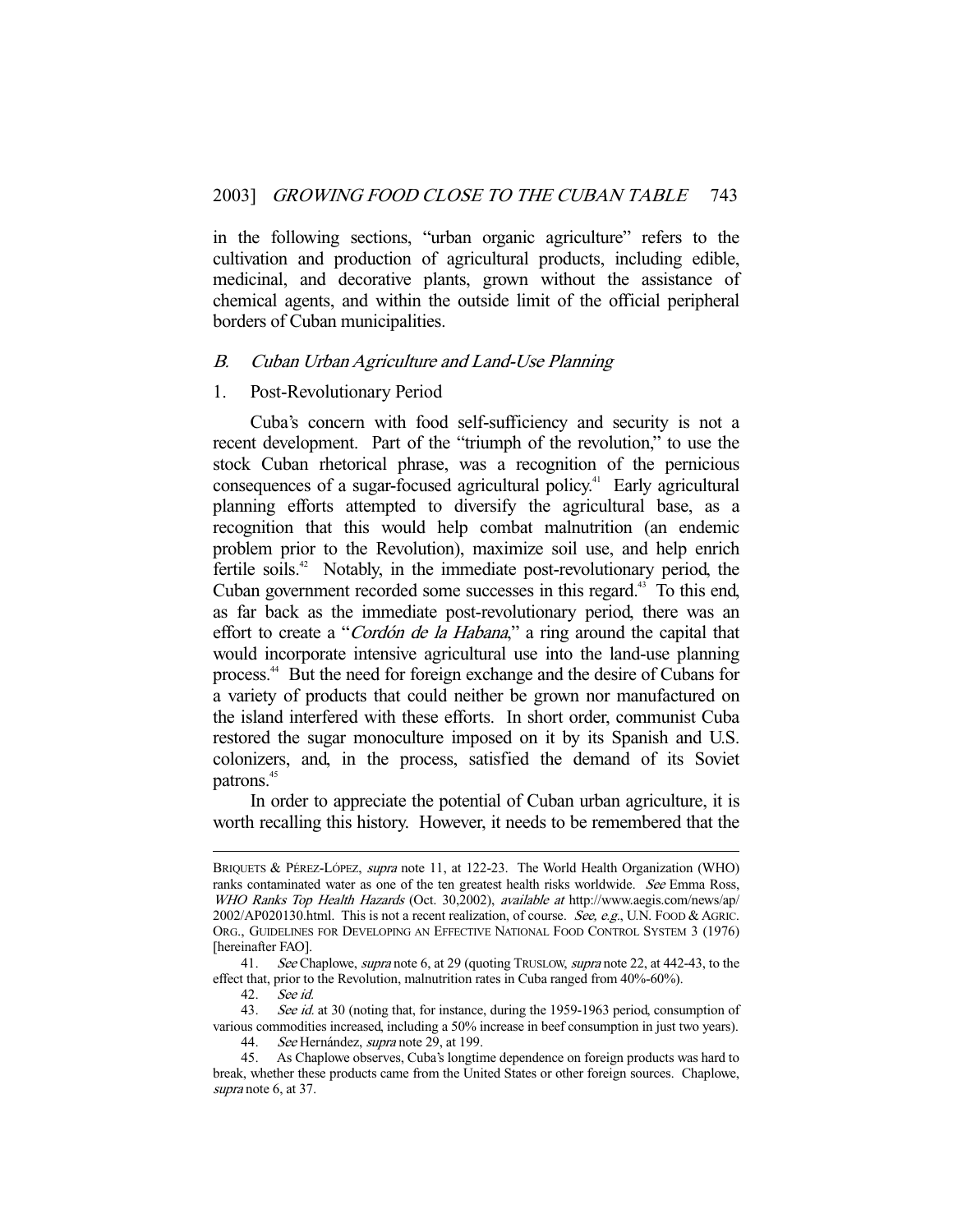Cuban government remained aware of the problems imposed by its return to an agricultural policy that so closely resembled prerevolutionary practices. Indeed, even before the reforms of the Special Period, in 1985, the government initiated its *Programa Alimentario* (Nutritional Program) in an effort to diversify agriculture.<sup>46</sup> By 1987, the national government organized its first organopónicos, which are gardens built in raised beds located over poor or infertile soils.<sup> $47$ </sup> In 1989, the government launched a national food program "both [as] a response to the demise of COMECON [Council For Mutual Economic Assistance] and an outcome of the broader process of 'rectification of errors' in the management of the Cuban economy which began in 1986.<sup>\*\*</sup> That is, even before the crisis of the 1990s, Cuban authorities knew that their agricultural policy demanded diversification and a change from prevailing practices. Moreover, Cuba's highly centralized research and development system may make it better equipped to implement such changes in direction than in many other resource-poor developing countries.<sup>49</sup>

#### 2. The Special Period

-

 Without question, the thing that, to return to the metaphor with which I began, made the Cuban urban agricultural frog jump was the commencement of the Special Period. In the immediate wake of the Soviet Union's collapse and the resulting loss of Soviet subsidies and a ready market for Cuban products, the country had at least 2000 hectares of undeveloped land that would otherwise sit vacant if not put into agricultural service. In the city centers, local governments developed an interest in abandoned lots full of trash and weeds.<sup>50</sup> These lots suddenly became unavailable for the construction of residences, recreation centers, or commercial centers due to a severe shortage of construction materials.

<sup>46.</sup> SINCLAIR & THOMPSON, *supra* note 3, at 18; Carmen Diana Deere, *Cuba's National* Food Program and Its Prospects for Food Security, 10 AGRIC. & HUM. VALUES 35, 37-39 (1991). 47. The first organopónicos were promoted by the government in 1987, before the

commencement of the Special Period. MURPHY, supra note 2, at 19.

<sup>48.</sup> Deere, supra note 9, at 63; see also MURPHY, supra note 2, at 7; Carmen Diana Deere, The New Agrarian Reforms, 29 NACLA REP. ON AMS. No. 2 (Sept./Oct. 1995); Niurka Pérez & Dayma Echevarría, Case Studies: The Mixed Experiences of Two New Cooperatives, in SUSTAINABLE AGRICULTURE AND RESISTANCE, supra note 3, at 264.

<sup>49.</sup> See, e.g., SINCLAIR & THOMPSON, supra note 3, at 25-26 (discussing the role of state institutes in the use of pest and biological controls). The role of centralized Cuban research and development can be seen in SUSTAINABLE AGRICULTURE AND RESISTANCE, *supra* note 3.

<sup>50.</sup> Hernández, *supra* note 29, at 200.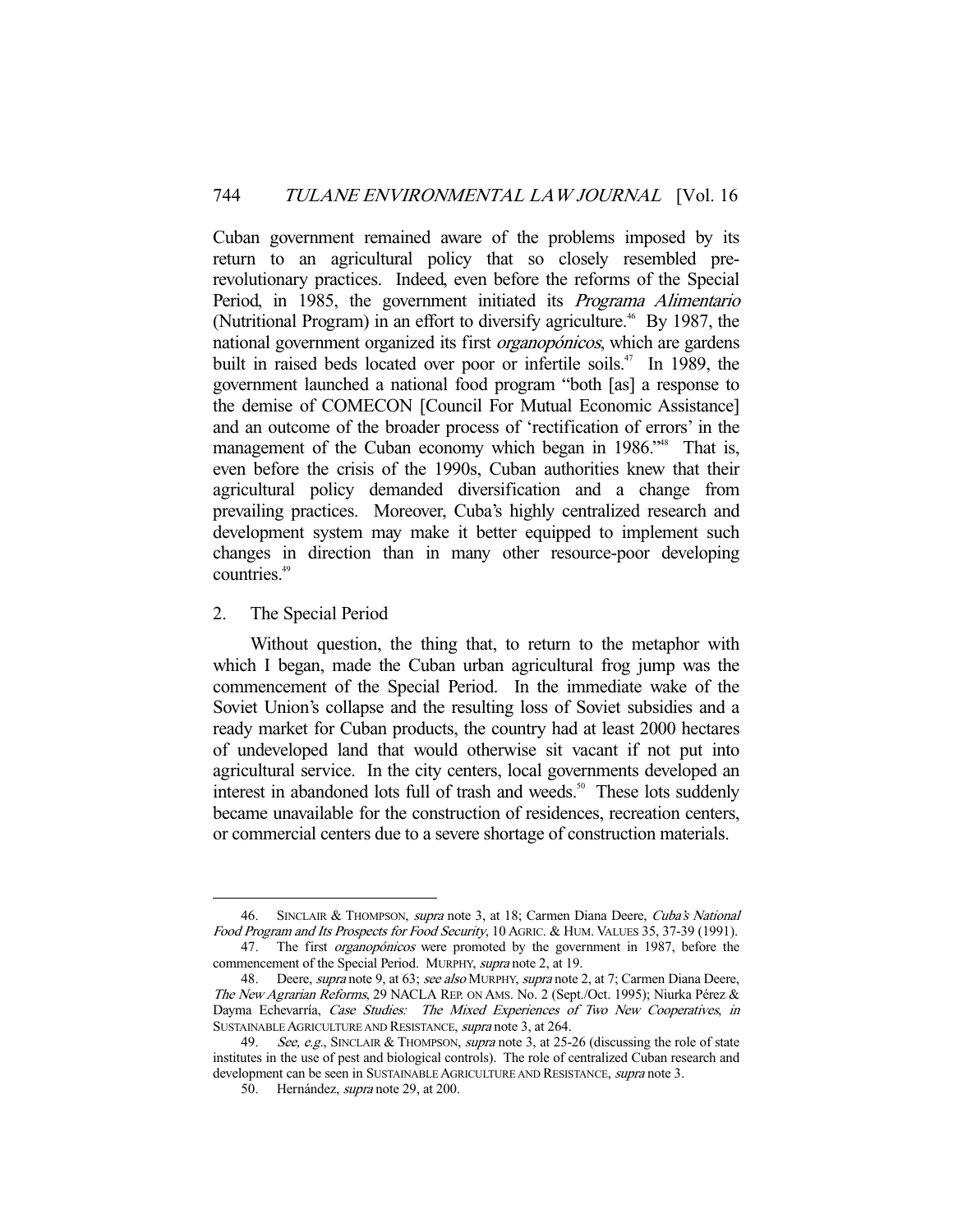Not surprisingly, the early appearance of urban organic agriculture in Cuba was disorganized in both scale and type.<sup>51</sup> Everything from roadside gardens to extensive farms in the semi-rural urban periphery was classified under the "urban agriculture" rubric—a classification that continues to this day. $52$  But in 1994, the Ministry of Agriculture stepped in to regulate the process, creating an Urban Agriculture Department within the Ministry to oversee urban organic agriculture.<sup>53</sup> This formal step was given a further boost in 1997, with the adoption of Resolution No. 527/97, by which "urban dwellers can receive up to one-third of an acre for a personal lot in the periphery of the major cities."<sup>554</sup>

 These changes on urban land use were, and remain, striking. For instance, some participants at the conference that generated this Article visited a small, family farm on the periphery of Havana that, prior to the Special Period, was slated to be the site of a new biotechnology research center. However, the loss of foreign exchange and imports brought the planning for the biotechnology center to a halt, and the land was dedicated to agricultural use. This example is typical of the land-use changes wrought by Cuban urban organic agriculture since the commencement of the Special Period.<sup>55</sup> Yet it also appears to be true that, in spite of these developments, urban organic agriculture is not yet fully integrated into the traditional urban-planning process in Cuba.<sup>56</sup> Because of this, urban organic agriculture in Cuba confronts many of the same obstacles as urban agriculture elsewhere in the world. Before examining the ways in which Cuba may more formally incorporate urban agriculture into its planning process, it is worth highlighting some of the benefits, and some of the possible pitfalls, of urban agriculture, especially as they affect land-use and environmental planning.

#### 3. Agriculture in Urban Settings: The Advantages

 The appeal of urban agriculture is the same in Cuba as in much of the rest of the world. Where many people in the United States or Western Europe may grow backyard vegetables as part of a leisure

 <sup>51.</sup> Interview with Eduardo Martínez Oliva, Asociación Cubana de Técnicos Agrícolas y Forestales, in Havana, Cuba (Aug. 15, 2002); see also Hernández, supra note 29, at 200.

<sup>52.</sup> See SINCLAIR & THOMPSON, *supra* note 3, at 23.

<sup>53.</sup> See id.; MURPHY, supra note 2, at 12-13.<br>54. SINCLAIR & THOMPSON, supra note 3, at

<sup>54.</sup> SINCLAIR & THOMPSON, *supra* note 3, at 23.<br>55. Another of the farms our group visited on 55. Another of the farms our group visited on August 13, 2002, had formerly been the site of a hospital and was said to have been the future site of an extensive "sports city."

 <sup>56.</sup> Hernández, supra note 29, at 200.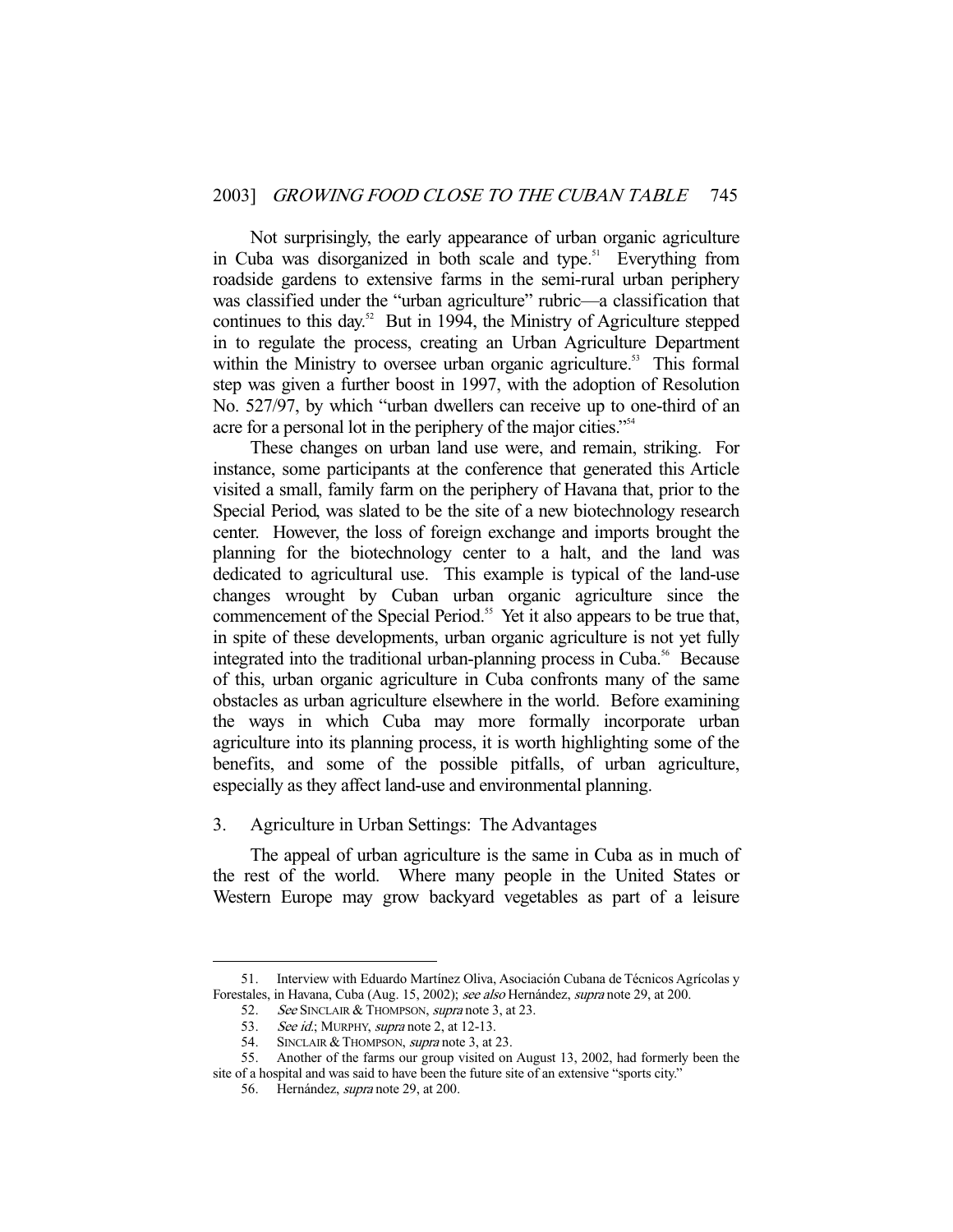interest in gardening,<sup>57</sup> Cuban urban agriculture fills an overwhelming need for food,<sup>58</sup> providing individuals with the fruits and vegetables necessary for a healthy diet.<sup>59</sup> Not only is food consumed closer to the source of production more nutritional, but this method of production and distribution tends to result in a greater variety of available foodstuffs since producers can grow more perishable products.<sup>60</sup> Furthermore, Cuban urban agriculture, because of the dangers of heavy chemical application in densely settled areas, is organic largely out of necessity and, therefore, has the advantage of reducing chemical exposure.<sup>61</sup>

 <sup>57.</sup> To be sure, these and related reasons, such as exercise, love of farming, and selfimprovement may be true in Cuba as well. On one of our group's August 13, 2002, farm tours, we met a middle-aged farmer, a former Ministry official, who exulted in his weight loss since being transferred to an urban farm from his Ministry desk. See MURPHY, supra note 2, at 41-44;  $cf.$  FREEMAN, supra note 7, at 109. But it is also clearly true that, for the time being, urban agriculture in Cuba principally serves a more fundamental end.

<sup>58.</sup> See Companioni et al., *supra* note 7, at 227; see also Highlights of Radio Rebelde News 1100 GMT, Feb. 9, 2001, available at Westlaw, LATNEWS Database, BBCWM File, 2001 WL 12699373 (maintaining that of Cuban agricultural production in 2000, 54.5% was due to urban agriculture). This is a common feature of urban agriculture. See FREEMAN, supra note 7, at 105.

<sup>59.</sup> See SINCLAIR & THOMPSON, supra note 3, at 52 (providing charts that show increases in basic food production from 1994 to 1999); Highlights of Cubavision TV News 0000 GMT, Sept. 8, 2001, available at Westlaw, LATNEWS Database, BBCWM File, 2001 WL 27285077 ("The national urban agriculture programme allows for the per capita consumption of vegetables in Cuba to be well above the amount established by the UN Food and Agriculture Organization. To date this year, more than 1m metric tonnes of vegetables and herbs and spices have been produced throughout Cuba."); Highlights of Cubavision Tele Rebelde News 0000 GMT, June 23, 2001, available at Westlaw, LATNEWS Database, BBCWM File, 2001 WL 24243751 ("During the first trimester of 2001, Havana Province obtained the best results nationally for the urban agriculture programme. . . . Production has allowed the consumption of vegetables to exceed the 300 grams per person established by the UN Food and Agriculture Organization."). The situation in Cuba was especially dire during the Special Period: "[d]aily per-capita caloric intake fell from 2908 in 1989, to 1863 calories in 1995, according to the U.S.D.A., and protein intake dropped by 40%. Some estimated that the average Cuban lost twenty pounds by 1994." SINCLAIR & THOMPSON, supra note 3, at 10. As Sinclair & Thompson note elsewhere, however, "[w]ithout including figures for the small gardens and individual farms, urban agriculture alone provided 215 grams of vegetables per day per person throughout Cuba, more than 70% of the grams recommended by the [United Nations Food and Agriculture Organization]." Id. at 24; cf. FREEMAN, supra note 7, at 106.

<sup>60.</sup> See, e.g., Companioni et al., supra note 7, at 222-23. The illogic of not doing this is a problem worldwide, as an urban agriculture entrepreneur in Boston noted when he observed that "more than 85% of the food consumed in Massachusetts is imported; nearly 60% of that is grown in California," resulting in higher costs due to transportation costs and also making the food less nutritious when consumed. WILLIAM A SHUTKIN, THE LAND THAT COULD BE: ENVIRONMENTALISM AND DEMOCRACY IN THE TWENTY-FIRST CENTURY 156 (2000); see, e.g., SINCLAIR & THOMPSON, *supra* note 3, at 28; Companioni et al., *supra* note 7, at 221-23 (reporting "low quality" of vegetables prior to urban market stands).

 <sup>61.</sup> The WHO recently reaffirmed that chemical contamination is a major source of foodborne illness worldwide. WORLD HEALTH ORG., FOOD SAFETY AND HEALTH: REPORT BY THE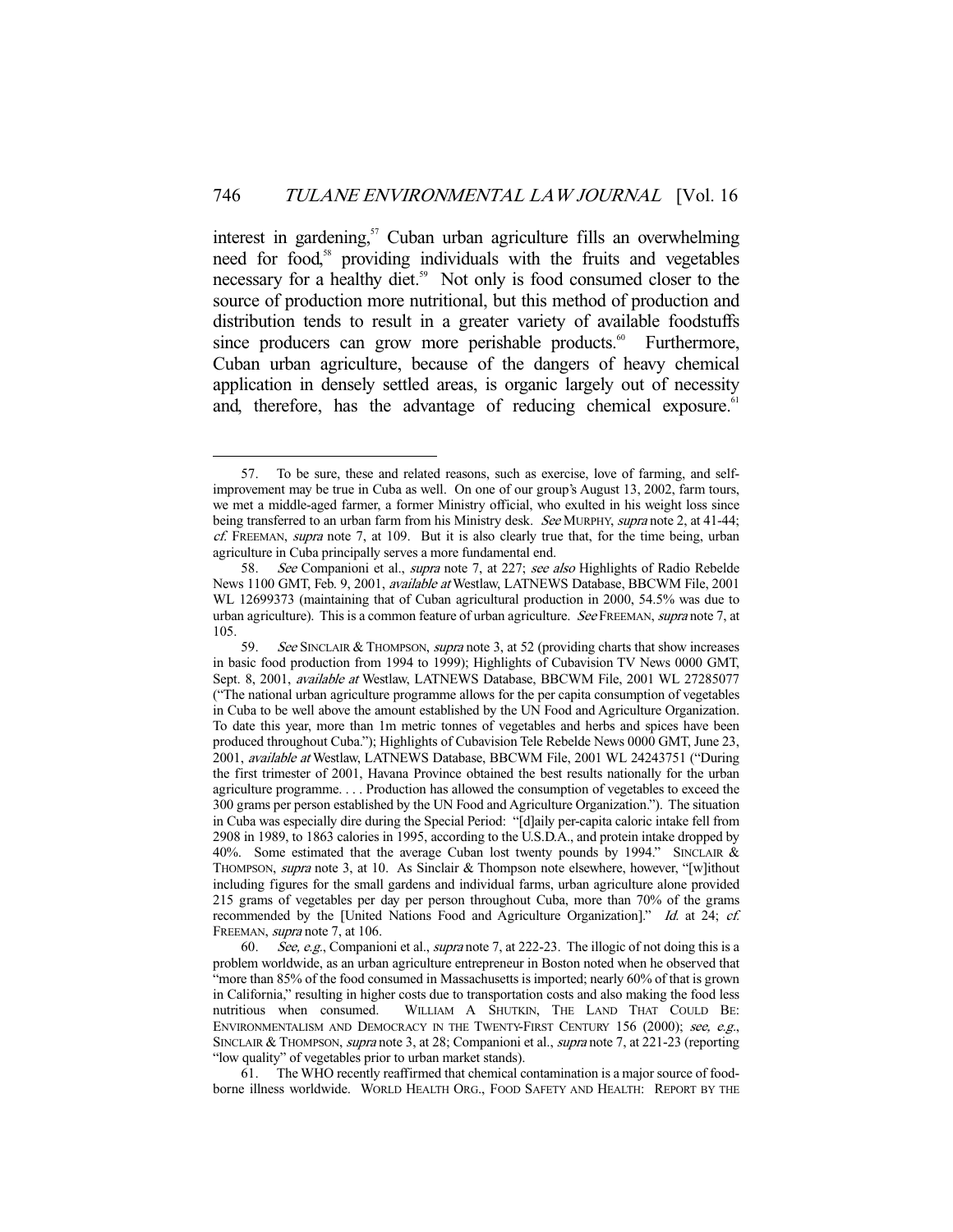Because Cuban urban agriculture features a considerable degree of mandatory provisioning of populations especially vulnerable to chemical contamination, the organic quality of the supply is particularly advantageous from an environmental and human health perspective. $62$ Both of these factors should aid in the long-term popular appeal of urban agriculture in Cuba.

 In addition, in Cuba and elsewhere, urban agriculture can supplement cash incomes.<sup>63</sup> In the case of persons authorized to grow food on abandoned lots or land they occupy for personal use, urban agriculture can also reduce food costs in home budgets.<sup>64</sup>

 Speaking more broadly, urban agriculture contributes to aggregate urban productivity, and in particular furthers urban employment (an especially valuable function in Cuba during the Special Period.) $65$  Urban agriculture also fills vacant niches in the supply of goods and services.<sup>66</sup> In Cuba's case, where urban agriculture helped diversify not only the types of available food but also the method and cost of its delivery, urban agriculture helps provide access to new goods and services.<sup>67</sup>

 Additionally, because it is organic and usually offers a greater mix of fruits and vegetables, urban agriculture increases awareness of the role of nutrition on health and the value of reducing human exposure to chemical and other environmental contaminants.<sup>68</sup> Moreover, in Cuba, where, prior to the flowering of urban agriculture in the Special Period, people were accustomed to having their food selection dictated to a large

66. See, e.g., Chaplowe, supra note 6, at 72-73.

-

 67. For example, "the emergence of new social agents in agriculture: cooperatives on state lands, *campesinos* with lands in usufruct (individuals and family groups), and workers in joint venture enterprises." Lucy Martín, Transforming the Cuban Countryside: Property, Markets, and Technological Change, in SUSTAINABLE AGRICULTURE AND RESISTANCE, supra note 3, at 69. Interestingly for a U.S. citizen, organic produce sold at market-stands is about 50% less expensive in Cuba than produce sold at state-run agricultural markets, an inversion of the typical U.S. experience, where higher price is viewed as a cost paid for taste and presumed quality. See SINCLAIR & THOMPSON, supra note 3, at 28.

68. See, e.g., Hernández, *supra* note 29, at 202.

SECRETARIAT, EBT 109/13 (Dec. 6, 2001), available at http://www.who.int/en/. This was not wellestablished as recently as twenty-five years ago. See FAO, supra note 40, at 3-4.

<sup>62.</sup> The mandatory provisioning is discussed in ENRÍQUEZ, supra note 22, at 5-11.

 <sup>63.</sup> FREEMAN, supra note 7, at 106. In Cuba, "a new practice of tying an individual's salary to his or her productivity may be one of the most vital, yet unheralded, reforms." SINCLAIR & THOMPSON, supra note 3, at 21.

<sup>64.</sup> See FREEMAN, supra note 7, at 108-09; WADE, supra note 7, at 3. This has also been noted as a desirable consequence of Cuban urban agriculture. See, e.g., Companioni et al., supra note 7, at 223.

 <sup>65.</sup> See FREEMAN, supra note 7, at 111-12. As for Cuba, "[p]roductivity levels, though improved over the past five years [since 1995], still are woefully inadequate." SINCLAIR & THOMPSON, supra note 3, at 33-34; see, e.g., Highlights of Radio Rebelde News 1700 GMT, Apr. 25, 2001, available at Westlaw, LATNEWS Database, BBCWM File, 2001 WL 20341186.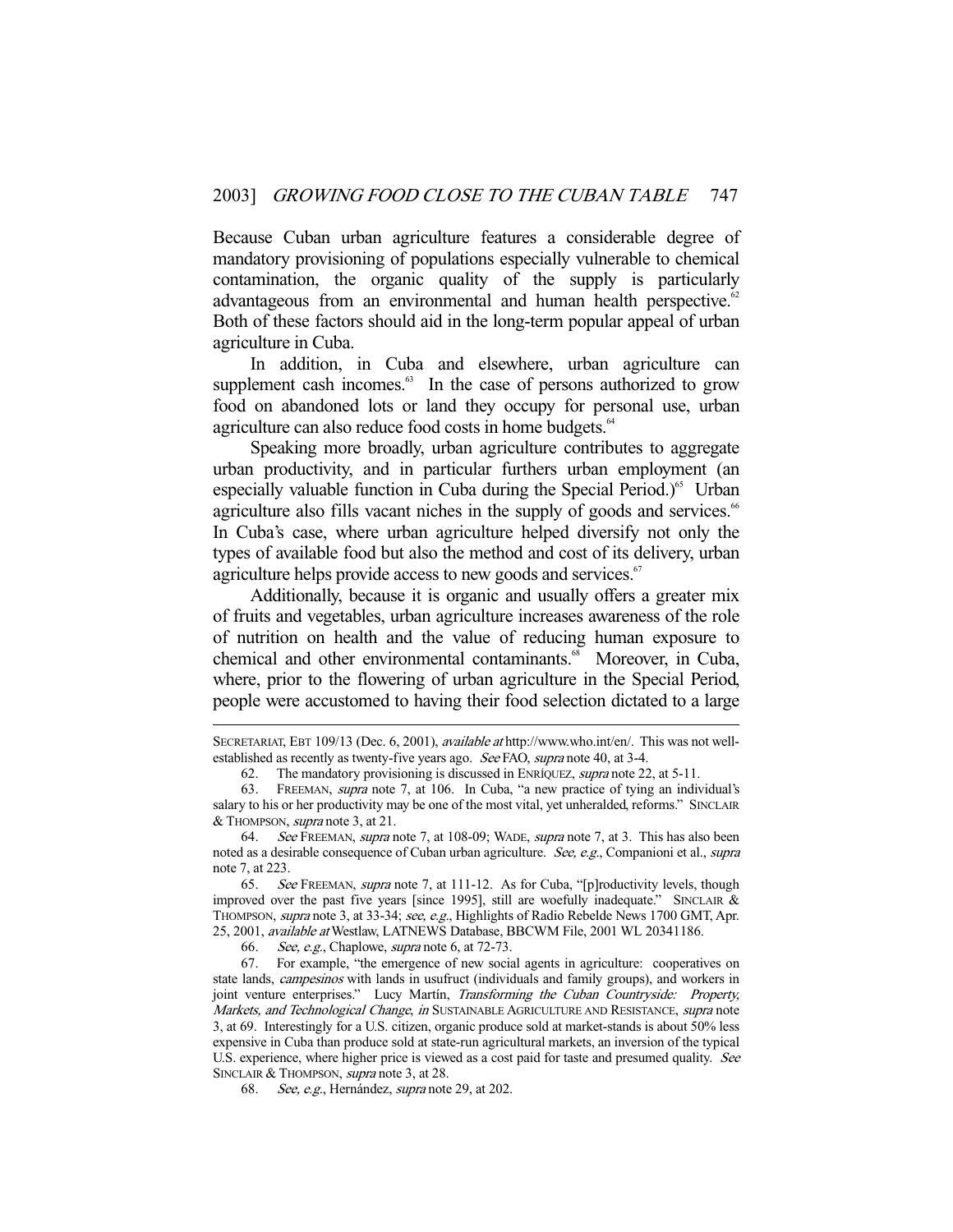extent by ration books, the variety of urban agricultural products carries the advantage of giving individuals greater control over their diet through crop selection.<sup>69</sup> This development surely breeds better informed food consumers and, in the long run, a healthier population.

 Furthermore, the Cuban experience with urban agriculture mimics the tendency of urban agriculture generally to promote individual enterprise.<sup>70</sup> Of course, given its post-revolutionary history as a centralized state, the degree to which private enterprise is permitted as an avenue by which people can improve themselves materially remains to be seen. Although, as noted above, farmers are especially privileged members of the diversifying, post-Special Period Cuban economy, it is also true that urban farmers are directed by the state to dedicate a significant portion of their crop to special uses like schools and hospitals.<sup>71</sup> Despite state control, farmers may earn a small profit in, for example, the operation of roadside stands.<sup>72</sup> At the risk of imposing U.S. capitalist notions of why people work on the Cuban model, $^{73}$  it nonetheless seems fair to suggest that the expansion of such incentives could further solidify urban agriculture's place on the Cuban economic and social landscape.

 In many countries, urban agriculture is also a point of workplace entry for women.<sup>74</sup> Although this is perhaps more characteristic of other countries than of post-revolutionary Cuba, where the role of women in

 <sup>69.</sup> Chaplowe, supra note 6, at 65.

<sup>70.</sup> See IDRC, supra note 7, at xiv.

<sup>71.</sup> See MURPHY, supra note 2, at 17-18.

 <sup>72.</sup> See id. at 18.

<sup>73.</sup> As noted in the CEUR REPORT, *supra* note 25, at 207 n.1, "self-reliant" is a difficult term to translate from English into Spanish:

We are conscious that there exists no satisfactory translation into Spanish of the term "self-reliant". The expression in English refers to nonmaterial aspects; self-confidence, self-initiative, but also physical aspects, "based on your own strength," "helped by your own abilities", etc. In some cases, self-reliant has been translated as self-sufficiency. But its advocates reject the sense of independence or isolation [this term] has. [Somos concientes que no existe una traducción al español del término "self-reliant" que resulte satisfactoria. La expresión en inglés se refiere a aspectos no materiales; autoconfianza, autoiniciativa, pero también físicos, "basado en el esfuerzo propio", "apoyada en las propias capacidades", etc. En algunos casos se ha traducido selfreliant como autosuficiente. Pero sus promotores rechazan el sentido de autarquía o aislamiento que tiene.].

<sup>74.</sup> FREEMAN, *supra* note 7, at 16-17.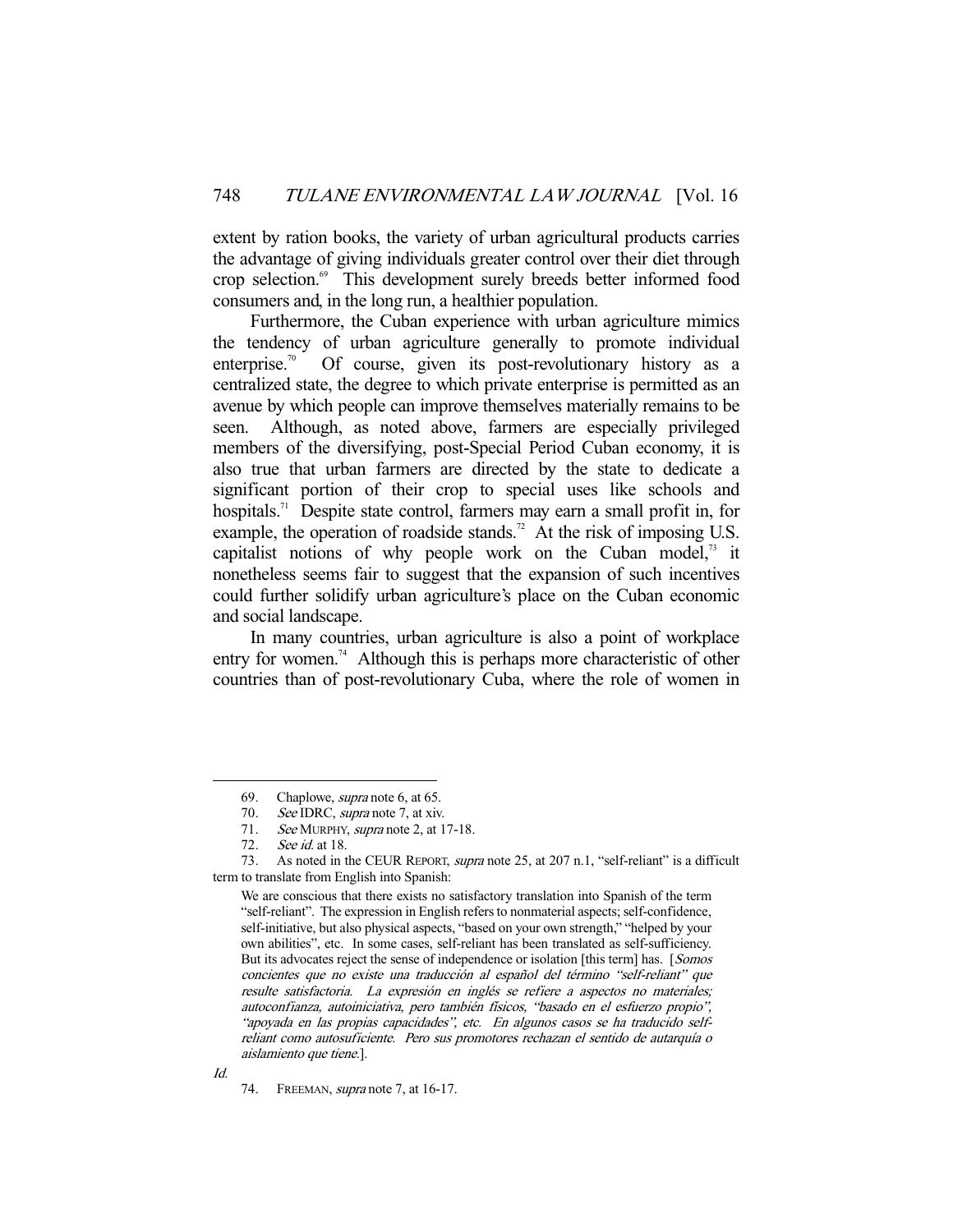the workplace is already well established, it seems that, to some extent, this is also true in the Cuban example.<sup>75</sup>

 Perhaps most importantly from a land-use planning perspective, urban agriculture adds value to neglected areas or urban wastelands, thereby helping to revive the cityscape. This is certainly happening in Cuba.<sup>76</sup> By the late 1990s, there was at least one urban organic produce market in every major municipality, all direct outgrowths of nearby urban farming operations.<sup>77</sup> For both environmental and land-use planners, the location of agricultural operations in urban areas has a beneficial, if not wholly anticipated, consequence. Specifically, the use of organic fertilizers—compost and mulch created by decomposed organic material diverted from the waste stream—creates a precious and overlooked resource that simultaneously reduces the volume of the waste stream requiring treatment, storage, and disposal and pours that bounty into improving urban soils. $78$ 

 From a legal and land-use planning perspective, the challenge, of course, is how to turn exigencies into practices that are deemed desirable in the long term. In fact, because of Cuba's centrally planned economy, it

See MURPHY, supra note 2, at 16-17 (citation omitted).

76. Scott Chaplowe, Havana's Popular Gardens: Sustainable Urban Agriculture, CITY FARMER URBAN AGRICULTURE NOTES (1998), available at http://www.cityfarmer.org/cuba.html.

 <sup>75.</sup> According to the state media, in 2001, of the five million persons in the workforce, 43% were women. Highlights of Cubavision TV News 0000 GMT, Aug. 30, 2001, *available at* Westlaw, LATNEWS Database, BBCWM File, 2001 WL 26973798. In Cuba,

the participation of women in urban agriculture is much greater than the role women have traditionally played in rural agriculture. . . . Unlike most countries where women grow the bulk of all food, in the Cuban countryside agricultural labor is considered a man's job. This view is changing in the cities with the development of urban agriculture. The largest *organopónico* in the country, called Las Marianas, is organized by the Federation of Cuban Women and employs 140 women. Many women have full time salaried jobs in urban gardens, and many retired women tend gardens in their spare time.

 <sup>77.</sup> Chaplowe, supra note 6, at 48.

<sup>78.</sup> Hernández, *supra* note 29, at 201, notes:

The production of organic fertilizer beginning with domestic waste, tree trimmings and other rubbish, constitutes a precious resource for improving soils. Exploiting the high potential that the city offers results in a positive benefit as much in the production of food as in the reduction of its share of urban contamination. [La producción de abono orgánico a partir de los residuos domésticos, poda y otros desechos, constituyen una fuente inapreciable para mejorar los suelos. Explotar el alto potencial que brinda la ciudad redunda positivamente tanto en la producción de alimentos como en la dismunición de la carga contaminante de la urbe.].

See also Pedro Juan de Rosario, Alternativas populares frente al problema de la basura: propuestas para la Ciudad de Santiago de los Caballeros, in AGRICULTURA URBANA EN AMÉRICA LATINA: MEMORIA 111, 127-30 (1997) (providing a description of a trash-to-soil recycling effort in a Dominican city).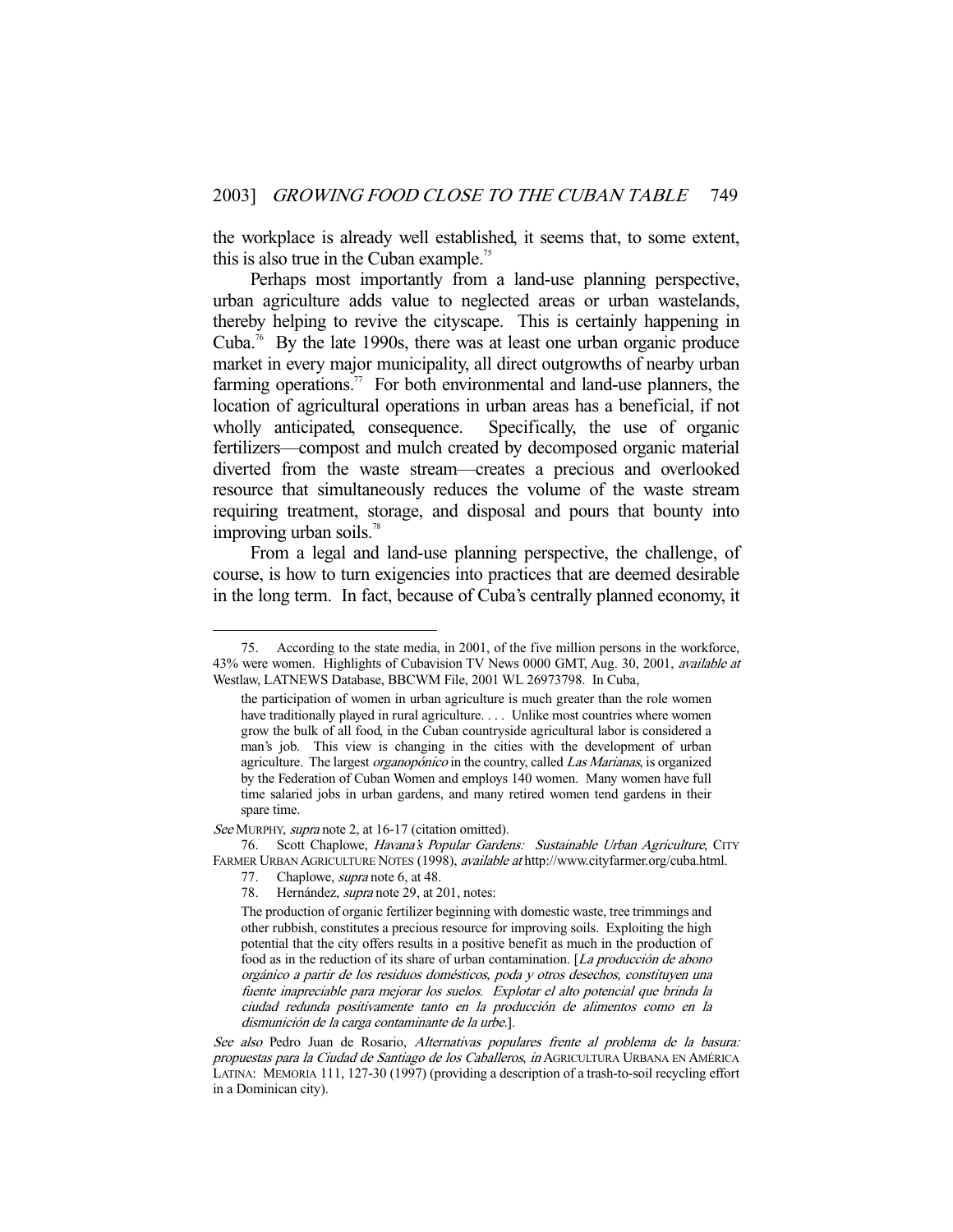may be easier to do this in Cuba than elsewhere. By contrast to many other Latin American countries that have endured their share of agricultural turmoil in the past decade, the centralized authority of the Cuban state may help entrench urban agriculture as a fixture of Cuban life, provided there is continued political will to do so.<sup>79</sup> For example, in many parts of the world urban agriculture is a workplace entry point for both women and rural laborers who have migrated to the cities. By contrast, in Cuba not only the demographic profile is rather different, not only including previously underemployed women, but also highly skilled urban technical workers who have been "recycled" to farm labor.<sup>80</sup> Such people, of course, bring with them their technical skills which, when coupled with years of agricultural work, may produce a new breed of farmer—one both sophisticated in the needs of modern business and markets, and also in the ways of farming. In this, paradoxically, the urban organic agriculturalists produced by the Special Period curiously parallel a similar breed in the United States, namely well-educated professionals and dissenters from the prevailing agribusiness orthodoxy.<sup>81</sup> Moreover, to the extent that the Cuban government continues to give

SINCLAIR & THOMPSON, supra note 3, at 39 (discussing the fact that the economic dislocation caused by free market reforms in much of Latin America was not as disruptive for Cuban farmers as it was elsewhere); see also JORGE MÁTTAR, Foreign Investment in Mexico After Economic Reform, U.N. COMISIÓN ECONÓMICA PARA AMÉRICA LATINA Y EL CARIBE (CEPAL): SERIE ESTUDIOS Y PERSPECTIVAS No. 10 (July 2002) (examining the effects of trade liberalization on capital formation in Mexico); Adriana de Aguinaga, The New Agrarian Law—Mexico's Way Out, 24 ST. MARY'S L.J. 883, 888, 900-01 (1993) (criticizing Mexican land reforms and examining the potential impact of the North American Free Trade Agreement). See generally Steven E. Hendrix, Property Law Innovations in Latin America with Recommendations, 18 B.C. INT'L & COMP. L. REV. 1 (1995) (comparing the case of four countries, Mexico, Nicaragua, Honduras, and Peru, and suggesting commonalities and appropriate reforms); James K. Kelly, Jr., Note, Article 27 and Mexican Land Reform: The Legacy of Zapata's Dream, 25 COLUM. HUM. RTS. L. REV. 541, (1994) (analyzing Mexican land reforms and evaluating their prospects for the future).

Given the likely end of the U.S. trade embargo against Cuba, see infra note 184 and accompanying text, Cuban concerns about trade with the United States need to be kept in context. Many of the agricultural and economic reforms in Latin America of the 1960s through the 1980s, were part of a Cold War effort that was directed at, among other targets, the dismantling of the communist Cuban government, as illustrated in a history of the Latin American Agribusiness Development Corporation, written by its former President. ROBERT L. ROSS, MISSION POSSIBLE: THE STORY OF THE LATIN AMERICAN AGRIBUSINESS DEVELOPMENT CORPORATION (LADD) 9, 32- 33, 56 (2000) (noting that Cuba remained the chief concern of U.S. foreign aid policy in this hemisphere).

<sup>80.</sup> See Chaplowe, *supra* note 6, at 68; *supra* notes 19, 75 and accompanying text.

 <sup>81.</sup> Celebrated examples of the American types to which I refer are Wendell Berry and Wes Jackson. See, e.g., WENDELL BERRY, THE GIFT OF GOOD LAND: FURTHER ESSAYS, CULTURAL & AGRICULTURAL (1983). Examples of such individuals outside of the industrialized "Western" nations are more common, but a prominent example would be Vandana Shiva. See sources cited *supra* note 10.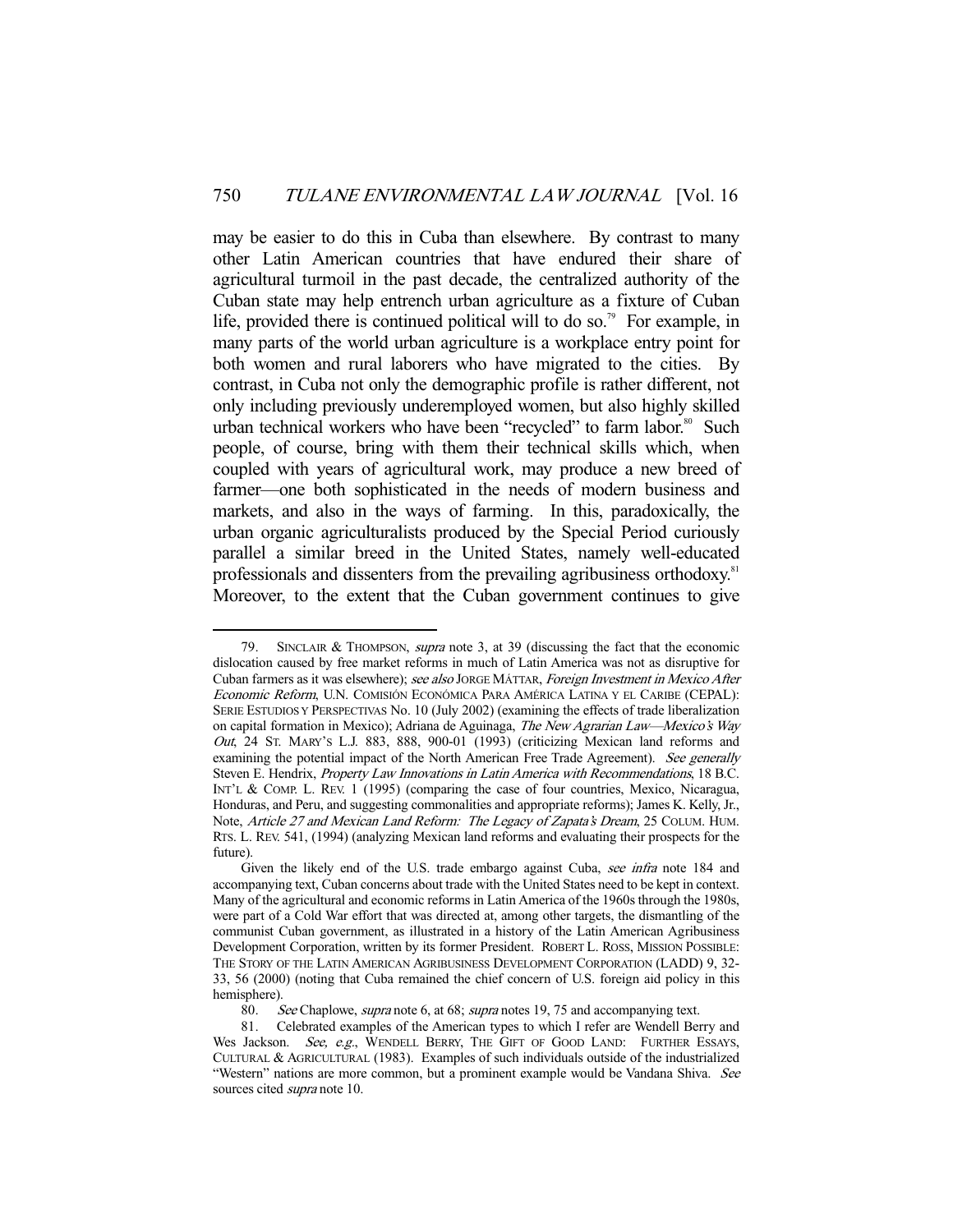urban farmers usufructory rights and production incentives to farm particular land, urban farmers in Cuba are not bound by the same landuse and property concerns and limitations facing both their United States and other developing country counterparts.<sup>82</sup>

#### 4. Agriculture in Urban Settings: The Perils

 Despite the many benefits to urban agriculture, there is good reason to believe that urban agriculture will not root firmly in Cuban soil. Cultural, environmental, and technical concerns raise doubts about the long-term place for urban agriculture in Cuba's agricultural and land-use policies.<sup>83</sup>

 Cultural perceptions of the desirability of urban agriculture vary by country and region, of course, and in every case cultural attitudes are an essential influence on urban agriculture's success. Nonetheless, available studies of a wide range of urban agricultural practices suggest that the Cuban example shares much in common with other nations. $84$  A major challenge faced in most urban agricultural settings, for instance, is the need to convince the citizenry that the practice is both desirable and viable.<sup>85</sup> This appears to be true even in developing countries, like Cuba, that face serious food self-sufficiency challenges. As a general rule, former colonies tend to follow the forms of urban organization developed by their colonial masters. Nineteenth-century European colonizers viewed urban agricultural practice as either primitive or as a sign of impoverishment. They appeared to have passed on this perception to the current residents of non-Andean Latin American nations. As one commentator observed about Buenos Aires, Argentina, which, like Havana, is an urban Latin American capital bearing the strong imprint of its colonial heritage: "[b]ut if the colonial city reserved space for the suburban garden, the culture of the Spanish colony never considered it either a dignified activity for the proprietor of urban land or a productive activity."<sup>86</sup>

<sup>82.</sup> See FREEMAN, supra note 7, at 71-78 (noting problematic aspects of ownership under Kenyan law, both as a matter of Anglo-inspired legal rights and traditional land tenure arrangements); SHUTKIN, supra note 60, at 162.

<sup>83.</sup> See MURPHY, supra note 2, at 38-42.

<sup>84.</sup> See, e.g., FREEMAN, supra note 7, at 106 (discussing urban Kenya's experience with urban agriculture).

<sup>85.</sup> See, e.g., UNDP, supra note 7, at 198.

 <sup>86.</sup> CEUR REPORT, supra note 25, at 133 ("Pero si la ciudad colonial reservó el espacio para la huerta suburbana, la cultura de la colonia española nunca la consideró una actividad digna del propietario urbano, ni como actividad rentable."); cf. SINCLAIR & THOMPSON, supra note 3, at 24 ("Though some have disparaged urban agriculture, seen as running counter to modernization and urban progress, in truth, urban agriculture has had an extraordinarily high social impact.").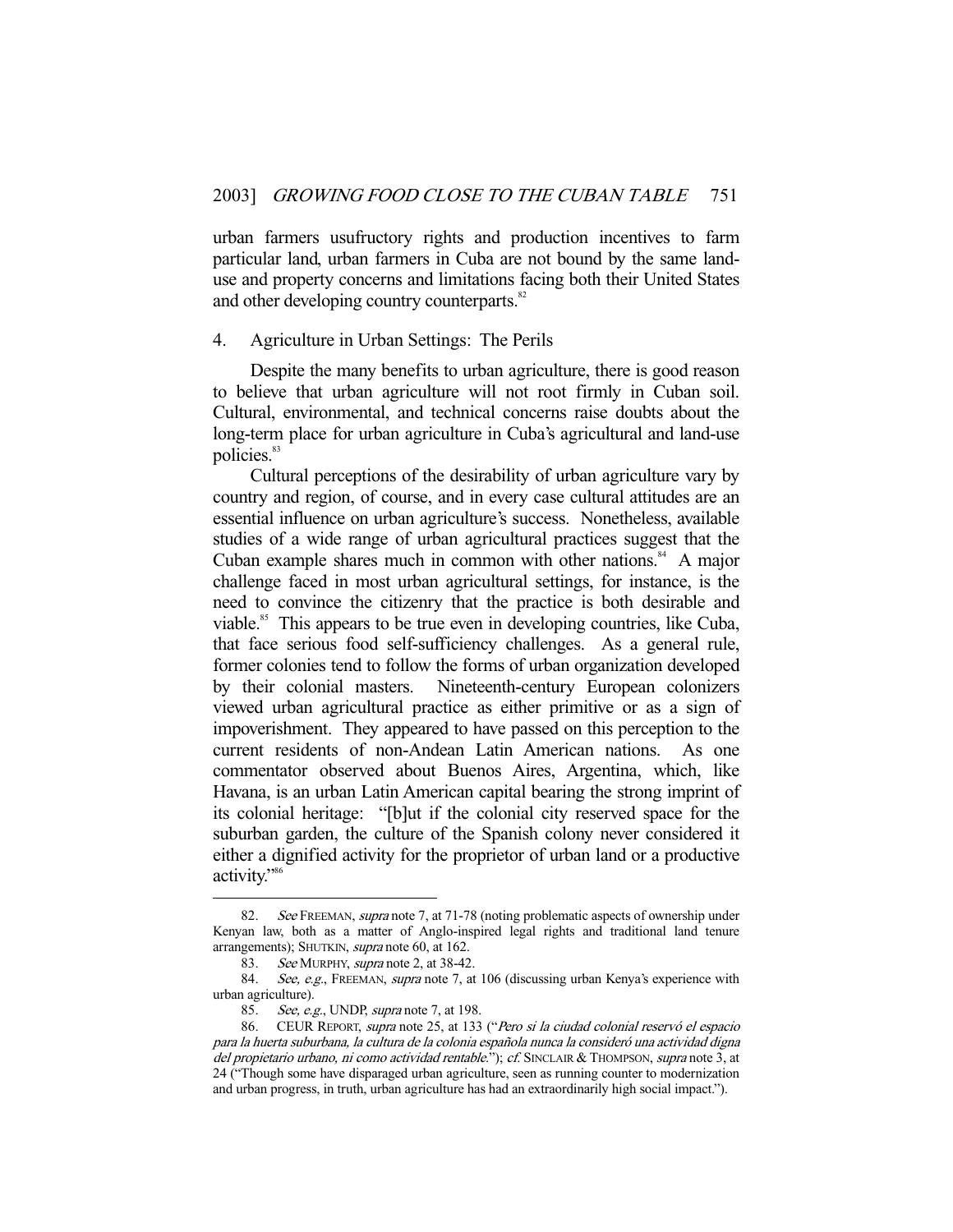A disdain for agriculture generally appears to constitute a feature of modern Cuban society because "for many it was associated with undignified rural labor, reminiscent of the repression, slavery, and colonialism of Cuba's not so distant past."87 Moreover, at the commencement of the Special Period, many residents of Havana were "inexperienced with gardening and agriculture."<sup>88</sup> Thus, in order to establish Cuban urban agriculture's place as something more than a practice required by exigent circumstances, some effort is required to change deeply held, negative perceptions of the practice. Some foreign observers suggest that this has been happening, as Cubans celebrate their urban agriculture successes and move to make the practice a permanent fixture of national life.<sup>89</sup>

 Nonetheless, changing Cuban perceptions about agricultural activity may be especially problematic. The Cuban experience with diversified agriculture has been limited, and experience with nonsugar crops has been even more limited.<sup>90</sup> Thus, the difficulty in making urban agriculture permanent in Cuba is more than merely making it seem worthwhile; it is a matter of educating the population as to the variety of opportunities urban agriculture can offer. These include growing a wide variety of tree and ground crops, specialized production of medicinal and ornamental plants, as well as all manner of secondary activities, such as the production of prepared and packaged foods using local ingredients.<sup>91</sup> Again, although such education appears to be happening in Cuba, the needed change in attitudes required for its long-range implementation nonetheless represents a daunting challenge. Urban dwellers, whether in Havana, Houston, or Harare, are not accustomed to seeing farming operations in urban centers. Their appearance may be viewed as a kind of blight. Beet and carrot tops or corn stalks viewed from the urban street may be read as visual signals of poverty and desperation rather than communicating an idea about sustainable nutrition. $92$ 

 <sup>87.</sup> Chaplowe, supra note 6, at 58, 60.

<sup>88.</sup> *Id.*<br>89. *Se* 

See, e.g., Companioni et al., *supra* note 7, at 227-35.

<sup>90.</sup> See CHAPLOWE, supra note 6, at 27 (noting that sugar cane dominated the landscape, accounting for 42% of the value of all agricultural production during the 1950s). Lack of diversification has a long history in Cuba. TRUSLOW, *supra* note 22, at 94-96.

<sup>91.</sup> See MURPHY, supra note 2, at 35-38.

 <sup>92.</sup> Consider, for example, the concerns about urban gardens: "It will be possible to construct, as we have anticipated and estimated to be useful one organic garden or more per Popular Council zone,... but the aesthetic effects upon the urban landscape can be disastrous ... and the results will not be satisfactory if not constructed and prepared as technically foreseen." ["Se podrá construir, como hemos previsto y estimamos provechoso, un organopónico o más por zona de Consejo Popular, . . . pero los efectos sobre el paisaje urbano pueden ser desastrosos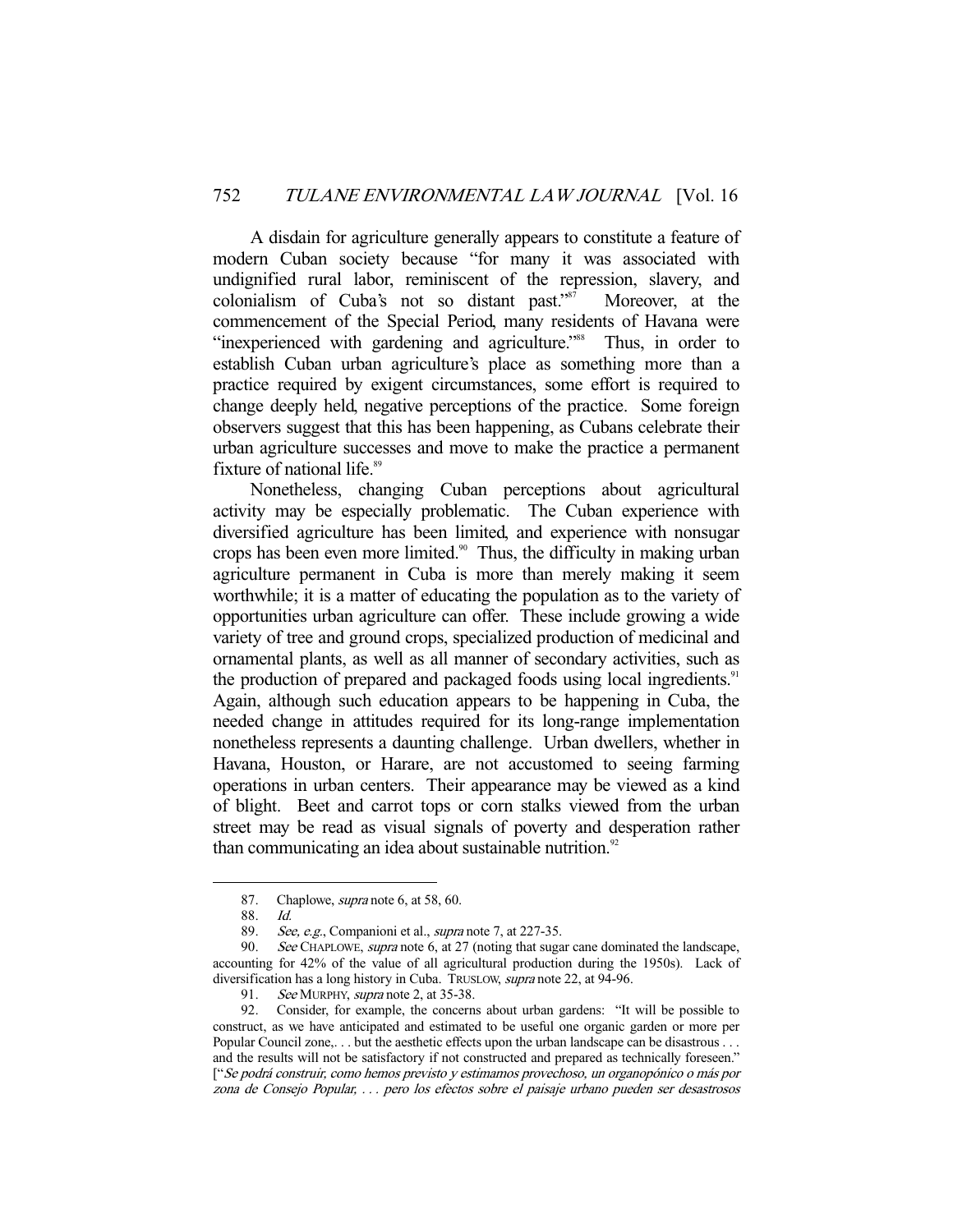Environmental concerns can present equally difficult, if not more tangible, problems. At their center, the environmental concerns associated with city and suburban farming present a paradox: urban farming is desirable because it provides people with fresher, and therefore healthier, food, but the closeness of people living in densely populated urban environments to the site of food production endangers the very quality of that food. $93$  Consequently, the proponents of urban agriculture face serious challenges in insuring an urban environment clean enough to sustain production of nutritious and uncontaminated food. The assaults facing their cultivation efforts come from every medium. The health security of an urban population dependent to any significant degree on locally grown produce is at risk of contamination from dirty air, $\alpha$ <sup>4</sup> land, $\alpha$ <sup>55</sup> and water.<sup>96</sup> At the very least, such contamination threatens any designation of locally grown food in urban areas as "organic." At the most, it threatens the integrity of a healthy food supply.

 In Cuba, a primary motive for relocating food production was to reduce transportation costs incurred in bringing food to cities, particularly Havana, from the countryside since the loss of Soviet support resulted in severe fuel shortages.<sup>97</sup> Paradoxically, this means that food is now being produced in the more polluted air of a major metropolis, necessarily raising concern about the quality of food produced in that environment. In addition, it bears noting that the risk of air pollution of Cuban urban produce may be compounded by the presence of airborne lead, since, as in much of the developing world, Cuba has yet to phase out leaded gasoline.<sup>98</sup> For this reason, despite the relative lack of vehicular

como se aprecia ya en algunos casos, y los resultados no serán satisfactorios si no construyen y preparan como técnicamente está previsto."]; Hernández, supra note 29, at 202. This being said, it also appears that "Cubans now view farming as an occupation very differently than they did in the 1980s. Thousands of families have left the cities and towns to claim a farming stake and make their livelihood from the land." SINCLAIR & THOMPSON, *supra* note 3, at 22 (referring not to urban agriculture, but to out-migration from urban to rural areas).

<sup>93.</sup> See UNDP, supra note 7, at 199.

<sup>94.</sup> See id. at 9. Predictably, air contamination is particularly a concern in areas inside city limits. See SHUTKIN, supra note 60, at 69.

<sup>95.</sup> See UNDP, *supra* note 7, at 205-07.

<sup>96.</sup> See DÍAZ-BRIQUETS & PÉREZ-LÓPEZ, supra note 11, at 122-23. On the risks of urban agriculture generally, see Anthony J. McMichael, The Urban Environment and Health in a World of Increasing Globalization: Issues for Developing Countries, 78 BULL. OF THE WORLD HEALTH ORG. 1117, 1121 (2000).

<sup>97.</sup> See, e.g., MURPHY, supra note 2, Executive Summary; Deere, supra note 9, at 57-59. This effort appears to have been successful. Hernández, supra note 29, at 202.

<sup>98.</sup> Many counties have phased out leaded gasoline. See Global Lead Network, at http://www.globalleadnet.org/countries.cfm (last visited Apr. 14, 2003); see also The World Bank Group, World Bank Recommends Global Phase-Out of Leaded Gasoline, at http://www.worldbank.org/html/extrdr/extme/gaspr.htm (last visited Oct. 23, 2002). Cuba's State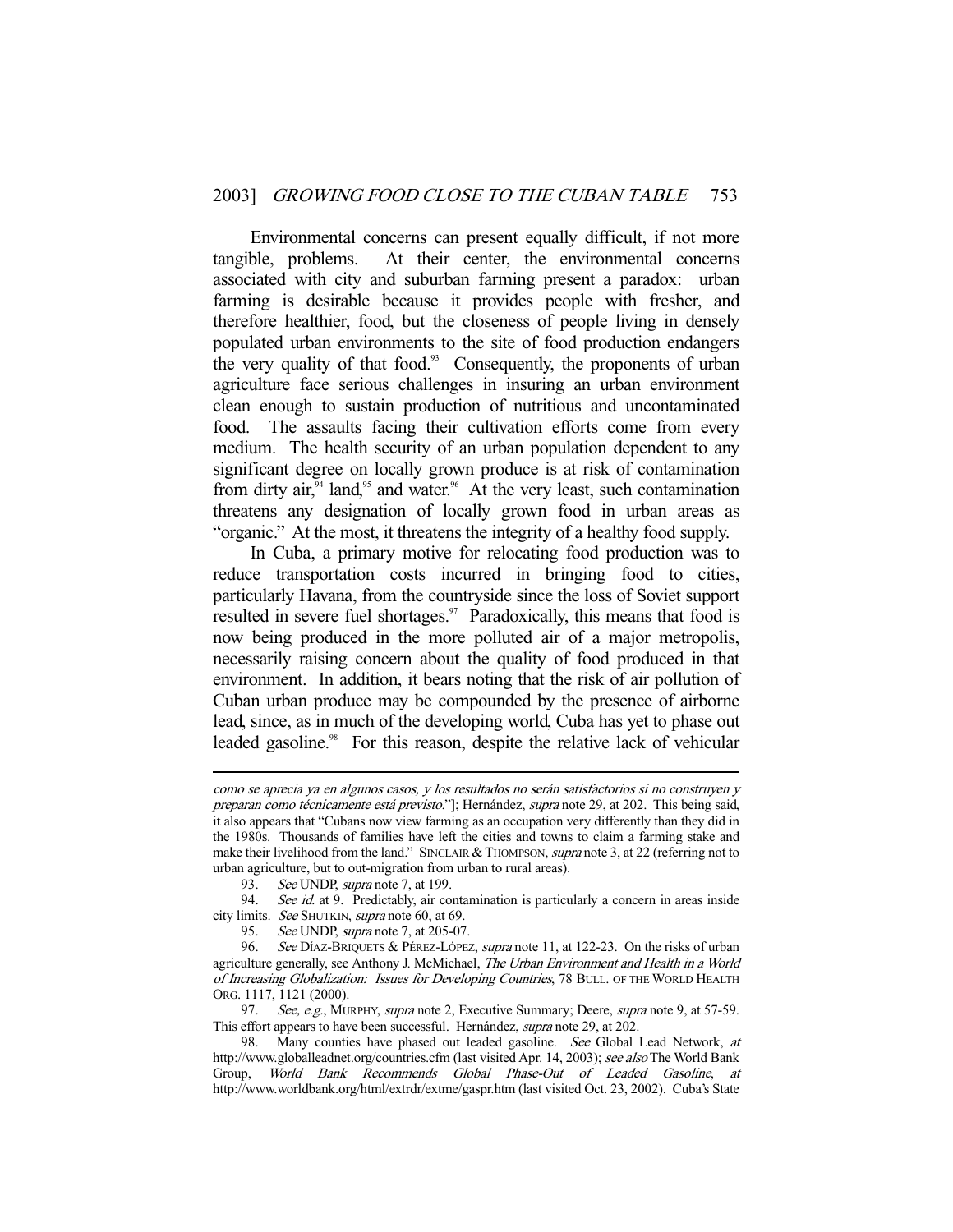traffic in Cuba as compared with much of the world, possible crop contamination from mobile sources may be as great a concern as contamination from large industrial sources.<sup>99</sup> Cuban vehicles are disproportionately older and thus dirtier and less fuel efficient, as are its power plants.100 All of these factors raise serious concerns about food production in such an environment.

 As with air, the case of contaminated land and urban agriculture is also complicated. On the one hand, Cuban urban agriculture has reduced the quantity of abandoned spaces, which can be breeding grounds for pests and the water-borne diseases to which a wet, tropical country is prone.101 On the other hand, the practice of agriculture in urban areas presents serious challenges to the land-use planner. First, planners need be sensitive to the proximity of polluting urban activities, such as waste transfer stations, smelting operations, or small businesses that use solvents or other frequently toxic materials, like metal-plating shops and dry cleaners.<sup>102</sup> Second, the concerns that drive so many of the discussions over "brownfield" regulation in the United States must be considered by land-use planners often ill-equipped by training (both in Cuba and in the United States) to evaluate the soil and other ambient environmental requirements necessary for effective and healthy agricultural practice.<sup>103</sup>

 In particular, as in older U.S. urban neighborhoods, the problem of soil contamination by lead residues from both air deposition and particles of lead-based paint is a serious concern. This is because green, leafy vegetables, among the most beneficial urban crops because they are the most perishable, are also major vectors for transmitting the potentially deadly heavy metal.<sup>104</sup> Not surprisingly, at the inauguration of urban

Council did promulgate an ambitious "dangerous waste" control law resolution in 1994, pursuant to its comprehensive Law No. 81 concerning the environment. The definition of waste included lead and lead byproducts, in addition to regulating other heavy metals and dangerous substances. Resolución No. 87/99, por acuerdo del Consejo de Estado de 21 de abril de 1994, reprinted in Ministerio de Ciencia, Tecnología y Medio Ambiente, Principales resoluciones promulgadas después de la ley 81 (June 2001).

<sup>99.</sup> See DÍAZ-BRIQUETS & PÉREZ-LÓPEZ, supra note 11, at 192-96; WADE, supra note 7, at 10-11; Hernández, supra note 29, at 201; Houck, supra note 37, at 529.

<sup>100.</sup> See DÍAZ-BRIQUETS & PÉREZ-LÓPEZ, supra note 11, at 192-96.

 <sup>101.</sup> Cf. McMichael, supra note 96, at 1120-21.

<sup>102.</sup> See UNDP, supra note 7, at 199.

 <sup>103.</sup> In the U.S. context, see, e.g., SHUTKIN, supra note 60, at 61-65, 150, 159-60. For an effort to provide direction in brownfield cleanup, see Steven F. Fairlie, The New Greenfields Legislation: A Practitioner's Guide to Recycling Old Industrial Sites, 5 DICK. J. ENVTL. L. & POL'Y 77, 78-96 (1996).

<sup>104.</sup> See UNDP, supra note 7, at 199-200.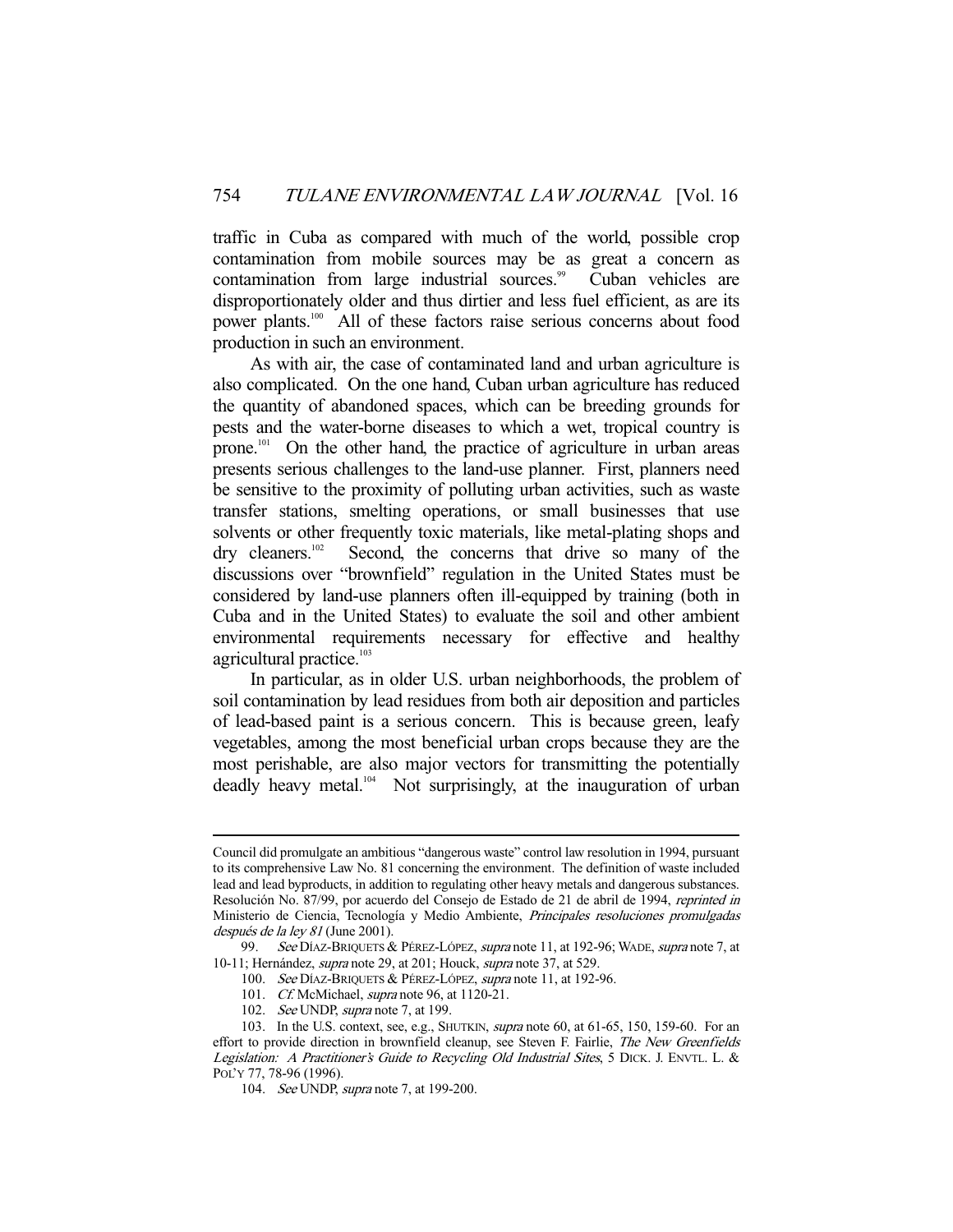agriculture efforts in the Special Period, Cuban gardeners expressed concern about this type of lead contamination.<sup>105</sup>

 Furthermore, environmental concerns often overlap with cultural ones when it comes to perceived land contamination from a possible source of fertilizer, namely treated solid waste. Treated human waste may be incorrectly viewed as a potential cause of soil contamination (and one that may leach into and imperil water supplies).<sup>106</sup> This is regrettable because its use as fertilizer can help reduce the volume of disposable waste.<sup>107</sup> In Cuba, where waste is often discharged directly into the ocean without treatment,<sup>108</sup> this is particularly discouraging.

 No environmental issue poses more serious challenges for the stability and integrity of urban agriculture, however, than water pollution.109 In particular, Cuba's aging sewage systems pose a serious threat to the integrity of urban agricultural practice, $110$  and may also pose environmental justice concerns.<sup>111</sup>

 Bad water quality is, in fact, a perpetual source of concern for the management of healthy, and therefore effective, urban farming.<sup>112</sup> Although communities sometimes object to the use of treated wastewater for irrigation, it can be effectively used for food crop irrigation, even when the wastewater is not treated to potable levels.<sup>113</sup> Popular anxiety is

-

 111. In an informal conversation on August 15, 2002, two Cuban Ministry officials confirmed to me that diversion of wastewater for irrigation was a concern with Cuban urban agriculture, especially in poorer urban neighborhoods. This is hardly surprising, given that in a country like the United States, with greater economic resources and an over thirty-year history of clean water regulation, poor water quality, particularly as a result of agriculture, remains a major environmental problem. See, e.g., SHUTKIN, supra note 60, at 66.

112. See Pascale Bonnefoy, Coping with the Water Crisis in Cuba, IDRC REPORTS (2001), available at http://www.idrc.ca/reports/prn\_report.cfm?article\_num=1047 (describing a sustainable technology project to install 703 slow-sand filters and containers for filtered water, mostly in Santiago de Cuba).

<sup>105.</sup> See Chaplowe, *supra* note 6, at 73.

<sup>106.</sup> See UNDP, supra note 7, at 200-01.

<sup>107.</sup> See Hernández, supra note 29, at 201.

<sup>108.</sup> See Oliver A. Houck, *Environmental Law in Cuba*, 16 J. LAND USE & ENVTL. L. 1, 5, 41 (2000).

<sup>109.</sup> See UNDP, *supra* note 7, at 201-04.

<sup>110.</sup> See Hernández, supra note 29, at 205. A description of successful efforts to reduce water contamination and associated health problems and treat residual water for agricultural use may be found in Julio Moscoso, El uso de efluentes de lagunas de estabilización en acuicultura y agricultura, in AGRICULTURA URBANA EN AMERICA LATINA: MEMORIA 89-97 (1997) (treating the subject generally, but focusing on a project in Lima, Peru).

 <sup>113.</sup> The sustainable (viz. low-tech) treatment of wastewater is increasingly recognized as a safe alternative, if implemented with care. See, e.g., GRIETJI ZEEMAN, WORLD HEALTH ORG. REG'L OFFICE FOR THE E. MEDITERRANEAN REG'L CTR. FOR ENVTL. HEALTH ACTIVITIES TECHNICAL EXPERT CONSULTATION ON APPROPRIATE AND INNOVATIVE WASTEWATER MANAGEMENT FOR SMALL COMMUNITIES IN EMR [EASTERN MEDITERRANEAN REGION] COUNTRIES (2000). In the United States, such methods are increasingly recognized as important given water shortages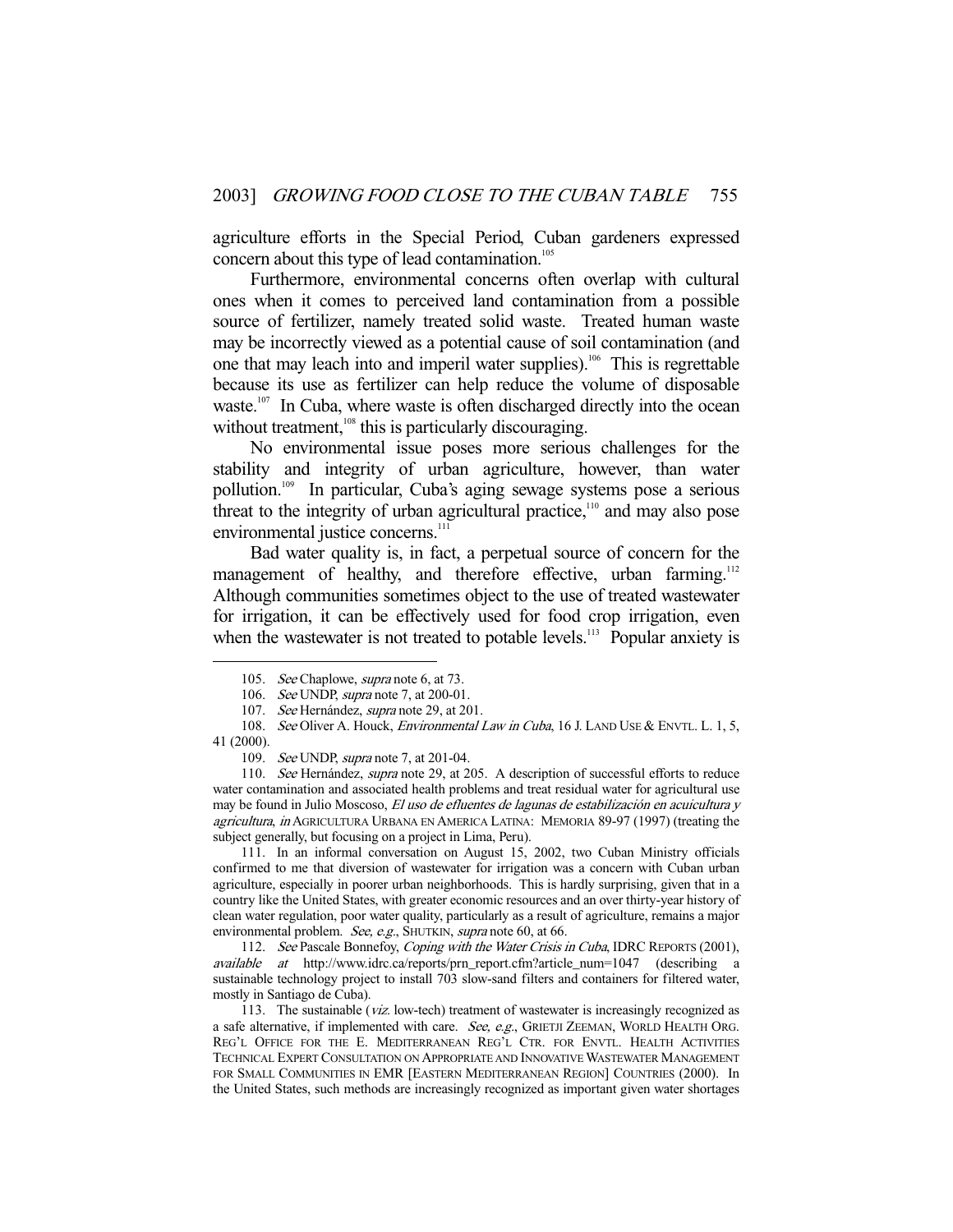merited, however, when wastewater for irrigation is not treated to specified levels, as it can lead to cholera and other potentially fatal, bacteria-borne infections.<sup>114</sup> The potential consequences of incorrectly managed urban agriculture appear to worry Cuban authorities.<sup>115</sup>

 Technical concerns are also considerable. Even in a resource-rich country like the United States, with better maintained wastewater treatment systems, pollution of waterways by wastewater plants is a serious danger.<sup>116</sup> This occurs in Cuba as well and, to the extent that waterways are used to irrigate agriculture (urban or not), contaminated sources threaten to disrupt a healthy food supply.

 More practically, the centralization that characterizes most wastewater treatment can make urban agriculture more difficult than it would be in a decentralized system. That is, wastewater is a logical irrigation source for urban farmers, both efficient and, if managed properly, environmentally sound.117 But the dominant type of centralized system common to most parts of the world today, a system of pipes that discharges waste to central treatment plants that, in turn, centrally dispose of the treated wastewater, is technically maladept for serving scattered urban agricultural operations, despite their suitability for using treated backflows as irrigation sources.<sup>118</sup> However, these potential uses would require a return system of pipes that, in most systems, is not technically feasible.<sup>119</sup>

# III. CUBAN PLANNING INITIATIVES: INCORPORATING URBAN AGRICULTURE AND LAND-USE PLANNING

 The previous Part outlined the benefits of and concerns about urban agriculture, as well as detailing a number of impediments to its formal implementation as an aspect of a land-use plan. This Part will examine

and the imperative therefore to recycle. See, e.g., CAL. WATER CODE §§ 461, 13510 (2002); CAL. CODE REGS. tit. 22, § 60313 (2002).

<sup>114.</sup> See UNDP, supra note 7, at 201.

<sup>115.</sup> See id. at 201, Case 8.1 (describing a cholera outbreak in Santiago, Chile, caused by use of raw sewage in urban agriculture). This is of particular concern in a situation where, as here, there are inefficiencies and failures in the coordination of agriculture and other activities, as noted in the Havana example by Hernández, *supra* note 7, at 205. See also FAO, supra note 40, at 3.

<sup>116.</sup> See, e.g., ALISON CASSADY, IN GROSS VIOLATION: HOW POLLUTERS ARE FLOODING AMERICA'S WATERWAYS WITH TOXIC CHEMICALS 3-4 (2002) (reporting that four out of five plants and facilities in nine states and Puerto Rico exceeded permitted wastewater discharges on average in excess of ten times the permitted levels).

 <sup>117.</sup> UNDP, supra note 7, at 201-04.

 <sup>118.</sup> See id. at 202.

 <sup>119.</sup> Id. at 217.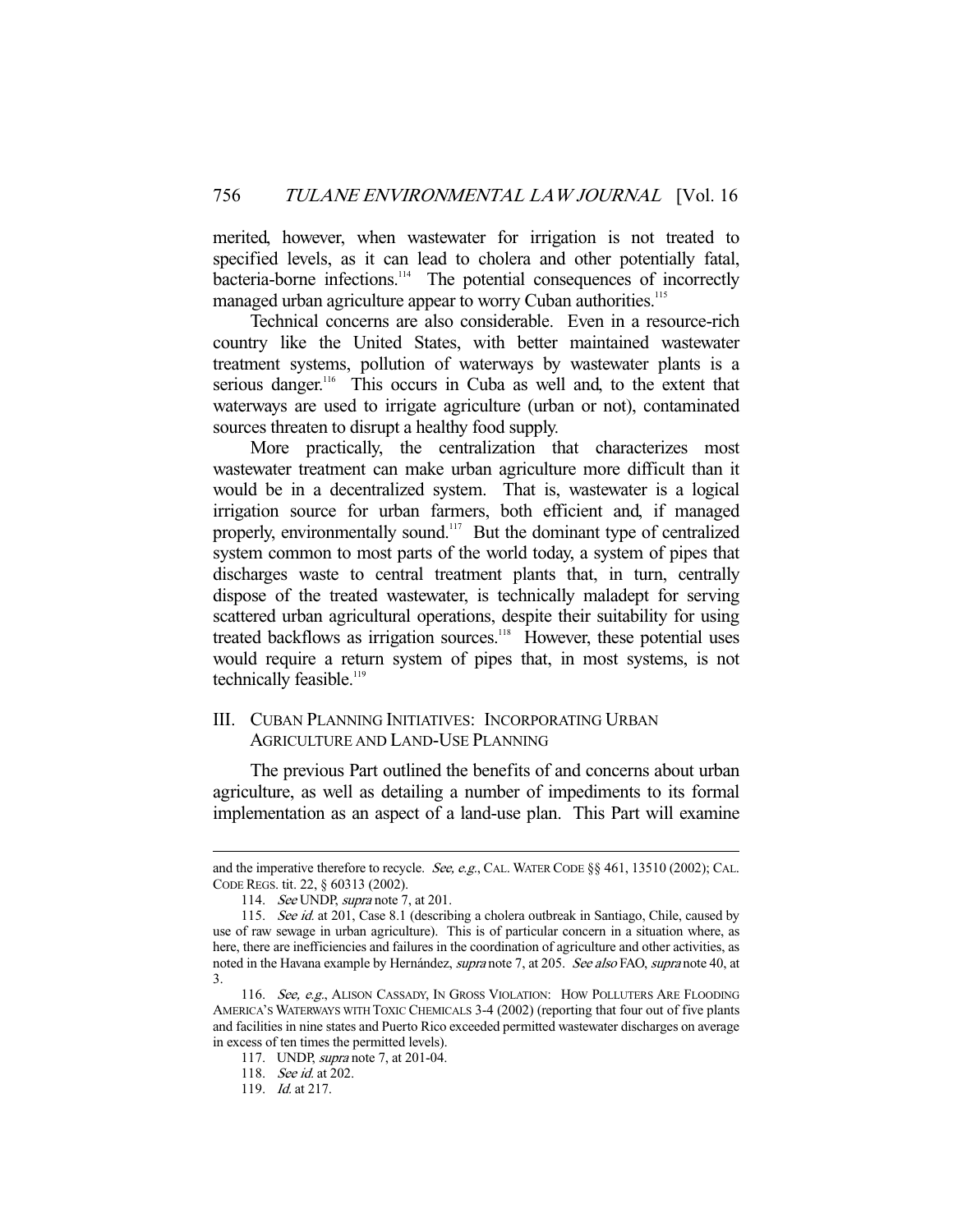the extent to which Cuban lawyers and land-use planners seem to be taking these concerns into account. In addition, this Part will highlight some of the concerns planners appear to have about the continued viability of urban agriculture in Cuba.

 In Cuba, as elsewhere, urban agriculture will not continue if, as with most land-use decisions, there is no political will to support it.<sup>120</sup> The existence of resolutions or verbal commitments means nothing, in other words, unless urban farming becomes, quite literally, a desirable aspect of the landscape. Highly placed Cuban urban land-use planners recognize "the need to preserve land with agricultural value," and students of urban farming in Havana insist that the necessary political will exists.<sup>121</sup>

 There are indications that Cuban authorities recognize the long-term possibilities of urban agriculture, both to promote the country's future food security and reinforce Cuba's national identity as a nation following a different path.<sup>122</sup> Importantly, both of these goals are not achieved by simply increasing domestic food production with the utilization of abandoned or unused land for agricultural purposes. For example, the creation of usufructory rights (entitlements similar to long-term leaseholds or tenurial holdings for urban farmers) clearly signals a governmental desire to formalize and support urban agriculture in the long run.<sup>123</sup> The modern history of Cuba began, of course, with state appropriation of most privately held land. The political significance of the creation of such quasi-private entitlements cannot, therefore, be overemphasized.124 In addition, Cuban authorities recognize that regularizing urban farming, and the associated efforts to clean up abandoned and overgrown lots, deeply alters the relation of the individual to the place in which he lives, transforming "his mentality, his culture, and his participation in fulfilling basic necessities for him and for the city."125 The government's 1993 establishment of the UBPCs, smaller,

<sup>120.</sup> See, e.g., HIROYUKI NISHIMURA, AGRICULTURE IN URBANIZING AREAS: CONFLICTS AND WAYS TOWARDS HARMONY, SOUTHEAST ASIAN COUNTRIES AND JAPAN 155 (1992).

<sup>121. &</sup>quot;La necesidad de preservar los suelos con valor agrológico." Andrea Alfonso Pérez & Aracelis García Padrón, Lo Esencial en el Nuevo Esquema de la Ciudad de la Habana, 1 PLANIFICACIÓN FÍSICA CUBA 68, 70-71 (2001) (copy on file with author). See MURPHY, supra note 2, Executive Summary; Chaplowe, supra note 6, at 76-80.

<sup>122.</sup> See, e.g., MURPHY, supra note 2, at 94.

<sup>123.</sup> See id. at 44. Such holding in usufruct has precedents, even in different economic structures. See, e.g., IDRC, supra note 7, at 60-61 (describing "use rights" in Kampala, Uganda).

<sup>124.</sup> See, e.g., DÍAZ-BRIQUETS & PÉREZ-LÓPEZ, supra note 11, at 4-5 (noting radical redistribution of property after the Cuban Revolution).

 <sup>125.</sup> Hernández, supra note 29, at 200. The passage reads in full: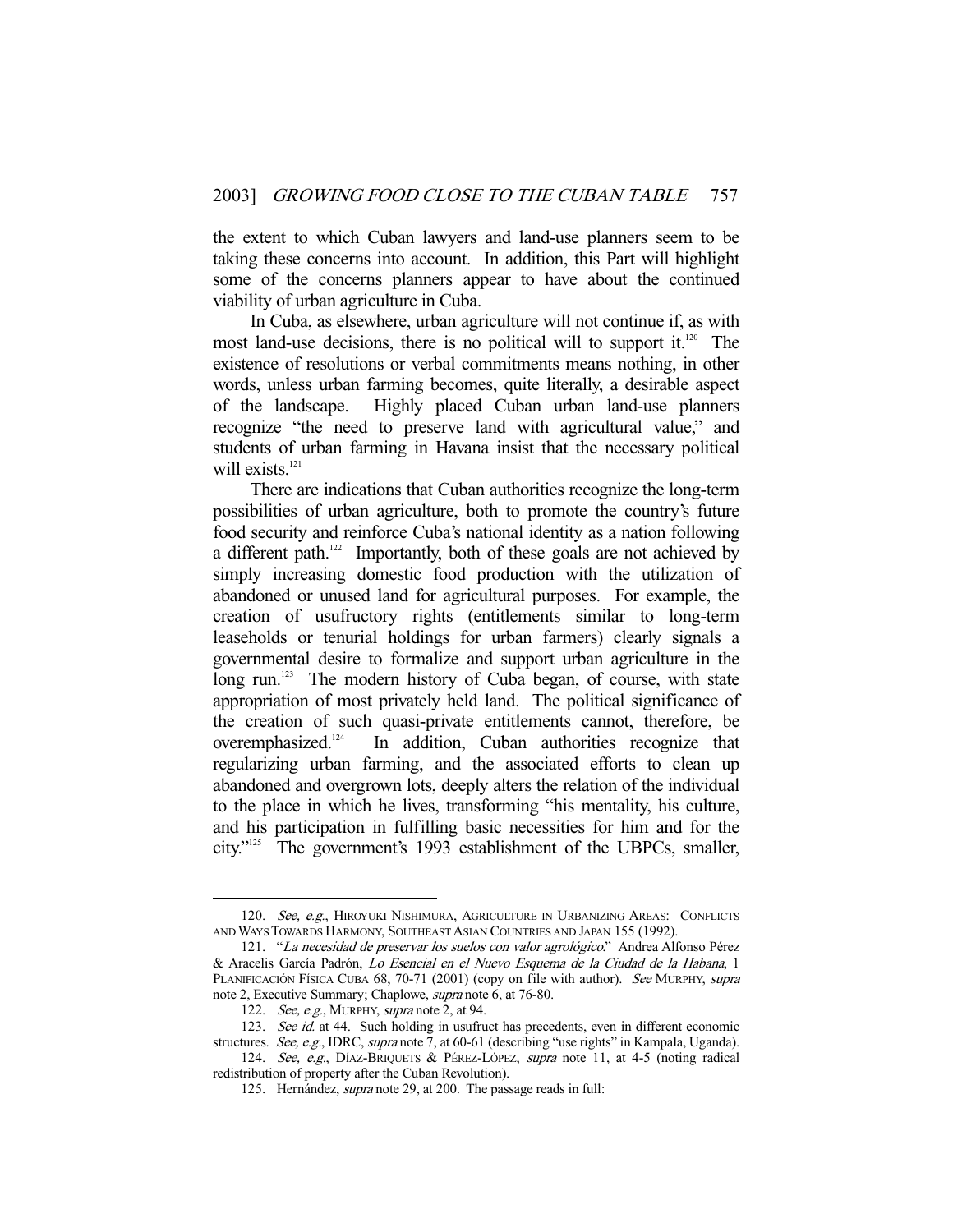worker-owned cooperatives that replaced larger, state-owned, and inputintensive farms, is a key example of the government's attempts to regularize urban farming.<sup>126</sup>

 Although on their face these efforts appear to create forms of private property, they may more accurately be said to reflect a revitalized effort to secure the revolutionary goal of resisting foreign domination of Cuban food production. On the one hand, the government holds the underlying land, $127$  enabling it to resist future appropriation or control by foreign multinationals, thus preventing a recurrence of the prerevolutionary agricultural monopoly power that perpetuated the calamitous rule of sugar. $128$  On the other hand, this development gives workers self-management and self-financing rights they did not previously have.129 The resulting creation of a semi-private agricultural

Id. In fact, the legislation creating the Basic Units of Cooperative Production (UBPCs) provided that land would be in usufruct unlimited in time. Pérez & Echevarría, *supra* note 48, at 265.

 126. See MURPHY, supra note 2, at 10. UBPC stands for Unido Básico de Producción Cooperativa. This affected 82% of the country's agricultural land. Most UBPCs, which now constitute at least 60% of national agricultural land ownership, are not in urban or suburban areas, but are dedicated to sugar production in rural areas. See id.; see also SINCLAIR & THOMPSON, supra note 3, at 21. This Article focuses, however, solely on UBPCs within urban zones.

127. See MURPHY, supra note 2, at 10. As one set of observers diplomatically notes: "[a]nother issue concerns the new cooperatives' independence from the state. Although the UBPCs are legally autonomous, the state continues to exercise considerable influence on the activities of many cooperatives." SINCLAIR & THOMPSON, supra note 3, at 20.

 128. See MURPHY, supra note 2, at 6 (noting that by 1959, "corporations and U.S. citizens owned 75% of arable land in Cuba. . . . Five U.S. sugar companies owned or controlled over two million hectares in Cuba, a nation with only 6.8 million hectares of agricultural land" (references omitted)). As far back as 1951, as unlikely a source as the World Bank noted the need for, and many impediments to, diversification of Cuban agriculture. TRUSLOW, *supra* note 22, at 94-96. Still today, despite the recognized need to diversify, "paradoxically, Cuba cannot afford to abandon sugar despite the mounting losses. No other export is capable of generating \$600 million of foreign exchange and employing approximately 400,000 agricultural workers." SINCLAIR & THOMPSON, supra note 3, at 36. The end of "King Sugar" in Cuba, may, nonetheless, be in sight. See, e.g., David Gonzalez, Cuba's Bittersweet Move to Trim Its Sugar Crop, N.Y. TIMES, Oct. 9, 2002, at A4 (reporting the Cuban government's closure of "about half of its sugar mills").

129. See MURPHY, supra note 2, at 10.

The enormity of this popular mobilization has been a local government achievement, judging from modifications in the urban landscape from which have disappeared improvised dumps and parcels and abandoned spaces full of weeds and all that can proliferate [in such places]. A man's involvement [in such efforts] thus transforms both his mentality, his culture, and his participation in fulfilling basic necessities for him and for the city. [La masividad de esta movilización popular ha sido un logro del gobierno local, apreciándose modificaciones en el paisaje urbano donde han desaparecido vertederos improvisados y parcelas y espacios abandonados a las malas hierbas y todo lo que en ellos pueda proliferar. Así como la implicación transformadora en la mentalidad del hombre, su cultura y participación en la satisfacción de necesidades vitales para él y para la ciudad.]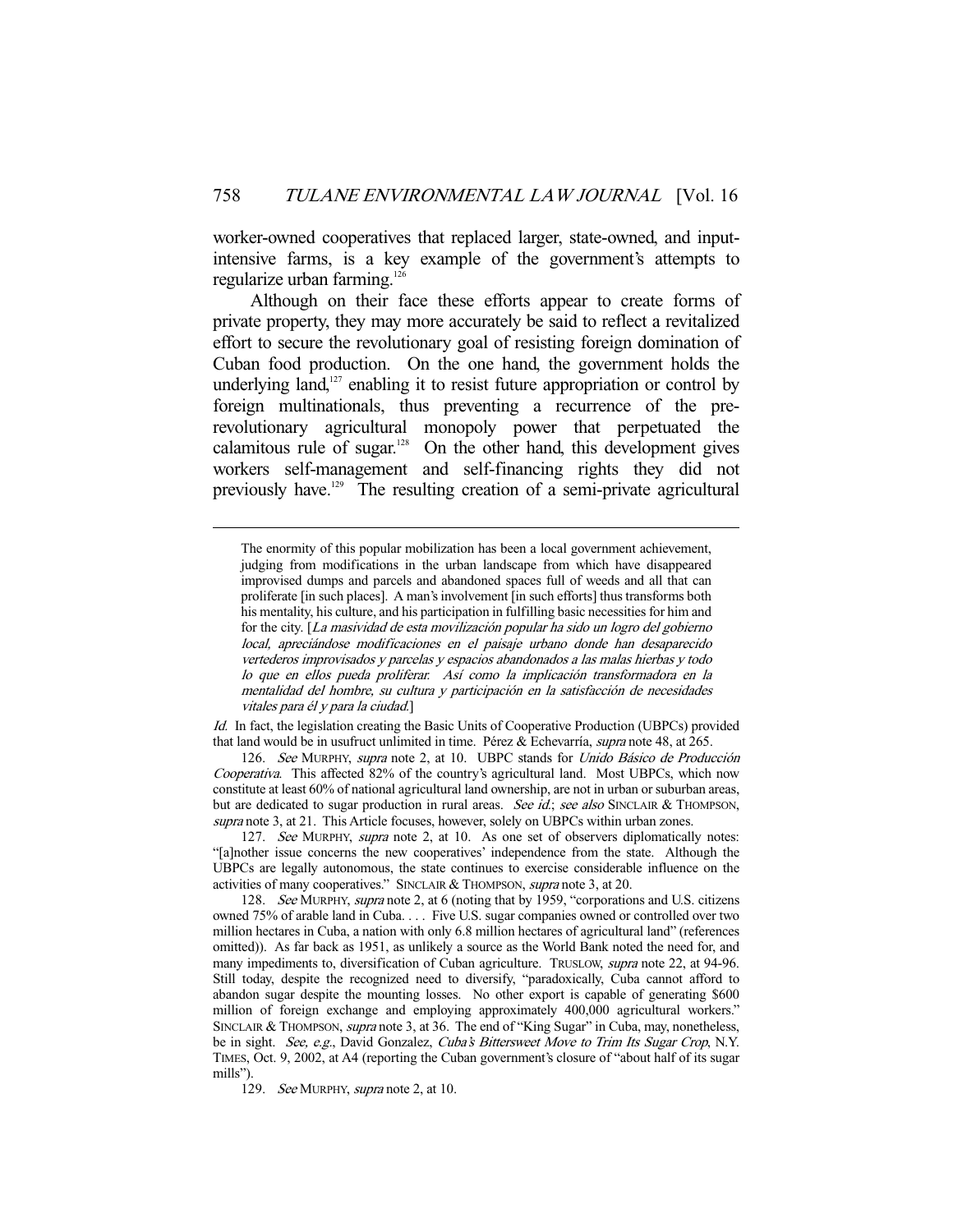market "must become a factor in the increase of yields of nutritional agricultural products."<sup>130</sup> Thus, individuals have a direct stake in Thus, individuals have a direct stake in providing for themselves and their communities in a manner that is linked to the larger aim of the state to preserve its own identity, even in the face of the increased international competition Cuba will face after the potential end of the U.S. embargo.

 Urban land-use planners, and the lawyers who serve them, must also take other concerns into account. Specifically, Cuban land-use planners are keenly aware that collective farmers in the UBPCs need to work with their local governments, the *Consejos Populares*.<sup>131</sup> Moreover, "the creation of UBPCs required adaptation as much to link to touristic production as for their own purposes."<sup>132</sup> In short, like good land-use planners anywhere, Cuban authorities appear to recognize that neither political will nor a shift in attitudes about food self-sufficiency and its role in national identity and security are enough to insure the permanency of urban agriculture. For that, Cuban sources confirm, more deliberate land-use plans that consider competing development, economic, and environmental concerns are essential.

 María Hernández, an engineer associated with the Physical and Architectural Planning Department for the City of Havana, examined urban farming in Havana in terms of activities within three concentric circles: a core consisting of the most densely populated portion of the city, a second circle consisting of an "area that borders and mingles with

 <sup>130.</sup> Hernández, supra note 29, at 205. The full passage reads:

I should note that the recent constitution of an agricultural market, starting with the approval of Decree Law 191 of September 1994, permits all of the above-mentioned producers in this work (with the exception of milk and its derivatives) to compete in the commercialization of the excess over the commitments they [are obliged to] hand over to the STATE [sic]. This important measure must become a factor in the increase of yields of nutritional agricultural products. [Debo observar que la reciente constitución de un mercado agropecuario, a partir de la aprobación del Decreto Ley 191 de Septiembre de 1994, permite a todos los productores aludidos en este trabajo (con excepción de la leche y sus derivados), concurrir a comercializar excedentes de sus compromisos de entrega al ESTADO. Esta importante medida debe convertirse en un factor de elevación de los rendimientos en la producción agroalimentaria.]

Id.

<sup>131.</sup> See Hernández, *supra* note 29, at 204 (describing the role of a local government in reducing the costs of transport for a small milk producer and suggesting that such cooperation, and even ceding some control to the local population, may be necessary for future UBPCs); see Companioni et al., *supra* note 7, at 224-25 (explaining the role of *Consejos Populares* in urban agriculture).

<sup>132.</sup> Hernández, supra note 29, at 204 ("Crear las UBPC requería adecuación tanto por la vinculación de las producciones al turismo como por las dimensiones de las mismas.").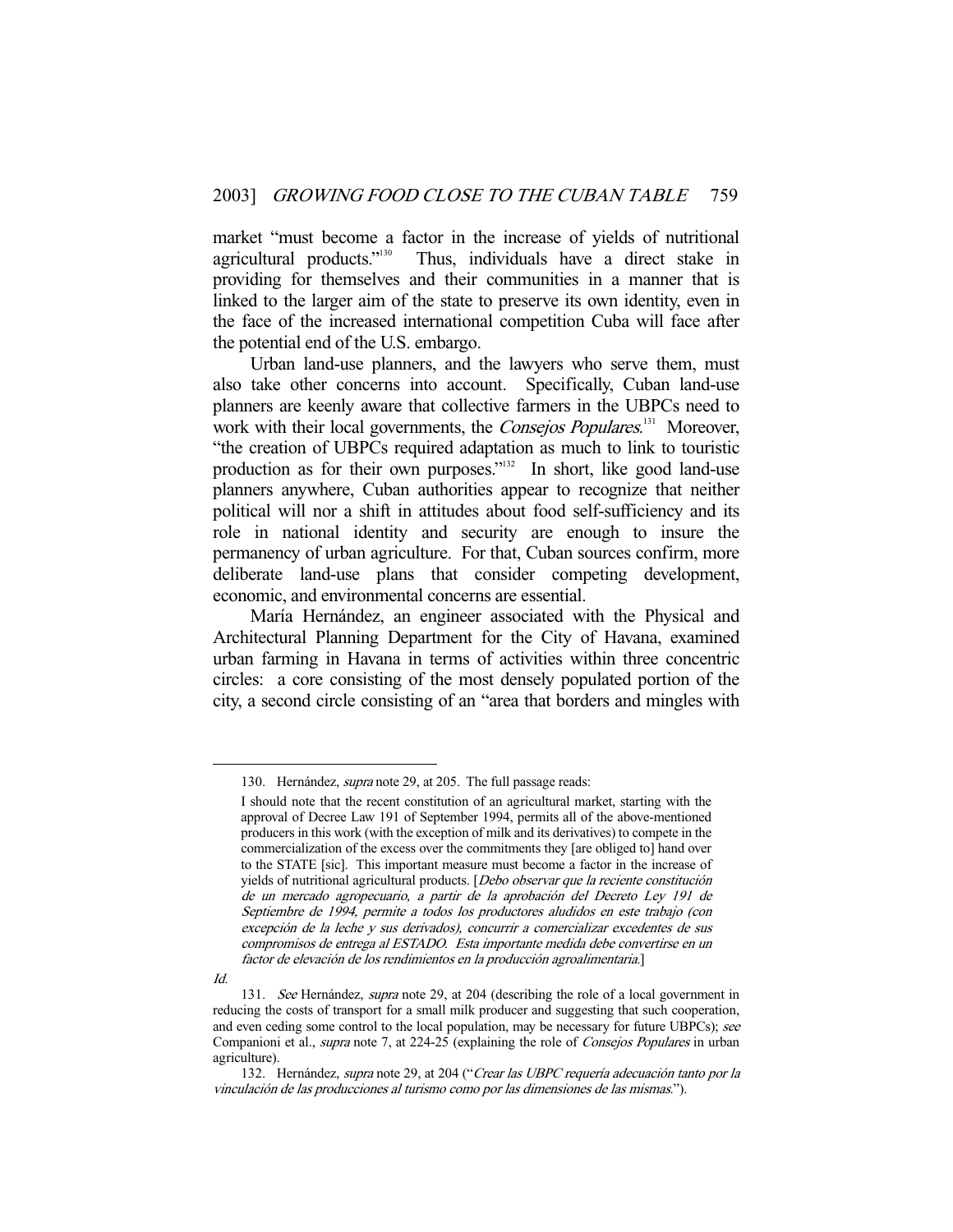the city, closest to urbanization"133 (what could be considered the growing suburbs), and a third, most distant fringe<sup>134</sup> consisting primarily of agricultural land.<sup>135</sup>

 Her discussion of these three circles is particularly striking because, although ostensibly well-disposed to urban farming, her commentary reflects the biases of the vast majority of urban land-use planners. Like her counterparts in Houston and Harare, Hernández sees cities as places for living and working, and only reluctantly concedes that work might include farming. For instance, in her discussion of the central core, Hernández acknowledges that the campaign during the Special Period "urged the population to put into use all available spaces for food production with the end of direct consumption," which led to the building of "popular gardens" and carried with it sale of seed, basic tools, and identification of irrigation sources.<sup>136</sup> As she further acknowledges, this effort received significant popular interest, resulting in the cleaning up of improvised dumps and abandoned spaces.<sup>137</sup> And while she suggests that this experience was more successful than anticipated, she raises serious questions about its continuation.<sup>138</sup>

-

Id. Hernández also indicates that the Cuban experience was unique, presumably referring to the exceptional economic circumstances of the Special Period. As this Article aims to show, such claims of Cuban exceptionalism may be overwrought, and Cuba's experience with urban agriculture is more typical of similar efforts elsewhere than it is not.

 <sup>133.</sup> Id. at 202 ("El área que bordea y se entrelaza con la ciudad, la más próxima a la urbanización.").

<sup>134.</sup> *Id.* at 203 ("The third and most distant fringe of agricultural territory of the provincial capital." ["La tercera y más alejada franja del territorio agrícola de la provincia capital."]).

 <sup>135.</sup> It must be acknowledged that Havana was more developed than the rest of the country historically. However, Havana has not grown significantly since the Revolution. By 1994, more than 76% of the Cuban population lived in urban settings. Still, Havana today contains 33% of the total population, as compared to 25% at the time of the Revolution. See José Manuel Fernández Núnez, Derecho urbanístico y ordenamiento urbano en Cuba, 12 REVISTA CUBANA DE DERECHO 65-66 (1997). The conclusion I draw from these statistics is that it is fair to extrapolate from the Havana situation lessons that apply to the practice of urban agriculture to the rest of the country.

<sup>136.</sup> Hernández, supra note 29, at 200 ("[I]nstaron a la población a hacerse cargo de todos esos espacios disponibles para la producción de alimentos con fines de consumo directo.").

 <sup>137.</sup> Id.

 <sup>138.</sup> Id. at 201:

While the massive achievement demonstrated important results . . . , and cannot be compared to the experiences of other countries, it is no less certain that a preliminary analysis of [its] potential and suitable form for the city would have permitted an adaptation of this experience more satisfactory from its inception. That does not exclude possible improvements in the future. [Si bien la masividad alcanzada muestra resultados importantes . . . , y no es comparable con experiencias de otros países, no es menos cierto que un análisis previo de potencialidades y definiciones propias para la ciudad hubieran permitido una adecuación más satisfactoria de esta experiencia desde su inicio. Lo cual no excluye perfeccionamientos posibles en el futuro.]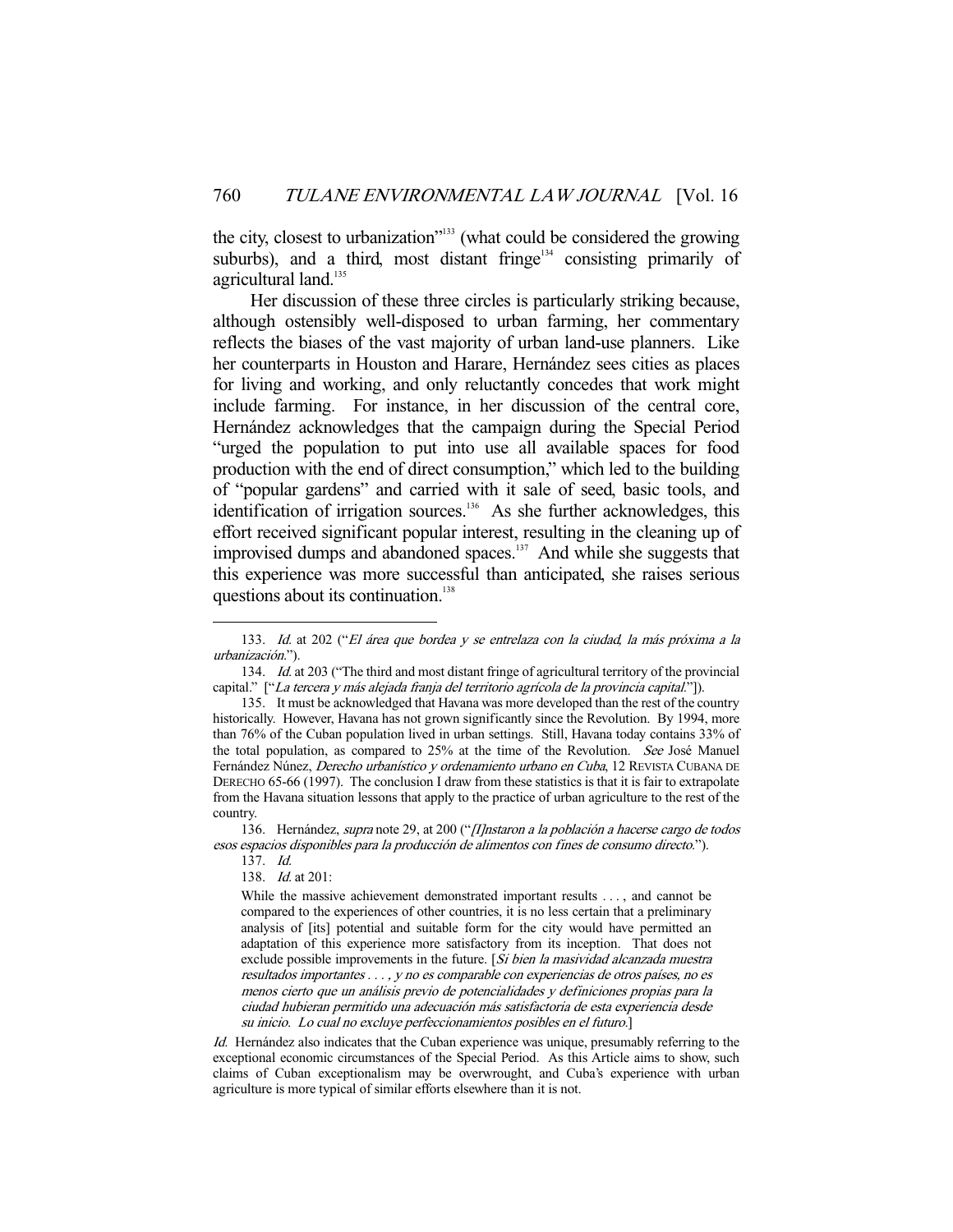Notably, her first concern is not with the practical aspects of locating agricultural uses in urban spaces, but with what a U.S. planner would characterize as zoning concerns. "[S]paces and free parcels are normally destined for the *proper functions* of the city," particularly the construction of residences.<sup>139</sup> What is interesting here is the assumption that the housing of city residents, as opposed to growing food to feed them, is centrally what makes a city a city. For this reason, she suggests, the permanence of an urban garden in the short-, medium-, or long-term is highly contingent.<sup>140</sup> "The city," she continues, "possesses zones and urban assets that could require a different treatment in the decision to establish market gardens and the characteristics that they would have in these cases<sup>"141</sup>

 In particular, Hernández explains that differences in city size need to be taken into account.<sup>142</sup> What may work in a small provincial city would not work in the capital, not so much for technical reasons, but because the identity and culture of the two cities are different.<sup>143</sup> Again, what is of interest here is that the objection appears to be based on a conception of what is fitting for city folks, given their "identity" and "culture," rather than on any demonstrated empirical concern. In short, the above observations demonstrate that no matter how much urban agriculture is touted as a success story, underlying perceptions of its undesirability in urban environments can doom its permanence. To the extent that the objections to urban agriculture are based on notions as amorphous as urban "identity" or "culture," urban farming in Cuba faces considerable challenges. These challenges, however, are not unique to Special Period Cuba. Rather, they reflect a primary obstacle to urban farming in much of the world.<sup>144</sup>

 In this light, it is not surprising that the President and other officials of the Cuban Institute of Physical Planning, when recognizing that "the System of Physical Planning" constitutes "the spatial expression of the policies of the State and the Government" and that its "fundamental functions are over the use and destiny of the soil," did not list the incorporation of agricultural efforts into the planning process as part of

 <sup>139.</sup> Id. ("Los espacios y parcelas libres están normalmente destinadas a funciones propias de la ciudad, entre ellas la construcción de viviendas como la más extendida.").

 <sup>140.</sup> Id.

 <sup>141.</sup> Id. ("La ciudad posee zonas y vías de valor urbanístico en las cuales se requeriría un tratamiento diferenciado en la decisión de establecer huertos y las características que estos deben tener en esos casos.").

 <sup>142.</sup> Id.

 <sup>143.</sup> Id. ("[D]e la misma manera difieren la identidad y la cultura de los pobladores.").

<sup>144.</sup> See supra notes 85-89 and accompanying text.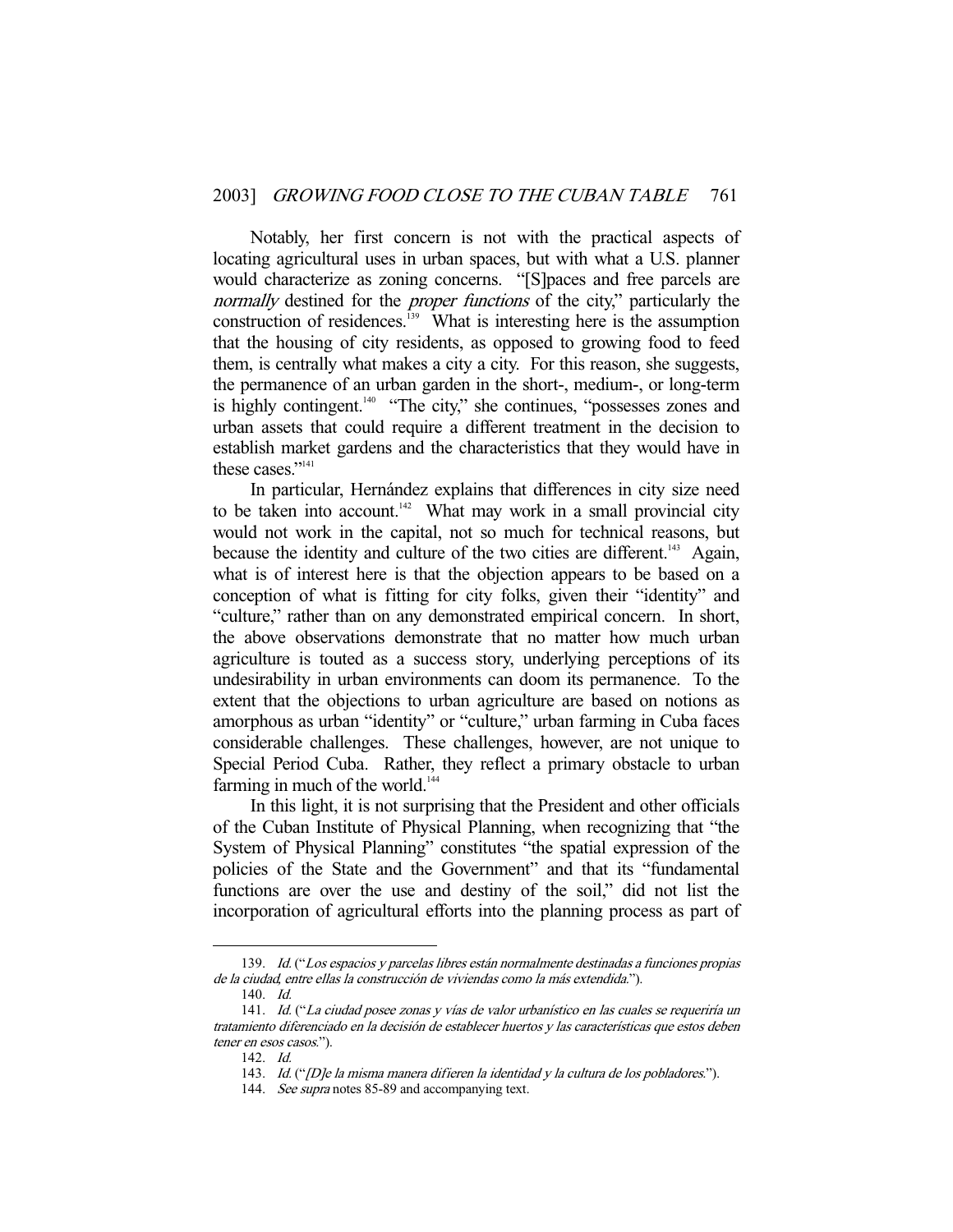their long-term goals and aspirations.<sup>145</sup> In part, this inattention may result from the fact that land-use planning often lags behind unexpected social and economic exigencies like the demands placed on Cuba by the Special Period. As a result, it is not exceptional that land-use planning goals set for Havana province and Havana city for the year 2000, both of which were prepared in 1990, did not "evaluate the possibility of another use not traditionally conceived of as an urban function."<sup>146</sup> It is possible, however, that subsequent long-range planning will take nontraditional, agricultural uses into account as part of the urban plan. With respect to Havana, for example, planners have recognized the importance of urban agriculture since  $1996$ <sup>147</sup>

 To be sure, Hernández also considers other, more practical factors, chief among them location, environmental contamination from air and land, and methods for providing a steady water supply. She takes note, for instance, of the variety of factors that influence decisions to site agricultural enterprises, such as proximity to the coast or forests. Similarly, she worries about air contamination from mobile sources in heavily trafficked areas and stresses the importance of natural, nontoxic fertilizers.<sup>148</sup> She recognizes the need to grow fruit trees that not only provide food, but also help clean the environment,<sup>149</sup> an idea that was a

148. See Hernández, supra note 29, at 201.

<sup>145.</sup> Monsoné et al., *supra* note 11, at 8 ("[E]l Sistema de la Planificación Física, que trabaja en la expresión espacial de las políticas del Estado y el Gobierno en sus diferentes instancias. Definió que sus funciones fundamentales son sobre el uso y el destino del suelo . . . ."). Although the list of physical planning achievements does not include anything about the integration of urban agriculture into the planning process, the list does note completion of successful studies on food vulnerability, presumably meaning problems in supply and access, in the Oriente region, typically the poorest region on the island. Id. at 10.

<sup>146.</sup> Hernández, supra note 29, at 200 ("[N]i el esquema del Plan Director al año 2000, presentado en 1990 . . . , ni la Estrategia elaborada también en ese año . . . , evaluó la posibilidad de otro uso que no fuera el tradicionalmente concebido como función urbana.").

<sup>147.</sup> Pérez & Padrón, *supra* note 121, at 68, 70. From the numerous economic changes of the 1990s, Pérez & Padrón note the following factors that impact planning: "Change the organizational structure of agricultural and livestock enterprise, reclaim disperse habitat and introduce urban agriculture. Creation of the Basic Units of Cooperative Production, [both for] farms and cattle. Construction of detached housing in nonurban areas. Occupation of lands within the consolidated [planning] scheme." ["Cambia la estructura organizativa de la actividad agropecuaria, se retoma el hábitat disperso y se introduce la agricultura urbana. Creación de las Unidades Básicas de Producción Cooperativa, finqueros y vaqueros. Construcción de viviendas aisladas en áreas no urbanas. Ocupación de terrenos dentro de la trama consolidada."] Id.

<sup>149.</sup> See id. Hernández's reference to growing fruit trees, el fomento de árboles frutales, that help preserve the environment is a reference to mangoes. Later in the same article, Hernández notes that "mango plantations . . . as was conceived in the Cordón de la Habana, have the double function of producing food and improving the atmosphere that surrounds the capital" ["plantaciones de mango . . . tal como se concibió en el Cordón de la Habana, tienen la doble función de productora de alimentos y de mejoradora del ambiente que rodea a la capital"]. Id. at 205; see also Companioni et al., supra note 7, at 230 ("Despite being a recent addition to the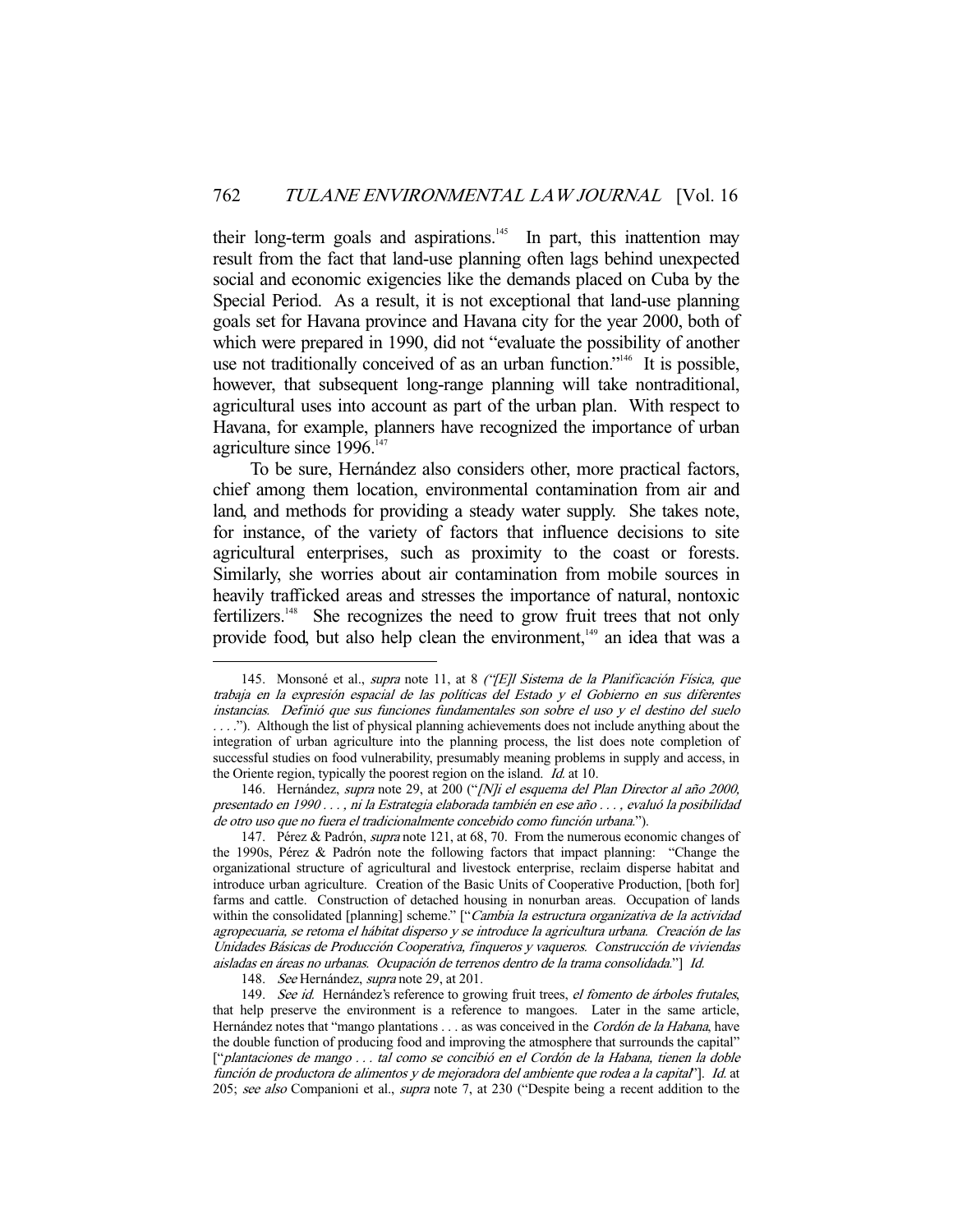central idea of the Cordón de la Habana in the immediate postrevolutionary period.<sup>150</sup> The reference to fruit trees deserves particular note because their planting suggests a permanent interest in long-term urban agriculture given the time investment required to produce a first crop.<sup>151</sup>

 In sum, the observations of Hernández and other Cuban planning officials about agricultural uses in the urban core reflect an ambivalence, on the one hand not conceiving of agriculture as part of the truly urban norm but, on the other hand, recognizing the key role that cities play in executing a national food strategy.<sup>152</sup> This ambivalent Cuban attitude towards urban agriculture, whether official or popular, mirrors those prevalent elsewhere in the world.

 With respect to agricultural uses in the urban periphery, however, Hernández is more forgiving. This is in part because, in 1990, state entities were assigned unused areas in which to undertake food production in order to provide for the workers of those entities.<sup>153</sup> In the case of Havana province alone, this project resulted in the production of

150. Hernández, *supra* note 29, at 205. For a discussion of the *Cordón de la Habana*, see supra note 44 and accompanying text.

 151. The commitment to plant tree crops suggests a more permanent role for urban agriculture. Cf. FREEMAN, supra note 7, at 91 ("The relative absence [in Nairobi urban agriculture] is obviously related in part to insecurity of tenure for the majority of urban farmers, who cultivate borrowed land and who realize that they could be evicted at any time.").

 152. However, because planners face different degrees of development in different areas, this is, admittedly, easier said than done. See Manuel Mendoza Castellanos et al., Análisis y cartografía de la vulnerabilidad a la inseguridad alimentaría en Cuba, 2 PLANIFICACIÓN FÍSICA CUBA 45, 46 (2001) (copy on file with author). They observe as follows: "The vulnerability to food insecurity is therefore a dynamic concept, not being the same for territories at different degrees of development." ["La vulnerabilidad [a la inseguridad alimentaría] es por tanto un concepto dinámico, no siendo ella la misma para territorios con diferentes grados de desarrollo."] The same article expresses the difficulty of integrating different data sets and considerations:

In this sense, the available socioeconomic data are not always sufficiently broken down so as to integrate them in nonspatial territorial units and, moreover, a great part of the statistical information is only accessible in aggregated [form] in units of a politicaladministrative character that does not necessarily reflect spatial form and its structure. [En este sentido, no siempre los datos socioeconómicos se encuentran lo suficientemente desagregados como para integrarlos en unidades espaciales no territoriales y además, gran parte de la información estadística es accesible sólo agregada en unidades de carácter político-administrativo que no reflejan necesariamente la forma del espacio y su estructura.]

Id. at 47.

-

153. Hernández, supra note 29, at 203.

urban agriculture movement, the planting, care, and uses of a variety of fruit trees along urban perimeters has long been a tradition in Cuba. . . . Current plans contemplate a broad program of nurseries . . . in future years . . . to accelerate urban fruit production."); UNDP, *supra* note 7, at 180 ("Urban agriculture cleans the air by reducing dust and absorbing pollutants through its foliage.").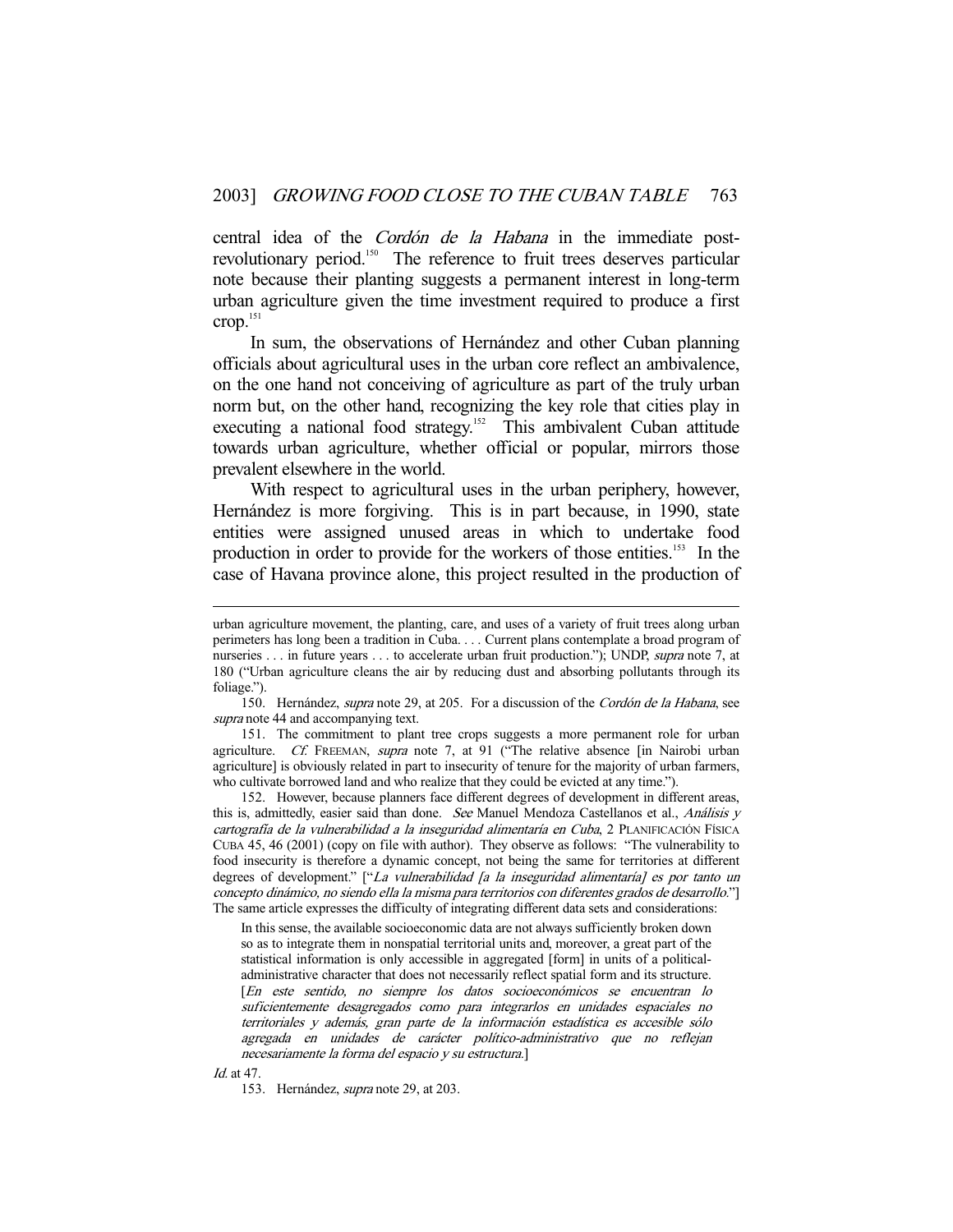almost 100,000 quintals on more than 3000 hectares of land.<sup>154</sup> Nonetheless, she again demonstrates some of the land-use planner's concern with aesthetics, noting the changes in the urban landscape.<sup>155</sup>

 Strikingly, however, Hernández is interested not so much in the problems of agriculture in the urban periphery (or its appearance), but in increasing production volume. To that end, she urges "a more detailed study of soils, topography, construction of small damns for irrigation and fish-raising, the utilization of natural fertilizers like composts that can, ... bring forth higher yields."<sup>156</sup> Interestingly, Hernández's principal concern about agriculture in Havana's urban periphery has little to do with the activity per se, but with the high degree of local coordination required for its successful implementation. An essential component of this local coordination is that the local population, through the Consejos Populares, play an active role in developing and sustaining urban agriculture.<sup>157</sup> In addition, she notes that this local involvement can help identify food products not needed for tourism that can then go directly to benefit the population.<sup>158</sup> Implicitly, Hernández thus points to a major asset of urban agriculture in assuring its continued viability in Cuba, particularly its role in provisioning foods attractive to travelers.<sup>159</sup> Given the importance of tourism as a foreign exchange earner for Cuba, planners will do well to keep focused on the increased revenues that urban agriculture can help contribute to the Cuban economy.<sup>160</sup>

 Similarly, in the fringe of agricultural land surrounding the provincial capital, Hernández's principal concern is coordination, or the problems caused by a lack of it, between quasi-private entities like the UBPCs and local governments.<sup>161</sup> She argues that the resident local population should be given direct control over part of the production.<sup>162</sup>

 <sup>154.</sup> A quintal is a weight measurement equivalent to 100 kilograms, or a little more than 200 pounds. See id. A hectare is 2.47 acres. See id.

 <sup>155.</sup> See id.

 <sup>156.</sup> Id. ("[U]n estudio más detallado de suelos, topografía, construcción de pequeños embalses para riego y cría de peces, la utilización de fertilizantes naturales como el compost pueden, . . . arrojar mejores rendimientos.").

 <sup>157.</sup> Id.

 <sup>158.</sup> Id.

 <sup>159.</sup> Id.

 <sup>160.</sup> Consider, for example, the following: Dr. Carolos Lage, a Vice President of the Council of State of the Republic of Cuba, said that the tourism sector is now and would remain in the future the country's largest source of U.S. dollars, generator of new employment opportunities, a creator of sources of financing, and a creator of markets for domestically produced products and services. U.S.-CUBA TRADE & ECON. COUNCIL, INC., ECONOMIC EYE ON CUBA 5 (1998), available at http://www.cubatrade.org/eyeong.html.

<sup>161.</sup> See Hernández, supra note 29, at 205.

 <sup>162.</sup> Id.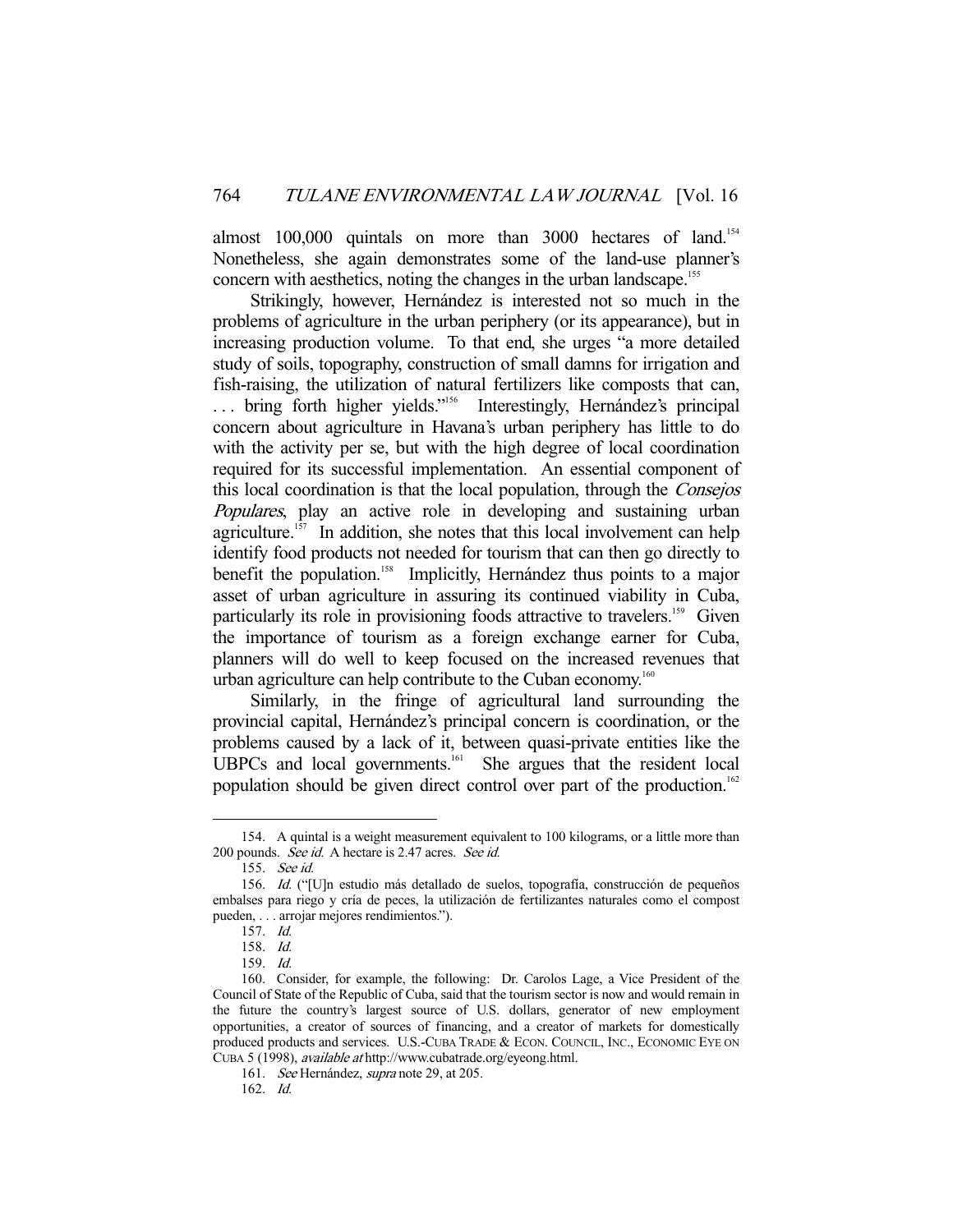However, she explicitly identifies the need for UBPCs to support the tourism industry.163 This suggests some tension within the UBPC sector because the UBPC members wanted to steer their production towards themselves, not towards tourism. Given the severe food shortages Cuba experienced in the early 1990s, and the fact that Cuba's tourism sector was, and to a great extent remains, underdeveloped by comparison to other countries in the Caribbean basin, this should not come as a surprise.<sup>164</sup> However, it is essential for farmers, and planners, to appreciate that the linkage between the tourist and agricultural sectors can only strengthen the economic status and longevity of both activities in Cuban life.

 In the agricultural fringe surrounding the capital, Hernández explores a number of examples that put in high relief the impact of landuse planning considerations on urban agriculture.<sup>165</sup> First, she examines the benefits of, and concerns about, decentralized control that led to the success of the effort.<sup>166</sup> Second, given the dispersion and varied types of production that typically characterize such agricultural efforts, she identifies the importance of more careful decision making with respect to urban agriculture.<sup>167</sup>

 With respect to decentralization, Hernández draws attention to the benefits of urban agriculture as a component of joint land-use and transportation planning.<sup>168</sup> She considers, for example, the success of small milk farming operations linked to small localities.<sup>169</sup> Although the operations did not completely satisfy local product demand, they did reduce transportation costs.<sup>170</sup> This must be considered an important achievement of successful urban agriculture, equally instructive for planners in a country with a struggling food production system like Cuba as for those in a capitalist, conglomerate-driven food production system like the one dominant in the United States. In addition, she notes that decentralization has an incentive-creating effect for local governments, since they benefit directly when production targets are exceeded.<sup>171</sup>

163. Id.

- 164. See id.
- 165. See id.
- 166. See id.
- 167. See id.
- 168. See id.
- 169. See id.
- 170. See id.
- 171. See id.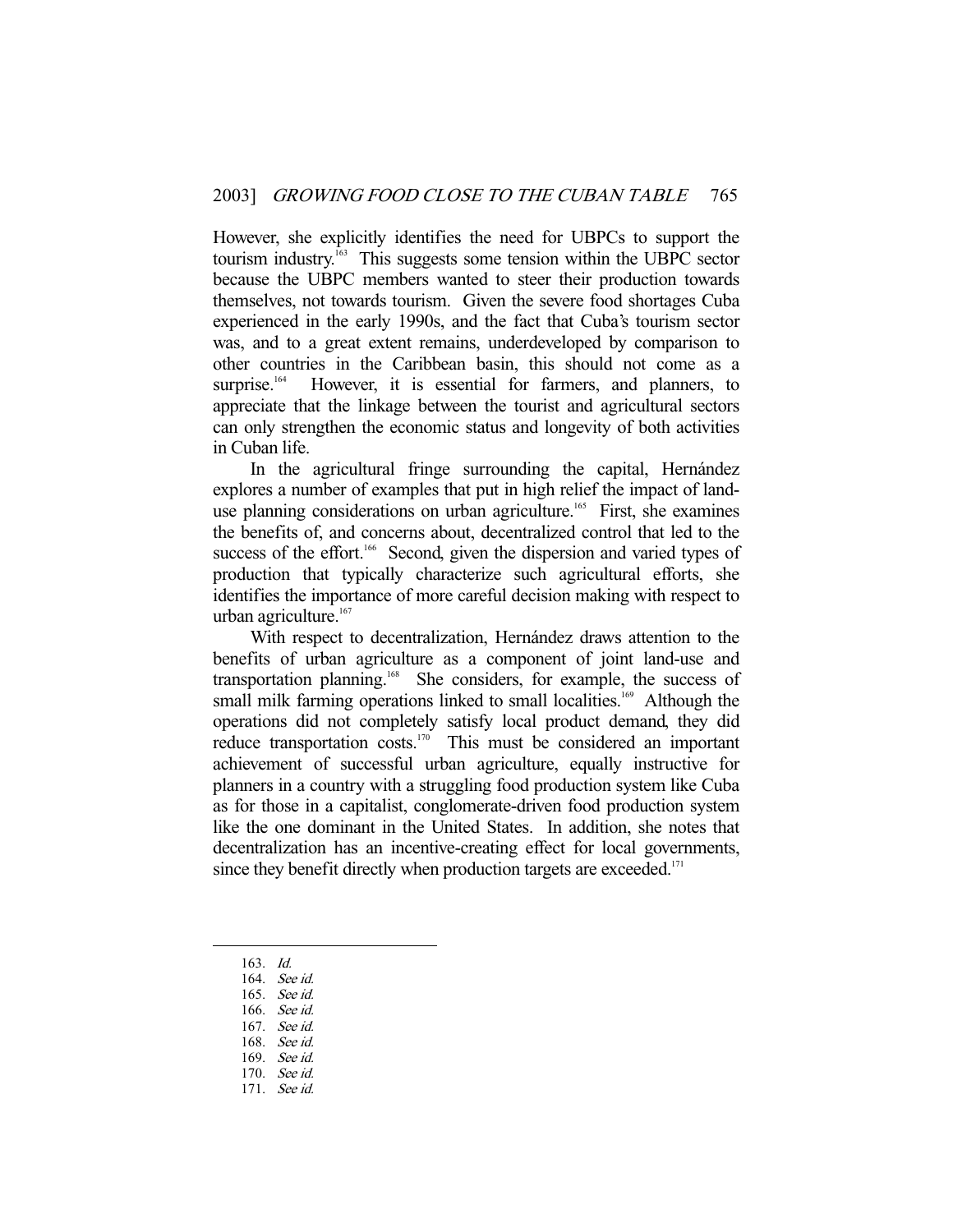As for planning oversight, Hernández appears to advocate local oversight instead of that of a more centralized government entity.<sup>172</sup> She looks, for instance, at the location of *La Empresa Genética Vacuna* (the genetic vaccine business), which uses some of the best soils in the territory for milk production, "in detriment to other fresh products demanded in the city."173 The short-term problem, she notes, is that the infrastructure does not permit thinking about shifting this use to a more productive one.<sup>174</sup> Moreover, this particular business was situated over the principal water supply for the capital, therefore requiring great care in the use of natural fertilizers "and other agents that prevent environmental contamination."175

 Hernández also discusses hydroponic farms. As she observes, although hydroponic harvests have been impressive, "[n]evertheless, construction of these [hydroponic] installations has been executed largely over soils suitable for agriculture, affecting, among other things, fruit plantations, a result incompatible with environmental preservation."176 Her comments reflect the fact that the implementation of urban agriculture in Cuba proceeded in fits and starts and, while producing admirable results, also resulted in missteps that require correction. As her remarks suggest, one remedy is to coordinate agricultural planning with local land-use oversight so as to insure the most efficient and effective use of the available land resources, thereby maximizing food production. Hernández further observes that local land-use planners "need to support better land and animal population management linked directly to more reduced spaces."<sup>177</sup> This observation is of particular importance because, as observers of the most successful modern farming practices know, successful, sustainable farming will require increased

-

 176. Id. at 205 ("Sin embargo, la construcción de estas instalaciones se ha ejecutado en su mayoría sobre suelos aptos para la agricultura, incluso afectando plantaciones de frutales, lo que resulta incompatible con la preservación del medio.").

 <sup>172.</sup> See id.

 <sup>173.</sup> See id.

 <sup>174.</sup> See id.

<sup>175.</sup> *Id.* at 204. She states in full that "[t]his business sits, moreover, over the Vento subterranean water basin, the capital's principal supply source. This requires, more than in other instances, the use of natural fertilizers and other agents that prevent environmental contamination, which appears to be more difficult to achieve in forms of large-scale exploitation" ["*Esta empresa* se asienta además sobre la cuenca de agua subterránea de Vento, la principal abastecedora de la capital. Por ello requiere, más que otras, del uso de fertilizantes naturales y de otros agentes que impidan la contaminación del medio, lo que parece más difícil de lograr en formas de explotación a escala mayor"].

 <sup>177.</sup> Id. at 204 ("También deben propiciar un mejor manejo de la tierra y la masa animal por la vinculación directa a espacios más reducidos."); see Núnez, supra note 135, at 67.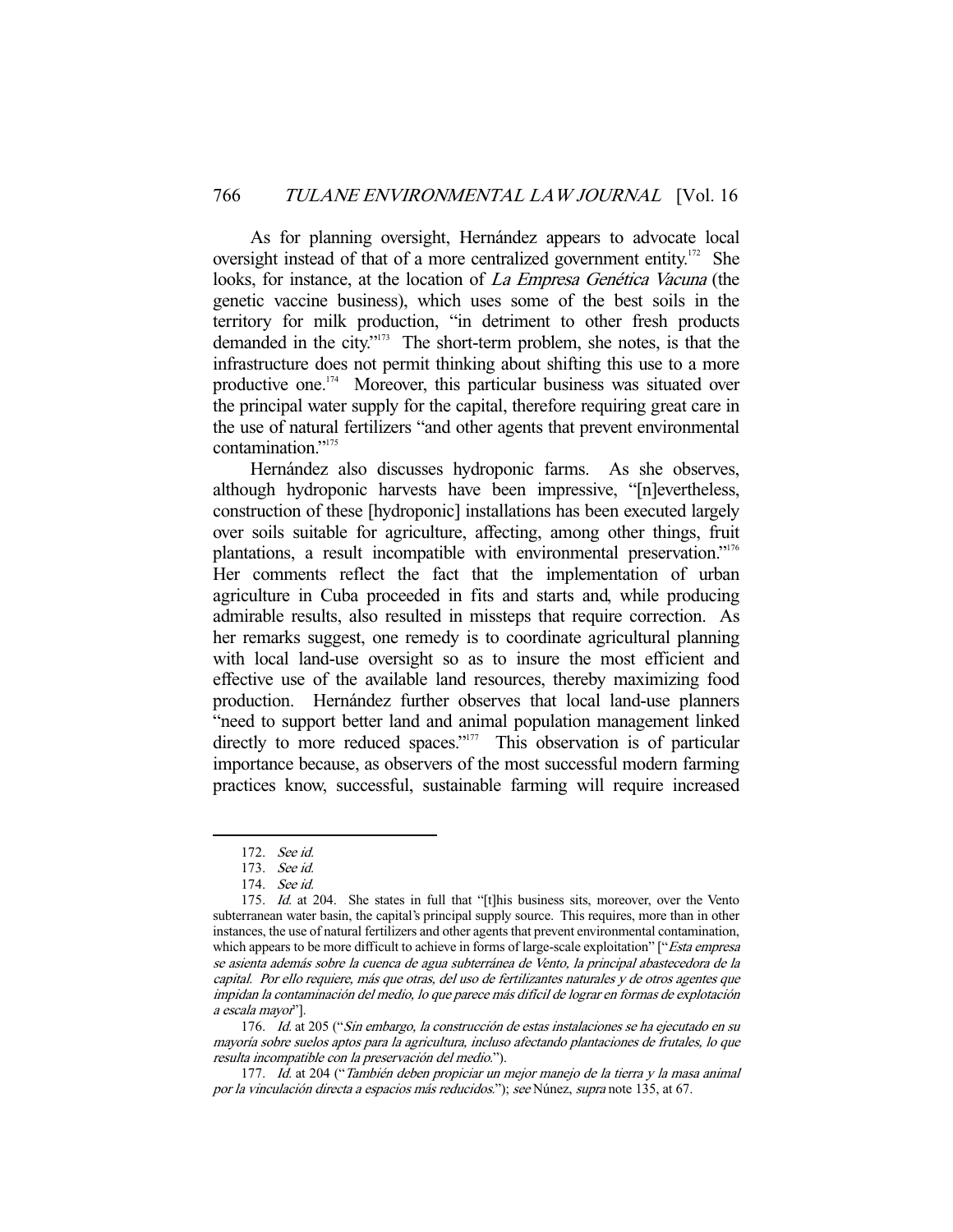production on reduced acreage.<sup>178</sup> In short, Hernández's comments constitute a plea for the essential importance of incorporating careful land-use reviews into any urban agricultural effort that strives for sustainability.

 This is easier said than done. Often, this is because land-use planners, whether legislators or civil servants, tend not to conceive of agriculture as an appropriate urban use. The municipal zoning codes of several large U.S. cities serve as well as any other examples. In Chicago, Illinois, for instance, "[a]gricultural uses, including nurseries and truck gardens, provided that no offensive odors or dust are created," are permitted in single-family residential  $(R-1)$  districts.<sup>179</sup> The code, however, says nothing more about the subject. Los Angeles, California, permits "truck gardening (except nurseries)" and "the keeping of equines, poultry, rabbits and chinchillas," provided such activities are "not for commercial purposes" and, in the case of horses, provided that certain minimum square footage requirements per animal are met.<sup>180</sup> In New York City, the concern is with agricultural activities (i.e., the use of pesticides or fertilizers) that contaminate the water supply, whether by "intentional, knowing or reckless act[s] or omission[s]."<sup>181</sup> While New York, like other cities, allows agricultural uses in some residential and commercial districts, it does so, like the other cities, with nuisance and sales limitations.<sup>182</sup> In Los Angeles and San Diego, California, cities with still vibrant agricultural sectors, unlike Chicago and New York, agricultural uses are permitted only within agricultural zones. In San Diego, for example, "single dwelling unit homes" are permitted "at a very low density . . . to minimize the potential conflicts with residential uses."<sup>183</sup> If the U.S. example is in any way typical here (and I think it is), urban planners tend either not to think about agriculture or, if they do, to think about its negative consequences and isolate its location.

<sup>178.</sup> See, e.g., Colin Crawford, San Diego Farming Finds It Can Thrive Without Beachfront: Soaring Property Values Chase Farms Inland, But They're Selling More Than Ever, WALL ST. J., Feb. 9, 2000, at B16 (noting that San Diego County agricultural output nearly doubled during the 1990s while the total agricultural acreage remained nearly constant).

 <sup>179.</sup> CHI., ILL., ZONING CODE § 17-28-040 (2002).

 <sup>180.</sup> L.A., CAL., ZONING ORDINANCE § 12.07.01(A)(3) (2000) (for RE Residential Estate Zones); id. § 12.07.1(A)(3) (RS Suburban Zone); id. § 12.08(A)(3) (R1 One-family Zone); id. § 12.09(1) (R2 Two-family Zone). The ordinance contains no provision for agricultural uses in other parts, however. See, e.g., id. § 12.08.1(B) (RU Residential Urban Zone); id. § 12.08.5(B) (RW1 Residential Waterways Zone).

 <sup>181.</sup> NEW YORK, N.Y., RULES OF THE CITY OF NEW YORK tit. 15, ch. 18, §§ 42, 44 (2001).

 <sup>182.</sup> NEW YORK, N.Y., ZONING RESOLUTION, App. A: Index of Uses (2001).

<sup>183.</sup> SAN DIEGO, CAL., MUNICIPAL CODE § 131.0303 (2001); cf. LOS ANGELES, CAL., ZONING ORDINANCE, § 12.05(A)(6)(7).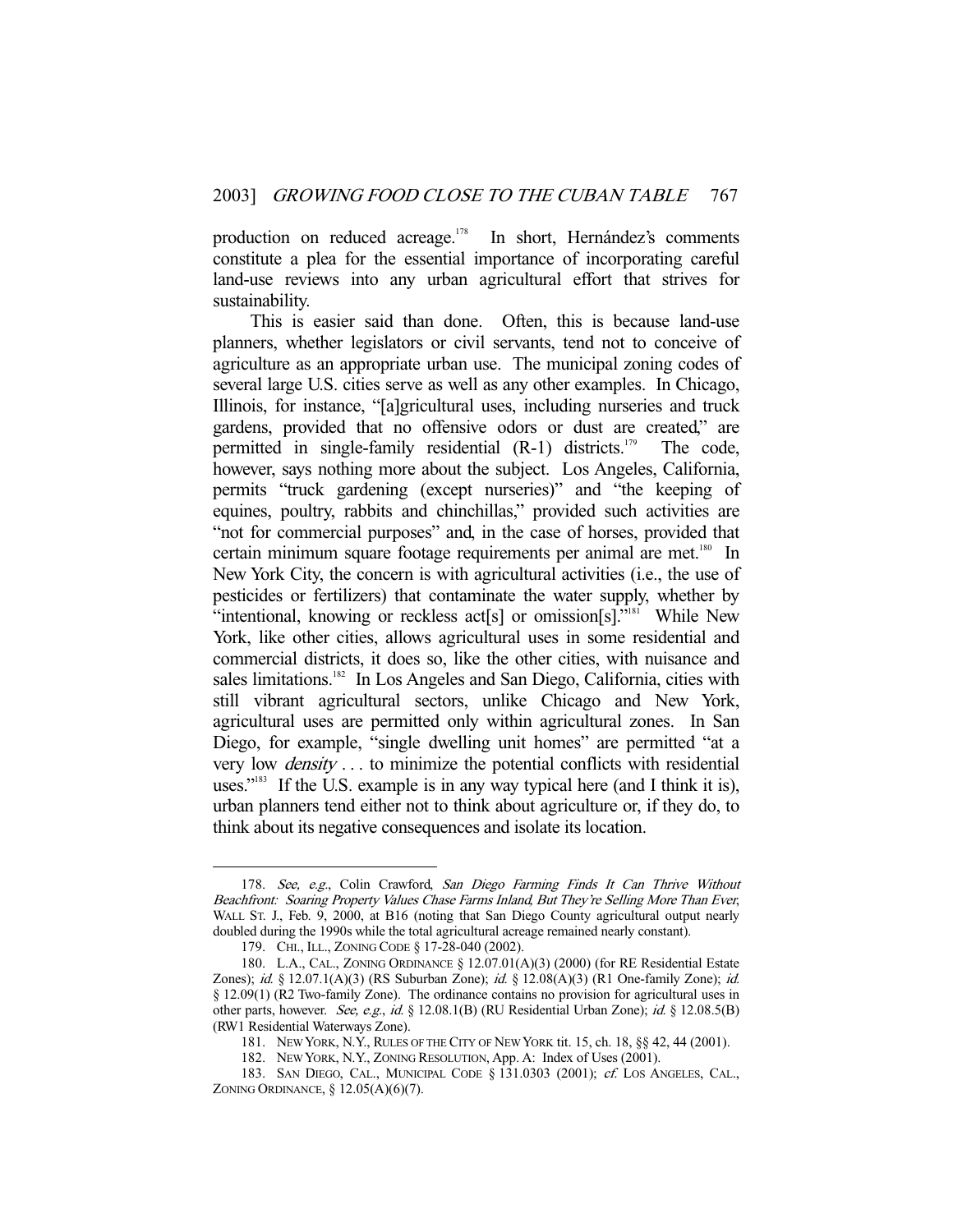For Cubans and others interested in sustaining urban agriculture, the question becomes one of trying to find ways to provide formal regulatory support for the practice. Also, the U.S. embargo will one day end,<sup>184</sup> opening up the Cuban market to the possibility of cheap (and cheaply transportable) U.S. agricultural products. For this reason, the question of how best to sustain urban agriculture carries a special urgency in light of the island's successes with the practice since the onset of the Special Period.

IV. A LAND-USE PLANNER'S BLUEPRINT FOR THE FUTURE OF CUBAN URBAN AGRICULTURE: DOMESTIC ACTIONS AND INTERNATIONAL POSSIBILITIES FOR LIFE AFTER THE EMBARGO

## A. Five Suggestions for Permanence

-

 A land-use planner attempting to draw a blueprint for a long-term future of successful urban agriculture would do well, in my view, to concentrate her attention on at least five areas.

# 1. Entrust National and Local Actors with Urban Agriculture Management Authority

 Clearly, there is a place for the national government in the management of urban agricultural practice. In my view, that role is one of active but nonintervening overseer. In any event, for urban agricultural practice to achieve permanence, what is unquestionably needed is a written and detailed, long-term commitment to the practice, in a manner that specifies the respective roles of national, provincial, and local parties, both public and private.

 Yet to an outside observer of Cuba's post-revolutionary history, a striking feature is the rapidity with which plans change. The nation's history of urban agriculture, from the early efforts to promote food selfsufficiency and the *Cordón de la Habana*, to the reversion to the dominant pre-revolutionary model of the sugar monoculture, and back again to the Special Period's emphasis on urban agriculture, is a clear example of this phenomenon.

 Successful land-use planning, by contrast, relies upon the creation of expectations that can be pursued and fulfilled in the long-term for both

<sup>184.</sup> See, e.g., Stephanie F. Cahill, Partnering with Cuba: Group Brings Together Cuban and American Lawyers to Talk Shop, ABA J. E-REPORT (Oct. 11, 2002), at http://www. abanet.org/journal/oct11cuba.html) (noting that Antonio Zamora, a Cuban-American and Bay of Pigs veteran, predicts a near-end to the U.S. embargo).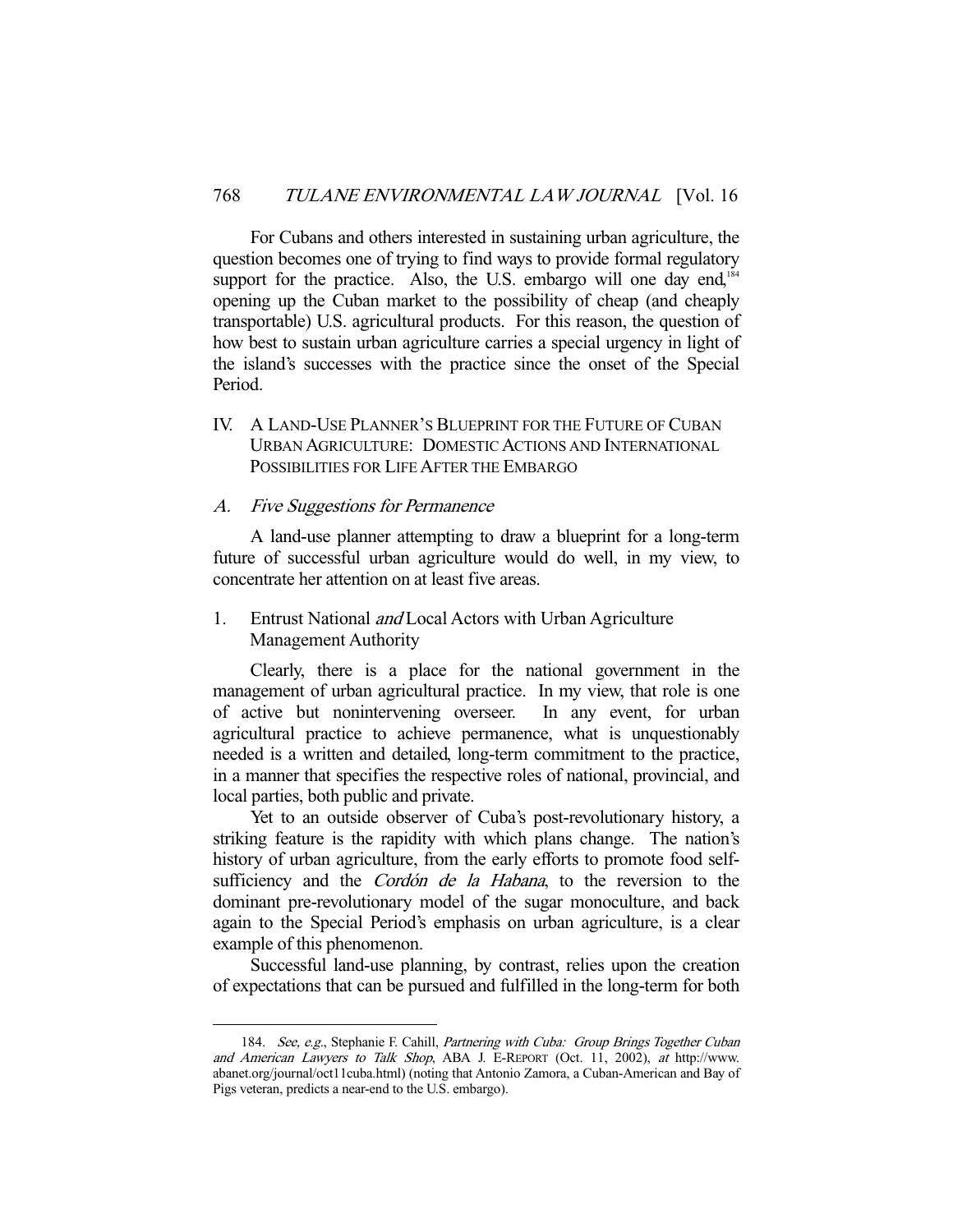a nation as a whole and for its constituent parts. As the above comments suggest, however, the highly centralized Cuban system of social and economic planning may help buttress the long-term success of Cuban urban agriculture, provided that individuals and local interests continue to be accorded some control over, and individual benefits from, their production.185 Clearly, Cuban authorities are permitting the development of a more mixed economy, one that includes urban agriculture, than was possible before.<sup>186</sup> It is equally clear, however, that more than informal linkages in the short-term are required if urban agriculture is to achieve permanency in Cuba.<sup>187</sup> Examples elsewhere confirm that land-use regulations serving to permit and support urban agricultural efforts are essential if the practice is to continue.<sup>188</sup> Several aspects of the Cuban experience suggest, however, that Cuba can cement the linkages between urban and agricultural planners that are necessary to sustain urban agriculture. First, this is true because the country's planners have recognized the value of such efforts since the immediate postrevolutionary period and the creation of the Cordón de la Habana. Therefore, they have existing plans from which to work and adapt current experience.

 Second, Cuban planners are giving more power to local authorities to make decisions over the food they grow. In a country accustomed to organization from the top, this cannot be an easy transition. Nonetheless, as indicated in the previous section, greater local control over the provisioning needs of the local population is essential to the permanence of Cuban urban agriculture. On the one hand, because widespread public education and unity of purpose is needed to solidify the place of urban

 <sup>185.</sup> In fact, "[t]he contraction of the central state apparatus that began in April 1994 (a reduction from 50 to 32 entities), has strong effects on functional simplification, the improvement of planning and financial control and the implementation of new administrative techniques." Nieto & Delgado, *supra* note 14, at 42. There is little question that the more official involvement in the urban agricultural sector, the more successful the urban gardens will be, whether in Cuba or elsewhere. See, e.g., Chaplowe, supra note 6, at 77.

<sup>186.</sup> See, e.g., el-Raifi, supra note 28. This is a development, moreover, that the Cuban population appears to accept. See, e.g., the French language version of el-Raifi's article, which concludes as follows: "Professor Nelida Gancedo [of the University of Havana] adds that Cubans 'always aspire to a planned economy, but in a new framework that takes into account conditions that the international economy imposes." ["[L]a professeur Nelida Gancedo ajoute que les Cubains «aspirent toujours á une économie planifiée, mais dans un nouveau cadre qui tienne compte des conditions qu'impose l'économie internationale."] English translations of the Ottawa, Canada-based IDRC do not always translate word-for-word.

 <sup>187.</sup> Interview with Arq. Aracelis García Padrón, in Havana, Cuba (Sept. 10, 2002) (discussing the lack of a formal structure for urban agricultural planning at the Department of Physical Planning & Architecture for the City of Havana).

<sup>188.</sup> IDRC, *supra* note 7, at xiv.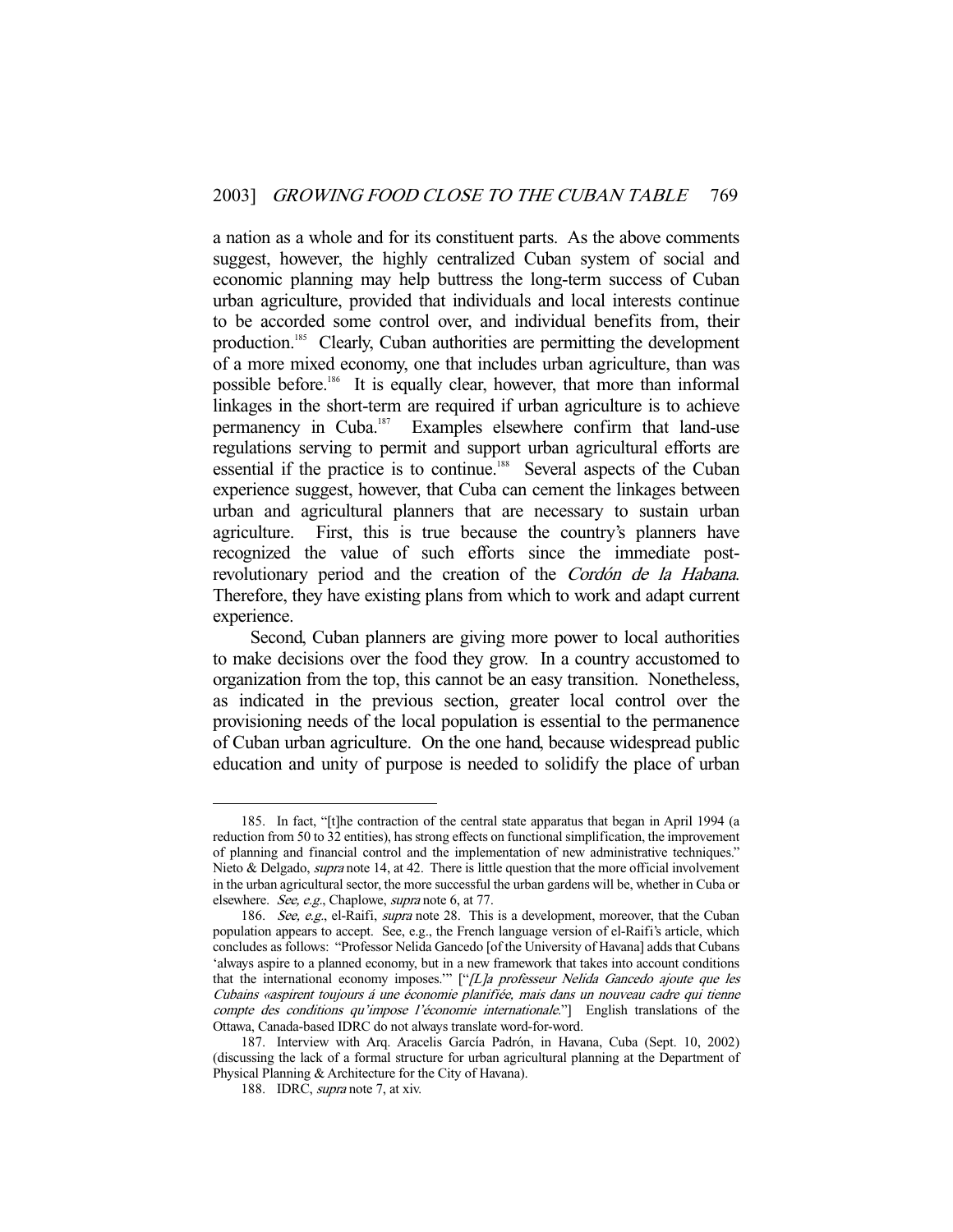agriculture, it is essential to maintain a role for national, provincial, or large metropolitan agencies to promote and oversee the practices.<sup>189</sup> That is, as in most countries, smaller municipalities generally do not have the resources needed to promote effectively the benefits of these practices. On the other hand, a considerable degree of local control is essential. Here, too, however, it appears that Cuban land-use planners are beginning to recognize the importance of this fact for food security, and thus, by extension, for urban agriculture's role in the national economy.<sup>190</sup>

 With respect to higher urban farmer visibility and public education on the advantages of urban agriculture, Cuba faces a clear challenge. The longer-term success of this practice likely will be assured only if urban agriculture is seen as more than a way for urbanites to sustain

<sup>189.</sup> *Id.* at 7. This is particularly important as the structure of the economy changes. *Id.* at 11. This is, in fact, happening in Cuba, by virtue of the fact that the Asociación Cubana de Técnicos Agrícolas y Forestales (ACTAF), is in the eighth year of publishing the magazine Agricultura Orgánica. Measuring the extent of the success of these educational efforts is, however, outside the scope of this Article.

<sup>190.</sup> See, e.g., Castellanos et al., supra note 152, at 47:

Hence, being [that] the municipality [is] the administrative unit where management and government are realized, [it is] this territorial level that brings an appropriate insight into the analysis at issue, and a good part of the information that in Cuba is gathered and published appears available across structures that conform to the Political-Administrative Division, and at the same time also constitutes a unity of management and generalized application for the institutions in the country, [it] is that which has itself been selected as the unit for obtaining data for analysis and integration. [De ahí que, siendo el municipio la unidad administrativa donde se realiza la gestión y el gobierno, que este nivel territorial aporta una visión apropiada al análisis en cuestión y que una buena parte de la información que en Cuba se capta y publica aparece disponible a través de las estructuras que conforman a la División Político-Administrativa y a la vez constituye también una unidad de manejo y aplicación generalizada por las instituciones en el país, sea que se ha seleccionado la misma como la unidad de obtención de datos para su análisis e integración.]

Sinclair and Thompson argue that "[t]he government should move further away from direct involvement, for example, in production, price controls and the ration system, and instead shape the agricultural system through monetary policy (credit, investment, taxation, etc.), regulations and incentives." SINCLAIR & THOMPSON, *supra* note 3, at 41. Under their scheme, "[p]rivate producers, cooperatives, and semi-autonomous state enterprises would act within a governmentset regulatory framework, but would have greater autonomy over their production decisionmaking and operate more efficiently." Id. Such reforms have begun to happen, according to Deere, who describes the tax scheme that applies to sellers of produce at the new markets: "[t]he tax rate ranges from 5% of the value of projected gross sales in the city of Havana to 15% in the small, rural markets of the interior. This differential is due to the government's objective of channeling the greatest volume of foodstuffs to the capital, where the food shortages are potentially the most politically volatile." Deere, supra note 48, at 4. Decentralization accords, moreover, with "[t]he most important trend in urban agriculture," namely "an acceleration of public-private partnerships." JAN SMIT, CITIES FEEDING PEOPLE REPORT 18: URBAN AGRICULTURE, PROGRESS AND PROSPECT 1975-2005 17 (1996), available at http://www.cityfarmer. org/rpt18TOC.html.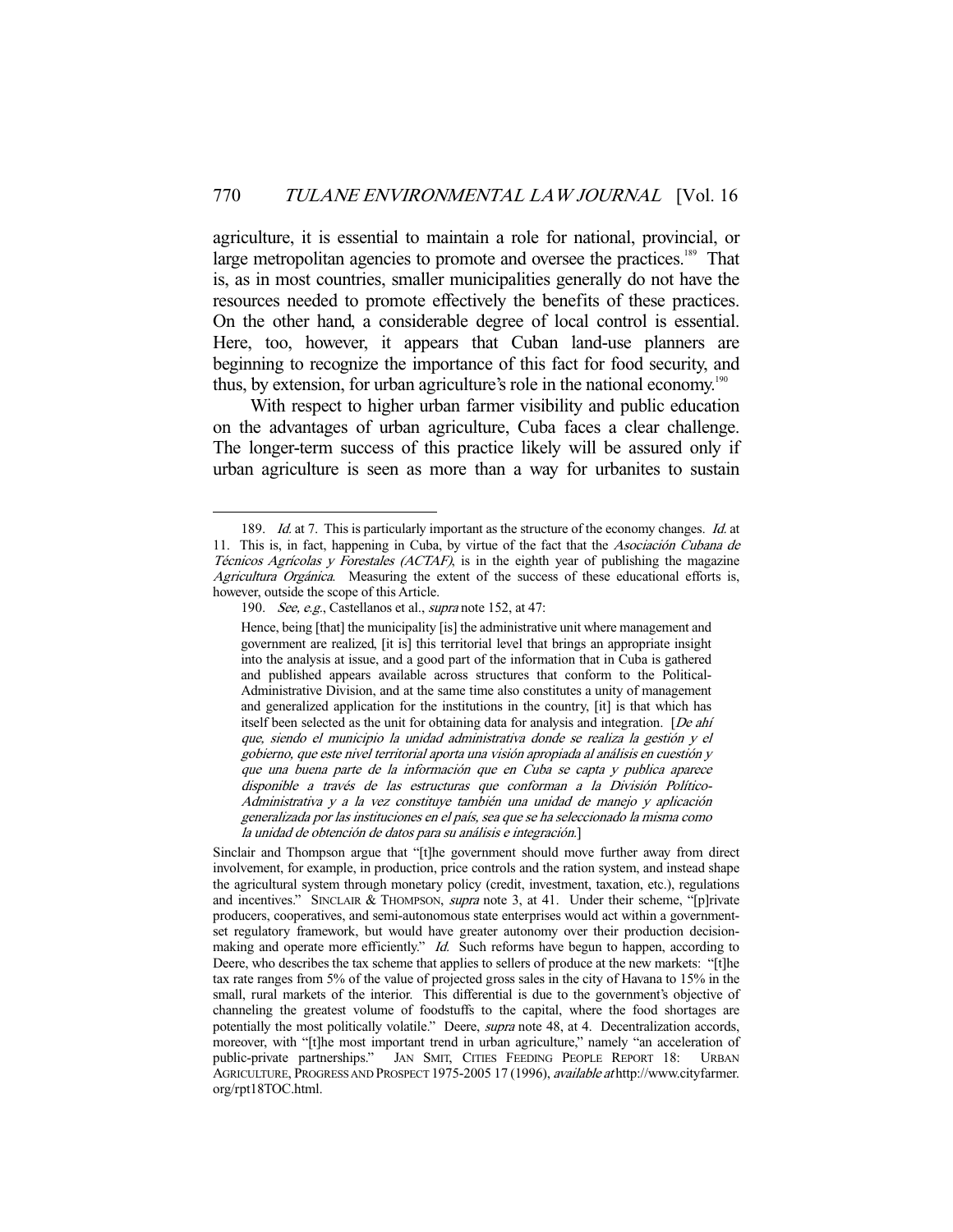themselves in a less-developed country.<sup>191</sup> Indeed, the permanence of urban agriculture will more likely be assured if the practice is encouraged as a path different from that of industrial agriculture. If any country can realize that goal, it may be Cuba, a country with a contemporary history which demonstrates that the consumer capitalist model is not the only viable one. In fact, if one accepts Cubans' own self-assessment, urban agriculture can continue to work there with moderate decentralization.<sup>192</sup> It must also be noted that, in the longer term, a concern about Cuban agriculture is diversification in crop selection. This diversification gives a population unused to it a taste of the advantages of self-reliance and increased control over one's life.<sup>193</sup> These have not, of course, been characteristic features of Cuban life since the Revolution and thus reveal a potentially radical aspect of urban agriculture, at least as concerning the stability of the ruling regime's ideology. That is, to the extent that Cubans come to enjoy this control and the benefits it can bring, they may

 <sup>191.</sup> The fact that self-provisioning is a key feature of Cuban urban agriculture likely will create necessary incentives, and practice, to build it into the routine fabric of urban living. On the self-provisioning aspects of Cuban urban agriculture, see, e.g., Companioni et al., *supra* note 7, at 227, not to mention the fact that such a high percentage of fresh produce from in and around the capital (90%) is used to provision Havana. Id. at 235 n.1.

 <sup>192.</sup> Cf., e.g., Pérez & Echevarría, supra note 48, at 266-72 (comparing the differing experiences of two UBPCs growing different crops in different locations).

<sup>193.</sup> CEUR Report, *supra* note 25, at 209:

Self-reliance is preoccupied with making the city, or the distinct urban groups, more self-sufficient . . . . In no instance is there a plan of self-rule, but there is a re-definition of linkages, with the end that initiative remains in the hands of those interested, of the individuals [involved in] the process of development. [El autocentramiento (selfreliance) se preocupa por hacer a la ciudad, o a los distintos grupos urbanos, más autosuficientes . . . . No plantea en ningún caso una autarquía, pero sí una redefinición de las vinculaciones, con el fin de que la iniciativa quede en mano de los interesados, de los sujetos del proceso de desarrollo.]

Of course, this could lead to pressure for freehold tenure, which, given Cuba's post-revolutionary commitment against concentrated land holding, could be socially disruptive. As it is, limited evidence suggests that some Cubans are suspicious of state involvement in these changes in land use and rights. "One disincentive" to joining urban gardening clubs, for instance, "is the fear among some gardeners of state control and interference." Such clubs allow gardeners "to pool resources and experience." Chaplowe, *supra* note 6, at 63-64. This suspicion may, however, be not just a suspicion of Cuban state involvement, but of foreign involvement. Chaplowe further observes that some gardeners are equally wary of NGO influence and control over the urban gardens, primarily in the forms of material donations and technical assistance. Cuba's history of foreign dependence has reinforced concern over loss of autonomy. As one agricultural extensionist stated, "Too often the NGOs try to solve our problems: we need to establish from the beginning that we (the gardeners) are the principal actors, that we make the decisions." *Id.* at 71 (emphasis in original); cf., e.g., IDRC, supra note 7, at 64 (discussing tenure reform in Kampala, Uganda, during the early 1990s and noting that "[f]ormalization of the [land tenure] rules (and the ability to enforce them) is presumed to be a necessary, though not necessarily sufficient, condition for future economic growth").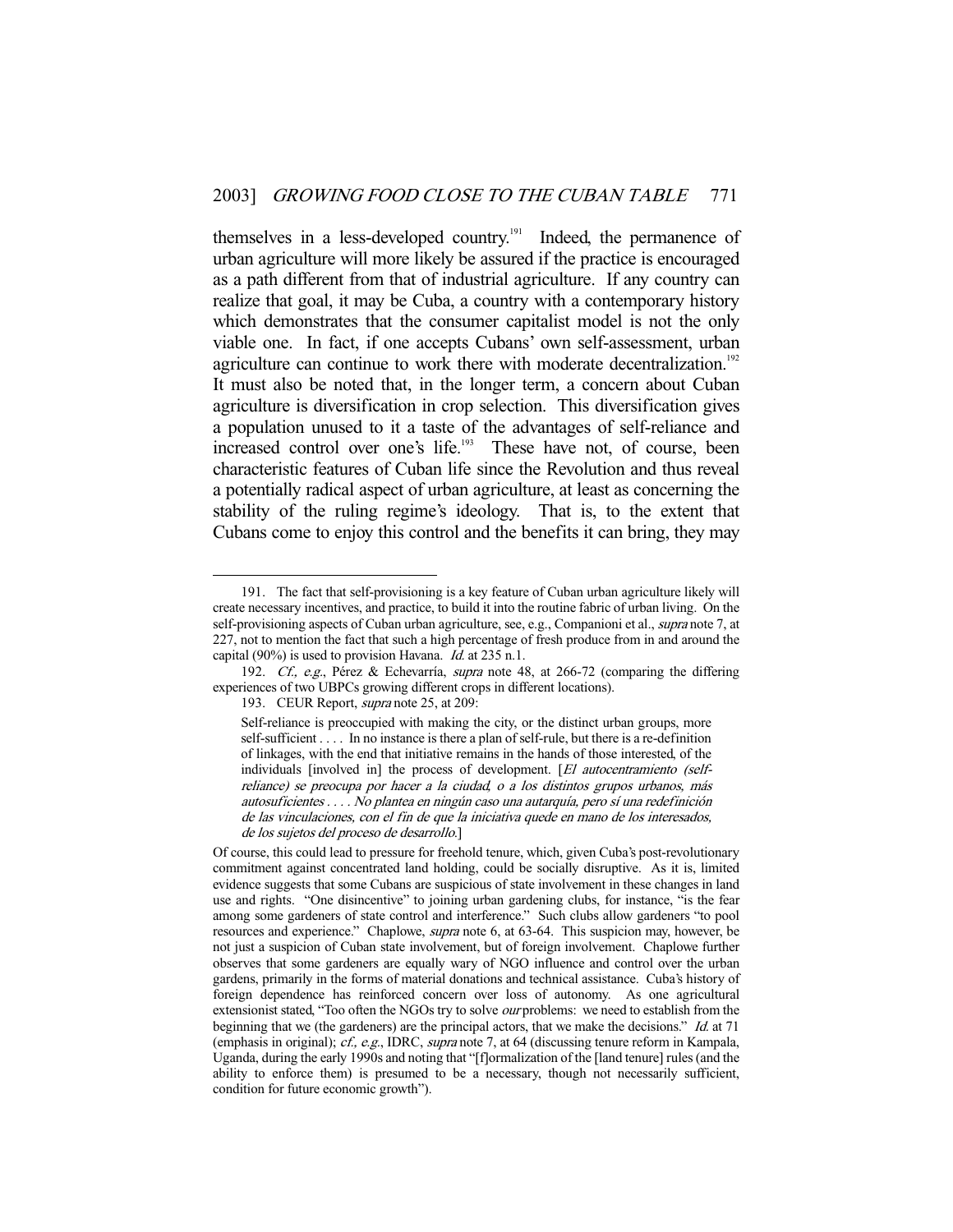want even more control over land and its products. I raise this issue, however, only to flag it as a concern for the future in the event that urban agriculture, and the land uses upon which it relies, gains strength as a key part of the Cuban economy.

#### 2. Beware the Development of an Anticommons

 A growing body of property theory warns against a phenomenon labeled the "anticommons." This idea inverts the well-known phenomenon of the "tragedy of the commons," by which no individual has an incentive to reduce her use of commons property and, as a result, the resource is rapidly depleted in the absence of ordering and access principles.<sup>194</sup> An anticommons property regime is one, by contrast, "that may result when initial endowments are created as disaggregated rights rather than as coherent bundles of rights in scarce resources."<sup>195</sup> A way to avoid the creation of an anticommons, therefore, is not to permit disaggregated rights at their initial creation. Unfortunately, market disaggregation already appears to be well underway in Cuba. In this, Cuba's experience appears to parallel that of the former Soviet Union. In the former Soviet Union, the downfall of communism gave rise to what is now the quintessential anticommons, with a flourishing streetside kiosk trade operating in view of large, and largely empty, state markets.<sup>196</sup> Similarly, Cuba's hectic, if energetic, effort to open up food markets with the onset of the Special Period runs the risk of becoming (if it has not already become) exactly the same sort of anticommons.<sup>197</sup> The creation of different modes of production in the form of UBPCs, added to the

<sup>194.</sup> See Garrett Hardin, The Tragedy of the Commons, 162 SCIENCE 1243 (1968).

<sup>195.</sup> Michael A. Heller, The Tragedy of the Anticommons: Property in the Transition from Marx to Markets, 111 HARV. L. REV. 621, 623 (1998).

 <sup>196.</sup> See id. at 627-60.

<sup>197.</sup> This has been happening for over a decade. See Carmen Diana Deere & Mieke Meurs, Markets, Markets Everywhere? Understanding the Cuban Anomaly, 20 WORLD DEV. 825, 825-37 (1992) (considering the income inequalities and planning dislocations caused by introducing market mechanisms into centrally planned economies as they become more complex, in light of Cuba's rejected experiment with "peasant markets" in the 1980s); see also SINCLAIR & THOMPSON, *supra* note 3, at 40 (describing price distortions because of simultaneous private market and state price-fixing).

As this Article has labored to stress, this is not an aspect of urban agriculture typical only of Cuba, even though the particular form of disaggregation and competition over type of property rights may differ. See, e.g., IDRC, supra note 7, at xiii, 63 ("Given the confusing array of landtenure arrangements within the city [of Kampala], and in particular the overlapping rights of various parties . . . urban planners have long been concerned about unplanned subdivision and fragmentation of land holdings, and with how to make sufficient land available and acquirable for urban development.").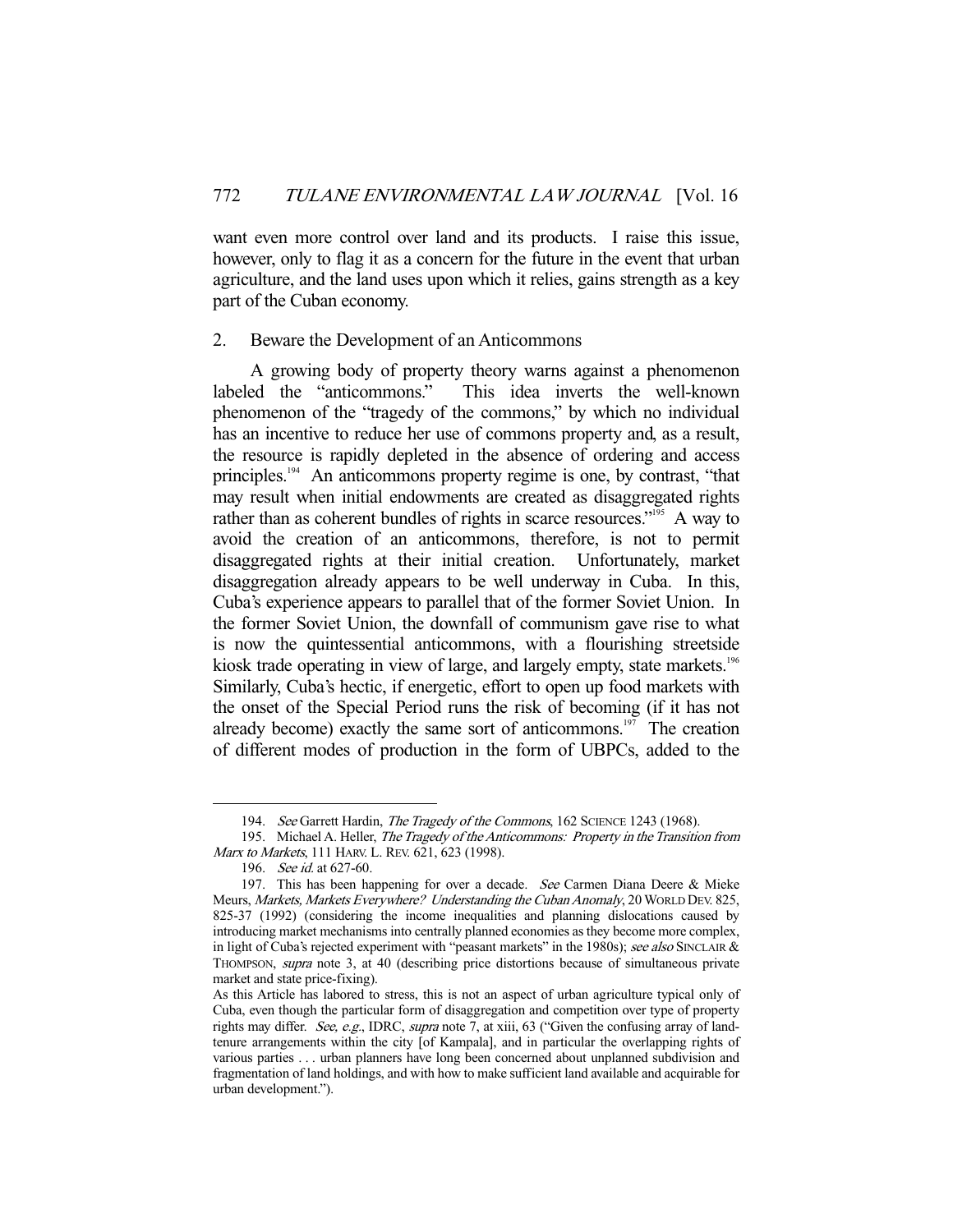existing forms of cooperatives,<sup>198</sup> along with state-controlled points of sale and distribution, from "free" markets and roadside stands to popular gardens, "ferias," "topped markets," dollar stores, and peso stores, all attest to market disaggregation.<sup>199</sup> Cuban lawyers appear to be aware of this problem and its implications, in particular for the years ahead, as the economy continues to change.<sup>200</sup> Indeed, very early on in the Special Period, there were signs of the growing income inequalities that characterize anticommons regimes.<sup>201</sup> In a society as committed as Cuba has been to increased social and economic equality, the effect on market disaggregation on urban agriculture could threaten its demise if it is perceived as fostering social inequality. In fact, the Cuban peasant markets of the 1980s appear to have been abolished, in part, precisely because of such anticommons characteristics.<sup>202</sup> A comprehensive

 <sup>198.</sup> Specifically the Credit and Services Cooperatives and Agricultural Production Cooperatives, in addition to "a third group of private, un-affiliated farmers (about 20,000 small producers) who own their land but are not part of a cooperative." SINCLAIR & THOMPSON, supra note 3, at 14. This third group "control[s] about 1% of the agrarian land, about 66,100 hectares." Id.

<sup>199.</sup> *See id.* at 30.

 <sup>200.</sup> Núnez, supra note 135, at 69-70.

In the case of the remaining provincial capitals, the Urban Director Plans are relied upon like semi-official approvals; and in some disputes with entities a mere formality, [the entities] arguing that such plans of urban development are not based upon the necessary judicial validation. The same thing occurs with urban projects of lesser scope, that do not rely upon juridical norms that could be created to support them, and in fact they have created complicated situations. This will become more difficult in the coming years with the appearance of new mixed associations and real property entities. [En el caso de las restantes capitales de provincias, los Planes Directores Urbanos cuentan con aprobaciones semioficiales; y en algunos litigios con entidades para su cumplimiento, éstas argumentan que tales planes de desarrollo urbano no cuentan con la validez jurídico necesario. Lo mismo ocurre con los proyectos urbanísticos de alcance menor, que al no contar con las normas jurídicas que los sustentan podrían crearse, y de hecho se han creado, situaciones complejas. Ello se tornará más difícil en los próximos años con la aparición de nuevas asociaciones mixtas y entidades inmobiliarias.]

Id. (emphasis in original).

<sup>201.</sup> Chaplowe, *supra* note 6, at 82.

 <sup>202.</sup> As Deere & Meurs explain:

While the free peasant market generated the expected increase in private sector output and marketable surpluses, the free market almost immediately generated side effects which many felt to be contrary to the Cuban goals of socialist development. Initially, complaints focused on the extremely high prices which reigned on the free peasant market. . . . High peasant market prices also offered inordinate benefits to . . . the most lucrative urban markets, particularly, the city of Havana. . . . While the markets did stimulate work effort by offering urban workers outlets for their disposable income, it was also felt that they were causing excessive differentiation in the living standards of urban dwellers. . . . Also significant for Cuban development policy was the fact that market forces could not be contained within the narrow sphere defined for them by the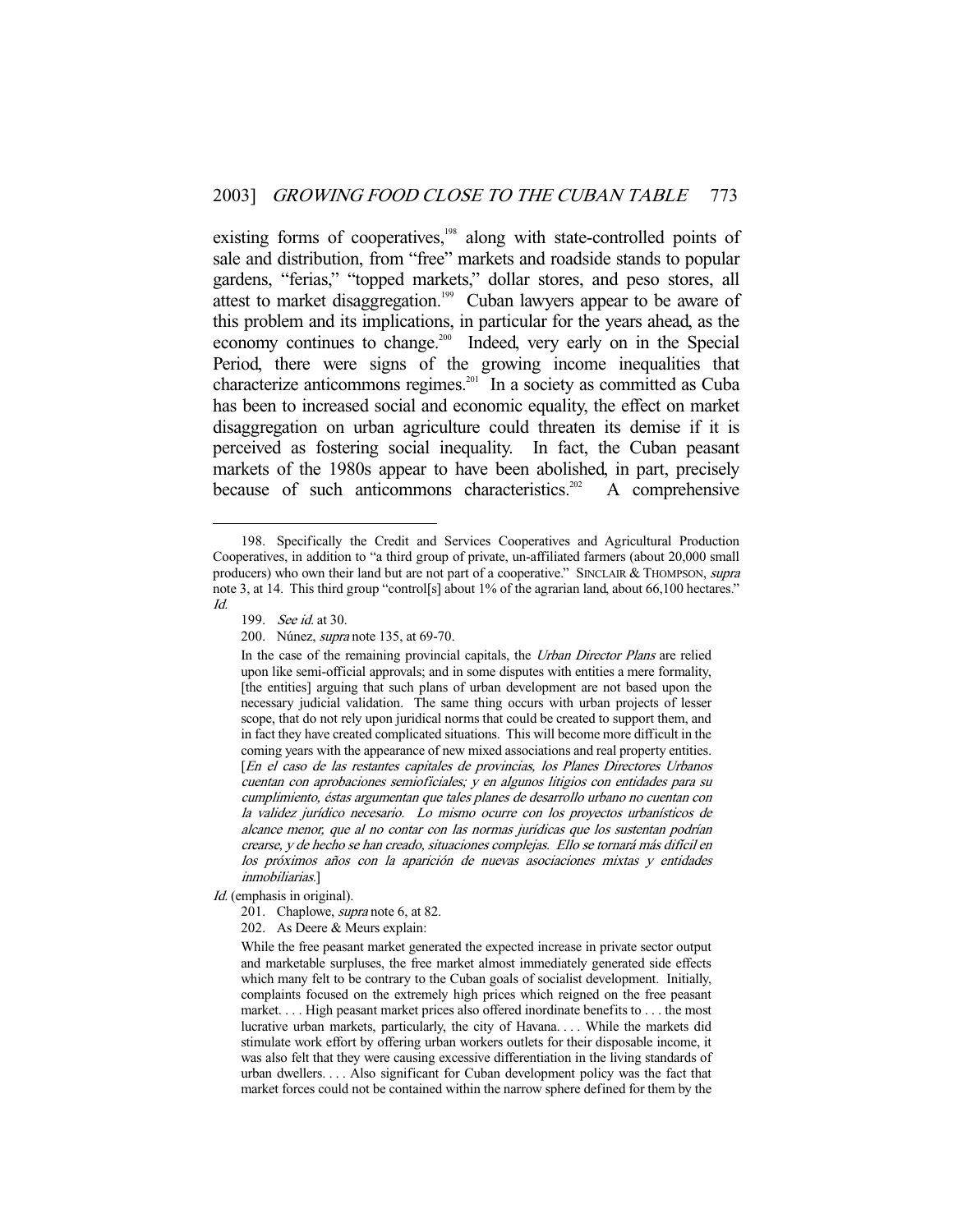planning process that gives the national government a central oversight and coordinating role while delegating to localities control over their own processes and distribution would help avoid the growth of a Cuban anticommons. Again, this is an issue, albeit not one stated in "anticommons" language, that has not escaped the purview of Cuban lawyers. In particular, the Cuban Bar's concerns appear to relate to potential conflicts between Cuban laws and resolutions affecting urban land tenure and use, and, particularly important for urban agriculture, the use of abandoned  $\text{lost}^{203}$ 

## 3. Include an Agricultural Element in Urban Land-Use Plans

 In most countries, land-use planning includes a number of elements: transportation, utility infrastructure, the relation of commercial, residential, and industrial uses, and the need for open land and parks.<sup>204</sup> Urban agriculture, however, given the low regard in which the practice is sometimes held, requires more. An urban agricultural element, in a Cuban or any jurisdiction's land-use plan, needs to include

Id. (emphasis in original); see also supra note 200.

state. Predictably, they began to exert a broader influence as farmers took to the peasant market production previously channeled through state agencies.

Deere & Meurs, *supra* note 197, at 831-82 (footnote and citation omitted).

 <sup>203.</sup> Núnez, supra note 135, at 70-71.

Other problems with urban land valuation, present doubts and are partially collected in resolutions and regulations, not always coherent in themselves. . . . [For example,] Law 691 of 1959 concerning abandoned lots, established that a lot was considered abandoned if the building constructed over it did not have a minimum value superior to three times the average value of such lot. This is an international principle, and it does not mean a free urban realty market exists in Cuba, but rather that [the market] realize the [land's] value and the necessity of its rational use. Nevertheless, such question does not appear to preoccupy many natural and juridical persons in a country of limited territory, one that annually loses agricultural land to urbanization. [Otros problemas como el valor del suelo urbano, presentan dudas y están parcialmente recogidos en resoluciones y disposiciones, no siempre coherentes entre sí. . . . [Por ejemplo] La Ley 691 de 1959 sobre Solares Yermos, estableció que un terreno se consideraba yermo, si la edificación construída sobre él no tuviese un valor mínimo superior a tres veces el valor promedio de dicho terreno. Este es un principio internacional, y no se trata de que en Cuba exista un mercado libre del suelo urbano, sino que se comprenda su valor y la necesidad de su uso racional. Sin embargo, tal cuestión no parece preocuparle a muchas personas naturales y jurídicas en un país de reducido territorio, y que anualmente pierde terrenos de uso agropecuario que son urbanizados.]

<sup>204.</sup> See, e.g., JULIAN C. JUERGENSMEYER & THOMAS E. ROBERTS, LAND USE PLANNING AND CONTROL § 2.8 (1998). Of course, international land-use practices vary. Nonetheless, even if the language of "elements" and "comprehensive plans" is not used, the concerns are generally the same. See, e.g., U.N. FOOD & AGRIC. ORG. LAND & WATER DEV. DIV., PLANNING FOR SUSTAINABLE USE OF LAND RESOURCES: TOWARDS A NEW APPROACH (1995).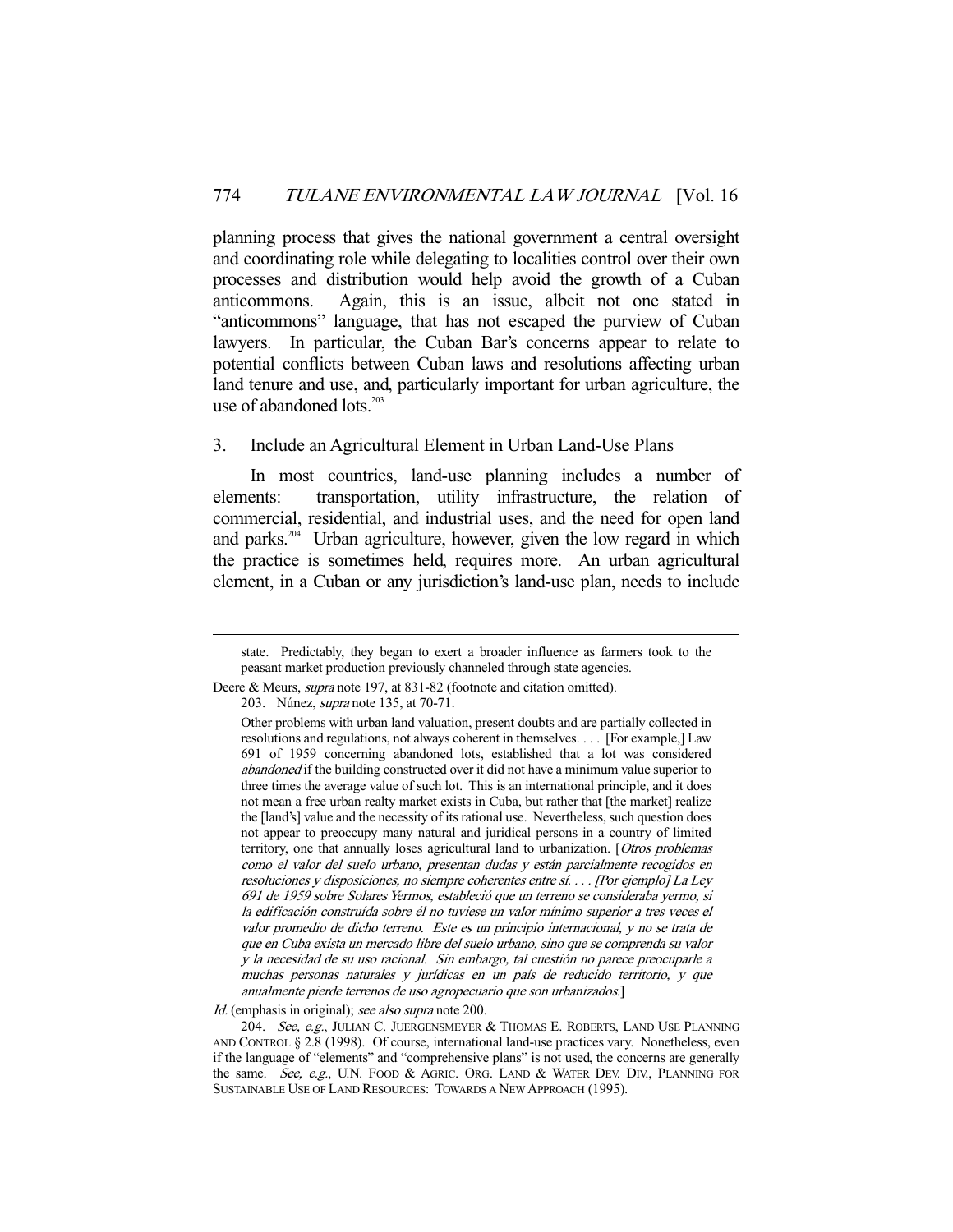provisions that will insure a perceptual change favorable to urban agricultural practice.

 A central part of any such effort would consist of provisions to increase the visibility of the urban farmer. With its new system of roadside stands and popular gardens, Cuba has clearly embarked on this road.<sup>205</sup> More, however, is needed. In this respect, international agencies and foreign governments could be of great assistance by helping to develop model land-use codes designed to showcase urban agriculture and working such features of current Cuban practice into those model codes.206 To the extent that U.S.-Cuban relations continue their long, slow thaw, U.S. planners could be of great service to their Cuban counterparts, and also, in the process, learn something themselves about the value of integrating an agricultural element into their city planning. Given the traditional resistance of the "elites, bureaucrats and urban planners" to urban agriculture, this will not be an easy task.<sup>207</sup> In the case of urban agriculture, this opposition could be especially formidable because, in creating incentives to perform urban agriculture, the government may need to create tax or other financial inducements or subventions to help support the practice, although preliminary indications are that the profit motive has served to increase participation—and yield—in urban agriculture.<sup>208</sup> Thus, in crafting such model or actual codes, it will be essential to emphasize the central place urban agriculture can have as a means of securing the dual goals of food security and improved nutrition.

 Furthermore, an urban agricultural element in a comprehensive land-use plan must be integrated with an employment element. Unlike more traditional, rural agriculture, urban agriculture places different demands on the workforce and the communities in which it exists. On one of the urban farms in suburban Havana, the cooperative farm's

<sup>205.</sup> See, e.g., UNDP, supra note 7, at 236. For a discussion of the popular gardens, see Chaplowe, supra note 76.

<sup>206.</sup> See UNDP, supra note 7, at 252.

 <sup>207.</sup> IDRC, supra note 7, at 26.

<sup>208.</sup> See SINCLAIR & THOMPSON, *supra* note 3, at 31. As the work of Deere and Meurs makes clear, however, the inequalities that can result from such market openings have, in postrevolutionary Cuba, met opposition. See generally Deere & Meurs, supra note 197. To be sure, the long-term sustainability of urban agriculture in Cuba requires a delicate balancing of market incentives, changes in foreign investment and activity, and state social policy. See, e.g., Chaplowe, supra note 6, at 82 (considering the future of Havana's popular gardens in light of comparable international experiences). By contrast to other countries, however, the Cuban government's extension of long-term, low-interest loans and subsidized agricultural inputs may help avoid some of the overwhelming difficulties that doom urban farmers elsewhere. See SINCLAIR & THOMPSON, *supra* note 3, at 19 (loans to UBPCs), 23 (subsidized inputs for urban growers); cf. IDRC, supra note 7, at 112 ("Agricultural credit is almost universally unavailable to urban farmers, even where credit is granted to poor urban businesses.").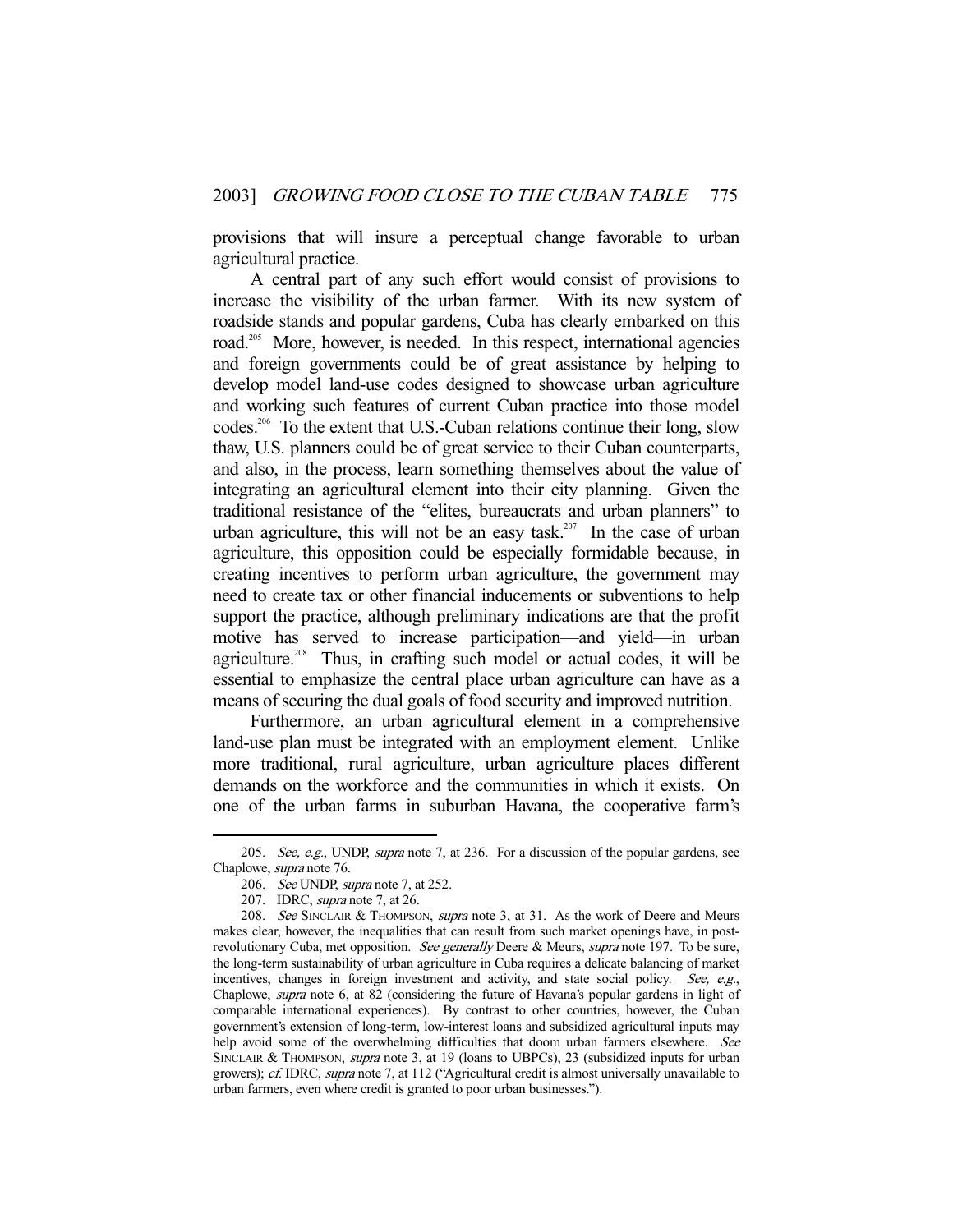president, a former Ministry of Agriculture civil servant, spoke of the "nuevos campesinos" on his farm. None of his 52 workers, he explained, were farmers before 1997. Yet, he maintained that they enjoyed being part of what had become a profitable enterprise.<sup>209</sup> The problem with this workforce, he explained, is that, even though 95% of them live virtually adjacent to the operation, "urban farmers want to go at 4:00 p.m.," like the government workers they once were, "to get the kids, watch television, and do other things, instead of starting work at 4:00 p.m.," the farming norm in a tropical country punished by the midday sun.<sup>210</sup> This suggests, therefore, that a land-use plan promoting urban agriculture would also have to include amenities like child care and recreational opportunities that would encourage agricultural work. With proximity to such amenities, an urban farmer would not have to worry so much about his children after school, or could take a swim or play soccer or do whatever "other things" he likes to do near the operation. From a planning perspective, this would require the deliberate location of what might be called social service support centers, akin to the kind of infrastructural incentives that are used elsewhere to create "satellite downtowns" and industrial parks. Because of its tradition with central planning, Cuban authorities may be better placed than their counterparts in other parts of the world to locate such amenities on a regionally planned basis.<sup>211</sup> Similarly, they could implement an idea like the Similarly, they could implement an idea like the "enterprise zone" popular in the United States as a technique to help integrate agricultural uses in the core of deteriorating cities.<sup>212</sup> Of course, such efforts require financial resources to construct. However, particularly if the connection of urban agriculture to international tourism, Cuba's new big foreign exchange earner, is stressed, it may be possible that comprehensive urban agriculture initiatives can receive ample funding.<sup>213</sup> In addition, given the fact of urban growth in the

 <sup>209.</sup> Interview with a cooperative farm president, in Havana, Cuba (Aug. 14, 2002) (notes on file with author).

 <sup>210.</sup> See id.

<sup>211.</sup> The need for regional planning is now orthodoxy in much planning. See PETER CALTHORPE & WILLIAM FULTON, THE REGIONAL CITY (2001).

<sup>212.</sup> See, e.g., JUERGENSMEYER & ROBERTS, supra note 204, § 4.10.

 <sup>213.</sup> In fact, this is happening: "With the state looking to reduce its import bill of \$235 million for the tourist industry, a new government measure now allows co-ops to market highquality produce to tourist facilities, granted that two state agencies . . . serve as intermediaries. The co-ops are paid with credit in dollars that can be redeemed at certain stores." SINCLAIR & THOMPSON, supra note 3, at 31-32. Moreover, Cuban land-use authorities recognize the beneficial linkage of tourism and urban agricultural production. Hernández, supra note 29, at 204-05.

Tourism is now Cuba's biggest hard currency earner; see supra note 160, a development that has not escaped the notice of Cuban planning officials. See, e.g., José Mena Álvarez, El sector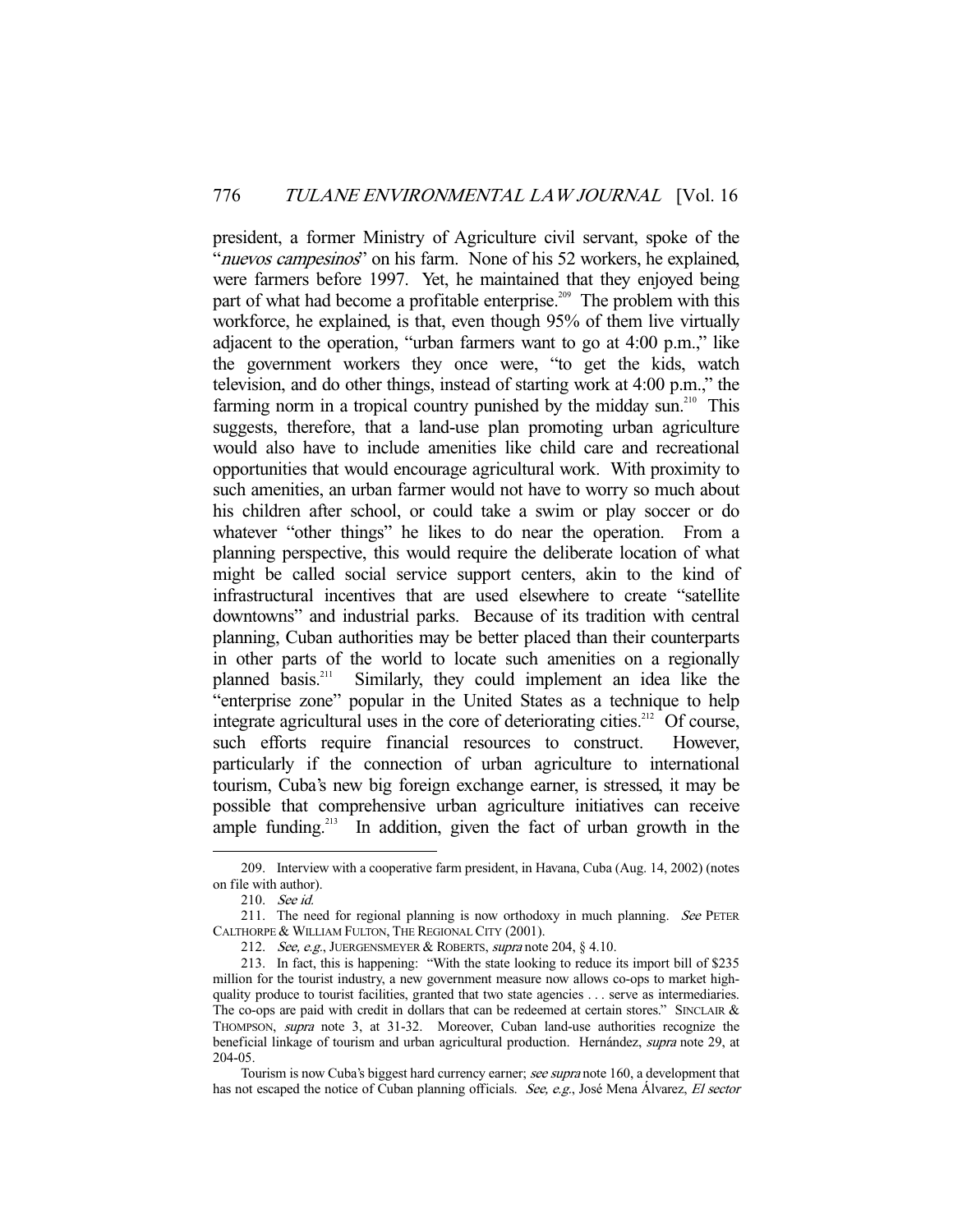twenty-first century, the need to integrate food self-sufficiency and agricultural planning with land-use planning can only increase.<sup>214</sup>

# 4. Ensure that Comprehensive Plans Include Green Agricultural Space

 As noted in the previous Part, agricultural uses are not typically welcomed as a form of open space by urban dwellers. With the possible exception of fruit trees, the sight of growing produce within a city's limits is more often perceived of as a deficit rather than as an asset.<sup>215</sup> Although this will change in part as a result of the increased visibility of and positive exposure and education about urban agriculture described above, changing perceptions can also be achieved by formal legal change. For example, a simple definitional matter, like embracing agricultural uses within a planning document's conception of what constitutes "open" or "green" space, could go a long way to rectifying a negative impression.

5. Integrate Land-Use and Agricultural Planning in the Comprehensive Plan

-

 If urban agriculture is to achieve permanence in Cuba, it is essential that it play an equal and important role in the urban planning process. At

del turismo en Cuba: Diagnóstico y proyecciones, 2 PLANIFICACIÓN FÍSICA CUBA 5, 6 (2001) (copy on file with author) ("As is known, tourism in Cuba . . . is the most dynamic economic sector with a multiplier effect [on the economy]. In the last ten years tourism went from a discrete contributor to the balance of payments (around 4%) at the beginning of the decade to more than 40% at the end of 2000. That year [Cuba] received more than 1,700,000 tourists coming from diverse places." ["Como se conoce, el turismo en Cuba . . . es el sector de mayor dinámica y efecto multiplicador de su economía. En los últimos diez años el turismo transitó de un aporte discreto a la balanza de pagos (alrededor de 4%), a principios de la década a más del 40% el finalizado año 2000. Ese mismo año se recibió más de 1 millón 700 mil turistas provenientes de distintas geografías."]). Although desirable for Cuba's foreign exchange-hungry economy, the development of tourism also threatens to exacerbate not only the growth of a Cuban anticommons, as described supra notes 194-203, but also to increase income and other inequalities, because those involved with the tourism sector receive special privileges (both direct and indirect), and because ordinary Cubans are not granted access to tourist amenities designed for foreign visitors, developments that could undermine Cuba's socialist orthodoxy.

 <sup>214.</sup> The displacement of agricultural space by urbanization is a reality in Cuba no less than in other countries at different stages of development. See supra note 203; see also MYRON ORFIELD, AMERICAN METROPOLITICS: THE NEW SUBURBAN REALITY 117-18 (2002); JOEL SIMON, ENDANGERED MEXICO: AN ENVIRONMENT ON THE EDGE 77-82 (1997) ("The rapid growth of [Mexico City in the 1950s and 1960s] was putting more and more of a strain on the valley's resources."); cf. CALTHORPE & FULTON, supra note 211, at 49 ("Conserving resources has many obvious implications in community planning. Foremost are the quantities of farmlands and natural systems displaced by sprawling development and the quantity of auto travel required to support it.").

 <sup>215.</sup> Planners often find urban agriculture visually unappealing and aesthetically disruptive, as noted previously. See Hernández, supra note 29, at 202.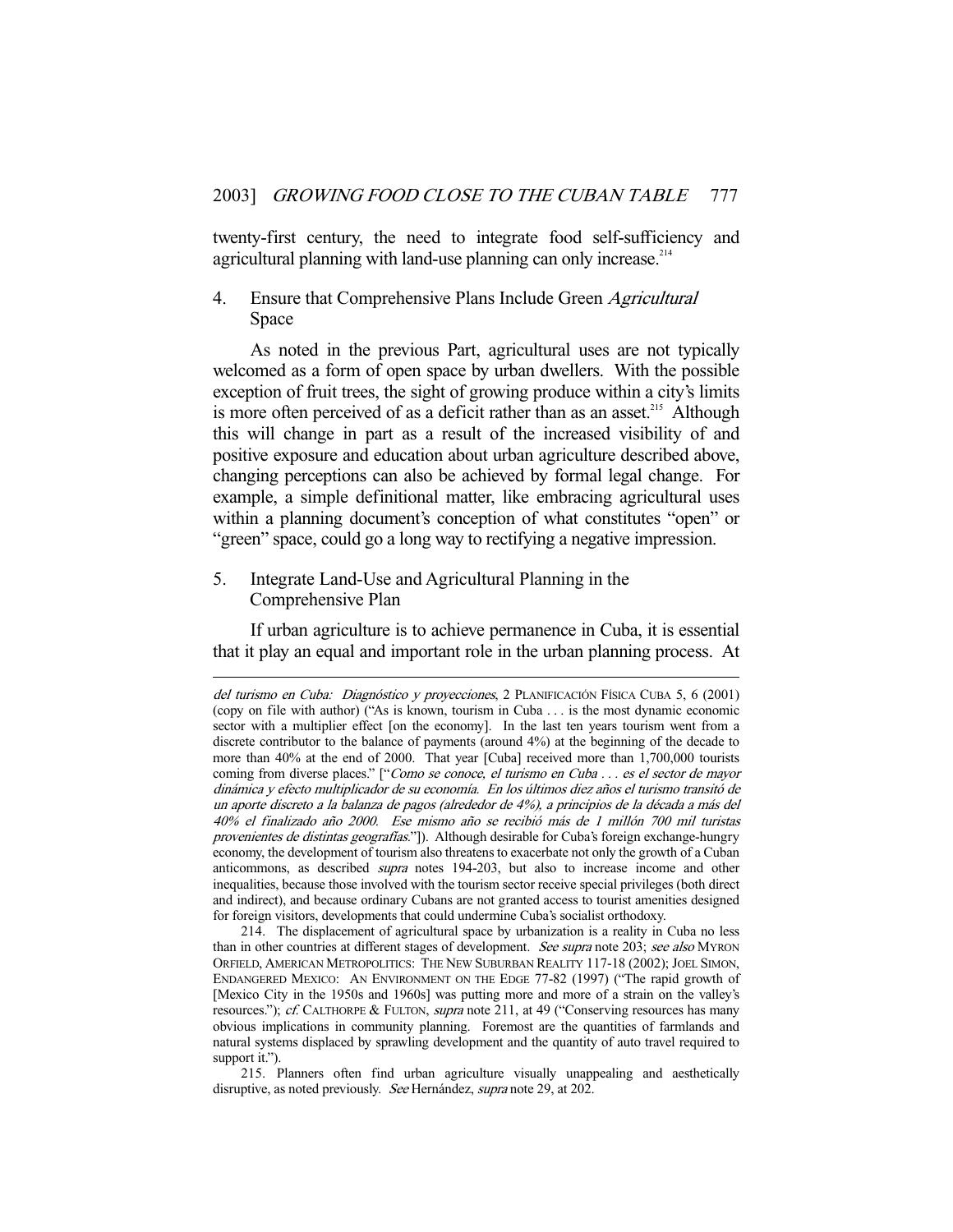the national level, this appears to be happening as a matter of environmental law, as the Cuban environmental impact assessment (EIA) law includes agricultural operations or activities.<sup>216</sup> Furthermore, Law No. 81 requires that all "plans, programs and projects for economic and social development, whether of national, provincial or municipal character" must be conducted in conformity with the law, including its admirable commitment to the EIA process.<sup>217</sup> Law No. 81 further contains a commitment to "ordenamiento ambiental," or environmental land-use planning, which aims broadly to assure sustainable development and, more specifically, to guarantee, as part of the planning process, a consideration of the impact of human activities on the environment.<sup>218</sup>

#### B. Legal Concerns

 Cuban lawyers have noted the lack of coordination between property, urban development, historic preservation, environmental, and other legislation: "[t]here are cases of contradictions or legal gaps between legislation concerning the environment, monuments, and urban features in natural zones near urban or urbanizing areas."219 To the extent that this continues to be true, the role of urban agriculture as part of the planned urban environment will not be secure.

 What is needed, therefore, is a formal provision that requires collaboration between the different actors considering activities that affect the Cuban landscape. Again, informal linkages in the short-term are not sufficient.<sup>220</sup> Otherwise, as the Cuban economy continues to open

<sup>216.</sup> Ley Del Medio Ambiente, LEY No. 81 [Environmental Law, LAW No. 81], translated in CUBAN ENVIRONMENTAL LAW 30-31 (Jerry Spier ed., 1999).

<sup>217.</sup> *Id.* art. 19.

 <sup>218.</sup> See id. art. 21.

 <sup>219.</sup> Núnez, supra note 135, at 68. In full, Núnez writes:

There are cases of contradictions or legal gaps between legislation concerning the environment, monuments and urban features in natural zones near urban or urbanizing areas; for example, the beaches in eastern Havana. This is a natural zone, between an area considered "urban" and urbanizing neighborhoods. It is not a historic urban center, and is not preserved with the said legislation. It is not an area recognized to be protected by environmental legislation. [Hay casos de contradicciones o vacíos jurídicos entre la legislación sobre medio ambiente, monumentos y aspectos urbanos en zonas naturales próximas a áreas urbanas o urbanizadas; por ejemplo, las Playas del Este de la Habana. Es una zona natural, dentro de un área considerada «urbana» y urbanizada en sus inmediaciones. No es centro histórico urbano, y no se preserva con dicha legislación. No es un área protegida de acuerdo a la legislación ambiental.]

 <sup>220.</sup> See supra note 187 and accompanying text.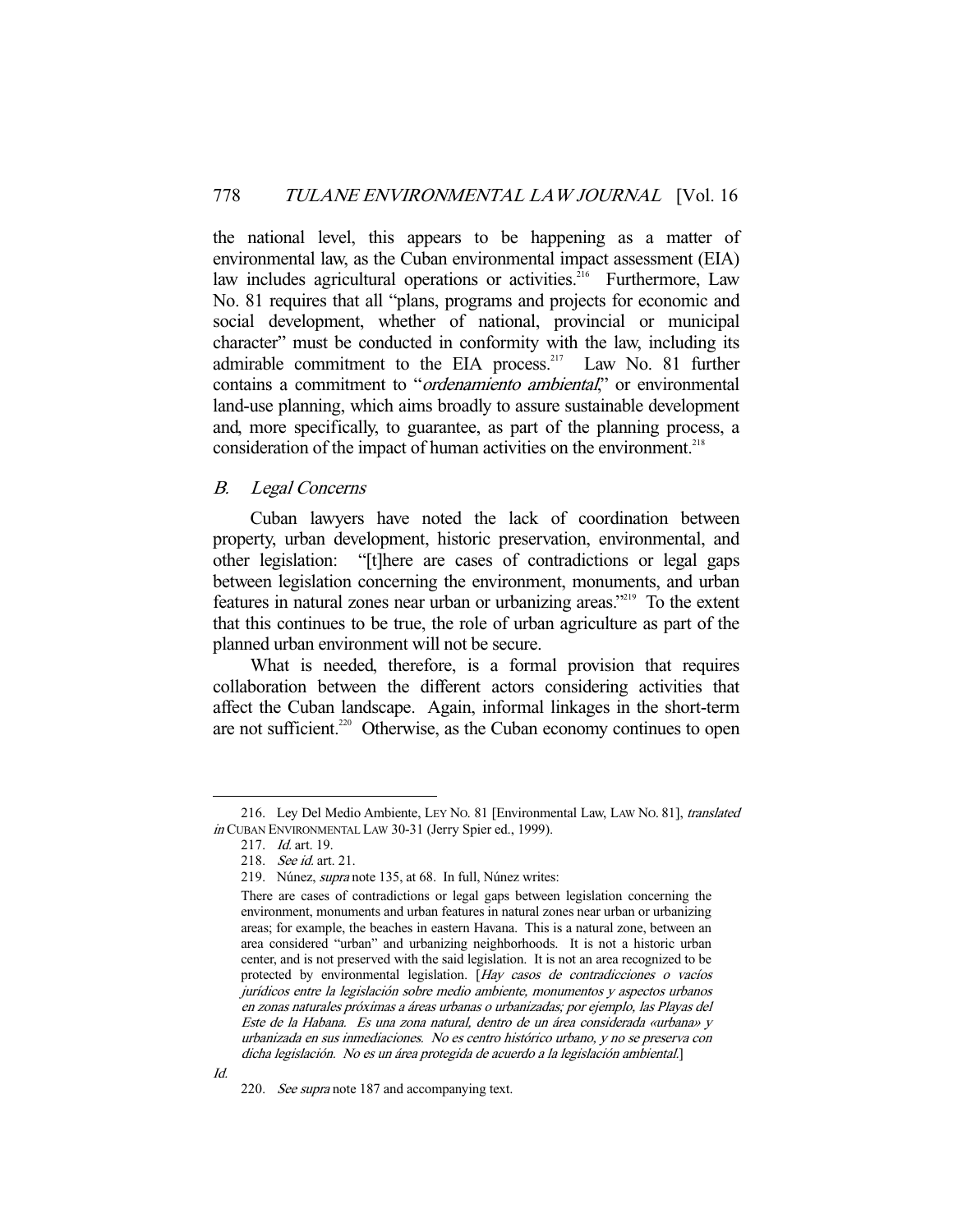up and resources rapidly increase, other urban uses, like housing, industrial building, and tourism could well be given priority.<sup>221</sup>

 In establishing a formal mechanism for coordination, therefore, it is essential for planners, and especially urban land-use planners, to keep in mind that increased yields are possible on smaller spaces and that urban agriculture can proceed with a much less invasive use of the land than that occurring on large-scale rural farms.<sup>222</sup> In this, Cuba may be especially well-placed, given that it can draw upon the intellectual resources of its highly trained scientific community to pursue the goals of higher yields on reduced space and less intensive use of that space. Moreover, because central planning has been a characteristic feature of Cuban life since the Revolution, it may be easier in Cuba than in other countries to direct such a mandatory coordination between different planning actors.

# V. CONCLUSION: SUSTAINING CUBA'S URBAN AGRICULTURAL **EXPERIMENT**

-

 On September 26, 2002, the largest-ever U.S. trade show in Cuba was held in a Havana suburb. Its purpose was to showcase U.S. food and agriculture. The sponsors included a dazzling list of U.S. agri-industrial superstars—from the makers of highly processed foods like Spam, M & M chocolate candies, and Sara Lee cakes, to the products of

 <sup>221.</sup> One study suggests, interestingly, that Cubans might be willing to pay up to 14% of their monthly household income for use of land dedicated to urban agriculture, providing they received improvements like improved water quality and antitheft protections in return. Patrick Henn, User Benefits of Urban Agriculture In Havana, Cuba: An Application of the Contingent Valuation Method (2000) (thesis presented to the faculty of graduate studies McGill University in partial fulfillment of requirements for the degree of Master of Science), at http://www.cityfarmer.org/thesisDec2000.pdf.

<sup>222.</sup> See supra note 178 and accompanying text. As Freeman notes about urban farming in Kenya, "[c]ultivation practices mentioned by urban farmers are for the most part very basic, traditional, and conservative, being dependent on hand labour with only a few simple and inexpensive tools." FREEMAN, supra note 7, at 92. This was among the goals of Cuban organic farming—which includes urban agriculture: "People came to believe that productive harvests could be obtained on positive cost-benefit terms, while protecting the environment and nature, without polluting soils, water, and air, yet producing healthy foods without excessive energy use, and with reduced capital investment." Fernando Funés, The Organic Farming Movement in Cuba, in SUSTAINABLE AGRICULTURE AND RESISTANCE, supra note 3, at 15. Cuban ecological practice is varied. See, e.g., SINCLAIR & THOMPSON, supra note 3, at 25-27; Nilda Pérez & Luis L. Vázquez, Ecological Pest Management, in SUSTAINABLE AGRICULTURE AND RESISTANCE, supra note 3, at 109-43. Some have, however, questioned Cuba's rush to use biopesticides, suggesting "that many of the potential solutions being advocated in the agricultural sector carry potential but unknown environmental threats . . . [and] are being ignored . . . or cannot be properly addressed under current circumstances." DÍAZ-BRIQUETS & PÉREZ-LÓPEZ, supra note 11, at 110 (examples omitted).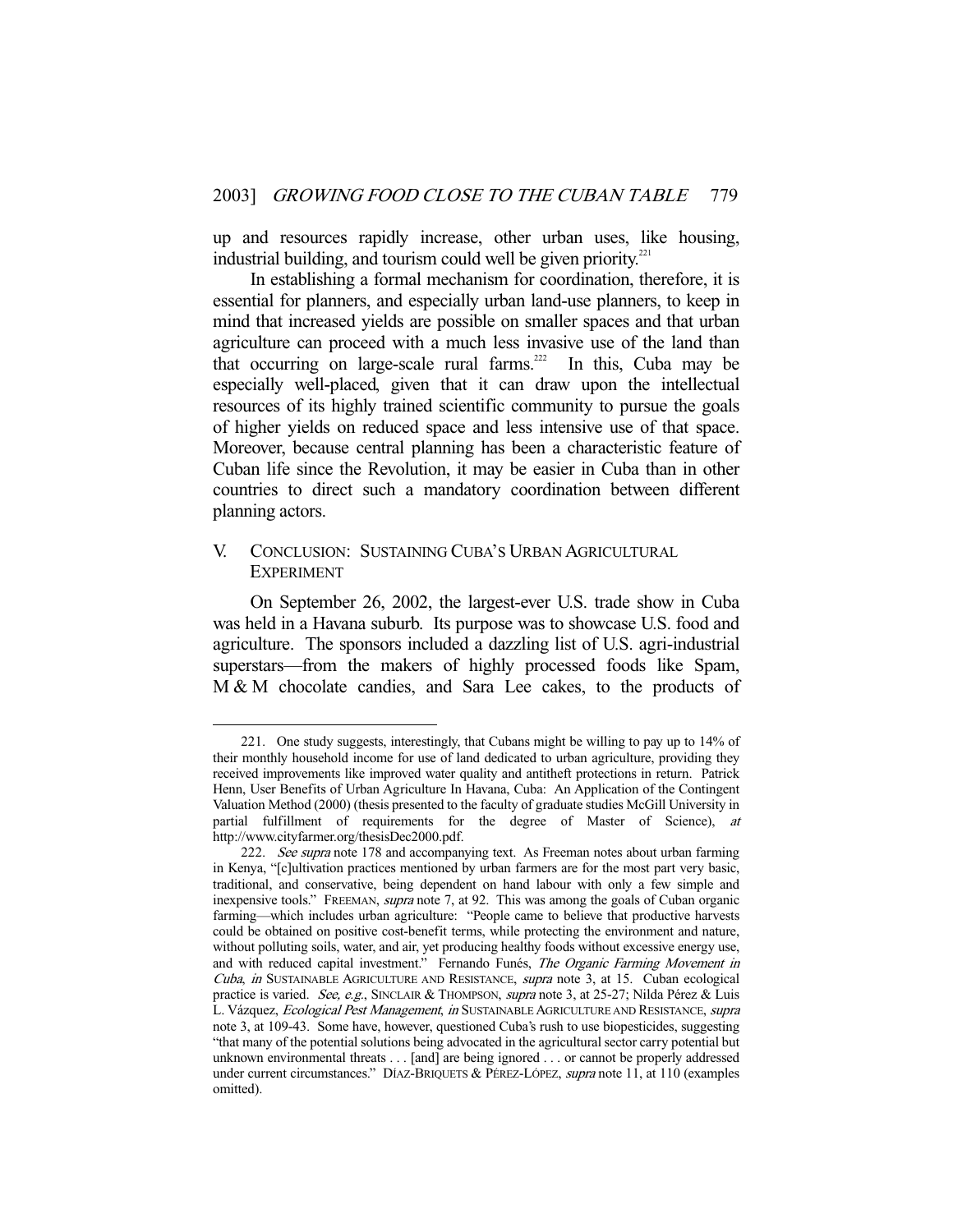agribusiness giants like Archer Daniels Midland, Cargill, ConAgra, and Tyson Foods. The next day, *The New York Times* plastered a picture on its front page of Cuban President Fidel Castro at the show, gingerly fingering a plate containing a hamburger and french fries, a chocolate milk shake nearby.<sup>223</sup>

 One could hardly imagine a more vivid illustration of the challenges Cuban agriculture will face when the U.S. embargo is lifted. Specifically, United States and other foreign agribusiness giants, eager to enter the Cuban market, anxiously await the time they can press everything from processed foods to genetically modified seeds and chemical fertilizers on the Cuban market. Despite Cuban claims that they will resist this onslaught just as they have resisted the attempts to meddle with their internal politics since the Revolution, the expansion of agricultural markets could well prove an unstoppable juggernaught.<sup>224</sup> In a country where food purchases can require as much as two-thirds of an average Cuban's salary, the lure of comparatively cheap agricultural inputs and even cheaper food could easily lead to social unrest if not permitted by the government.<sup>225</sup> In short, the pressure to accept cheaper U.S. and other foreign agricultural products, could well prove to be the necessity that next prods the Cuban frog to jump.

 The remaining question, then, is what Cuba can do to resist that pressure. One piece of the answer to that puzzle, as both Cuban and foreign observers note, could be urban organic agriculture. Foreign food

 <sup>223.</sup> The following article accompanied the picture, although appearing on a later page: Lizette Alvarez, U.S. Agribusiness Peddles to the Proletariat in Cuba, N.Y. TIMES, Sept. 27, 2002, at A6. See also Nancy San Martin, Castro, U.S. Exhibitors Upbeat: Agribusiness Signs Deals with Cuba, Want More, MIAMI HERALD, Sept. 27, 2002, at 1A; Kevin Sullivan, At Havana Trade Show, They're Talkin' Turkey, WASH. POST, Sept. 27, 2002, at A23. The agribusiness actors at the Cuban trade show are among those involved in the Latin American Agribusiness Development Corporation (LAAD), the policies of which were defiantly anti-Cuban. See Ross, supra note 79, at 145-48 (appendix of LAAD corporation shareholders).

<sup>224.</sup> Importantly, this is an issue facing U.S. farmers as much as foreign ones. See, e.g., Barnaby J. Feder, For Amber Waves of Data: After the Green Revolution Comes Farming's Geek Revolution, N.Y. TIMES, May 4, 1998, at D1 (reporting on the high-tech farm of Thomas Dorr, which ranks "among the 4% of the largest commercial farms that account for 50% of the nation's agricultural output."); see also Statement of George Taylor in Opposition to the Nomination of Thomas Dorr as Under Secretary for Rural Development of the U.S. Department of Agriculture, Mar. 6, 2002, available at, 2002 WL 25100115. Mr. Naylor, a family farmer in Iowa said, in part: "Thomas Dorr's publicly touted vision of the future of American agriculture embraces corporate industrial agriculture: unimaginably huge, centrally controlled grain farms, water and air polluting huge hog factories and rural development overseen by someone who believes that ethnic and religious diversity impairs economic success." Id.

<sup>225.</sup> See SINCLAIR & THOMPSON, supra note 3, at 28. The notion that Cuba could avoid such political unrest is belied by the observations of a seasoned Cuba expert like Carmen Diana Deere. See generally Deere, supra note 48 (discussing political volatility of food pricing).